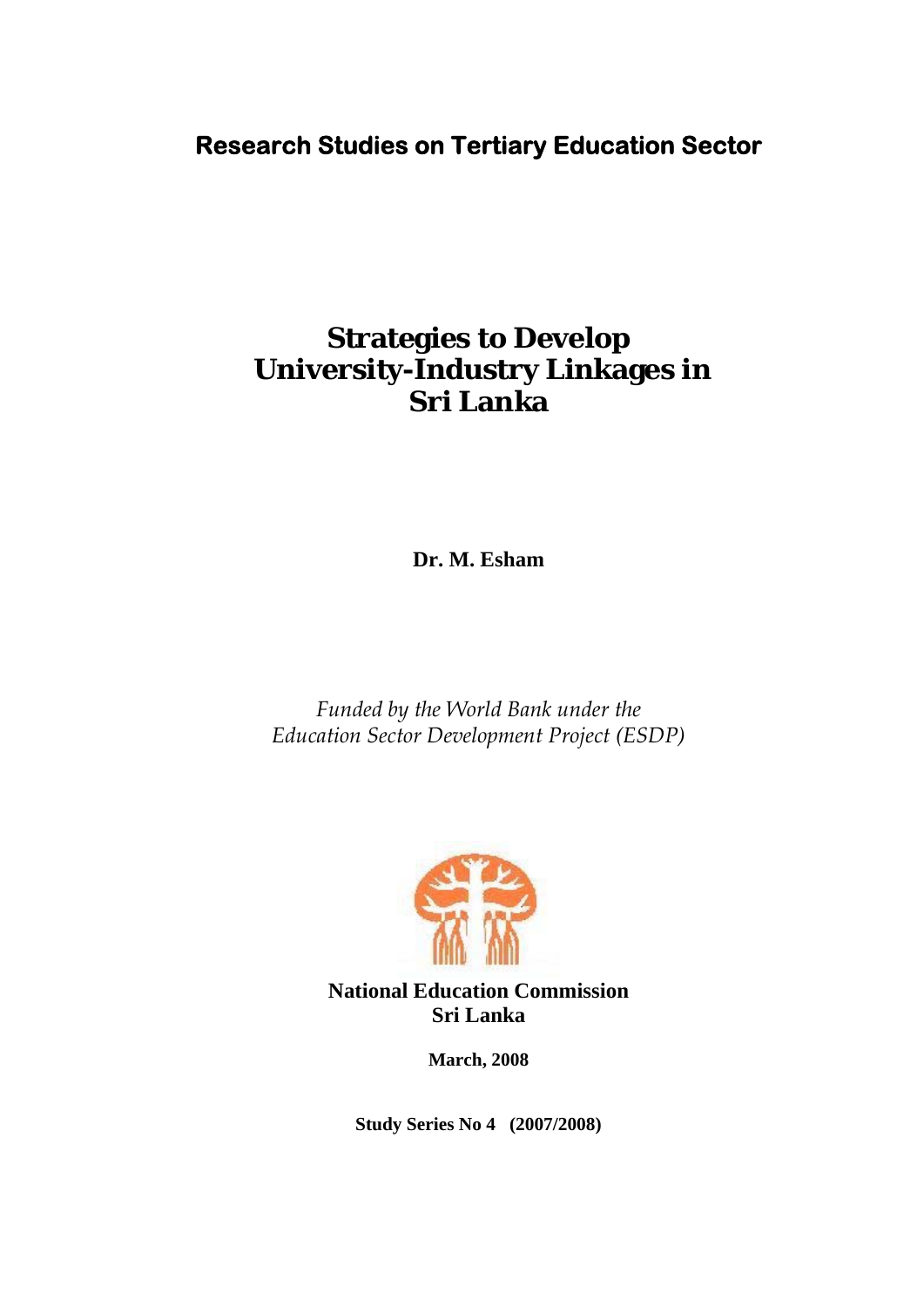## **Executive Summary**

This report documents the results of a study conducted to examine the present status of university industry (U-I) interaction in Sri Lanka. The study presents the academic and university perspective of university industry interactions with emphasis on types of interactions, barriers to successful interactions and promotional measures to improve U-I interactions**.** 

The common types of U-I interactions were limited to what can be regarded as conventional types as the predominant types of university interactions with industry consisted of consultancies and training programmes while the predominant types of interactions by the industry with the universities consisted of university student internships, informal contacts with academics and attendance at seminars, symposiums, workshops and conferences. It was found that Engineering related departments to be having more interactions compared to other discipline based departments. As expected the least U-I interactions were found among Humanities based departments.

Both academics and industrialist identified lack of proper procedures, mechanisms and conducive structure for collaboration as important barriers hindering U-I interactions. Moreover, from the view point of the academics other prominent barriers to U-I interactions were lack of time due to heavy workload and lack of laboratory facilities to carry out research and development work for the industry, while the industry cited low commercialization potential of university research and lack of interest among academics to collaborate with industry as other prominent barriers.

Among the key suggestions to improve U-I interactions include setting up of an effective procedures and mechanism to facilitate U-I interactions, making more funds available to upgrade laboratory facilities and offer more opportunities to students and academics to visit the industry.

Finally the report, presents a practical U-I interaction model capable of overcoming the major issues raised by both the academics and industrialist.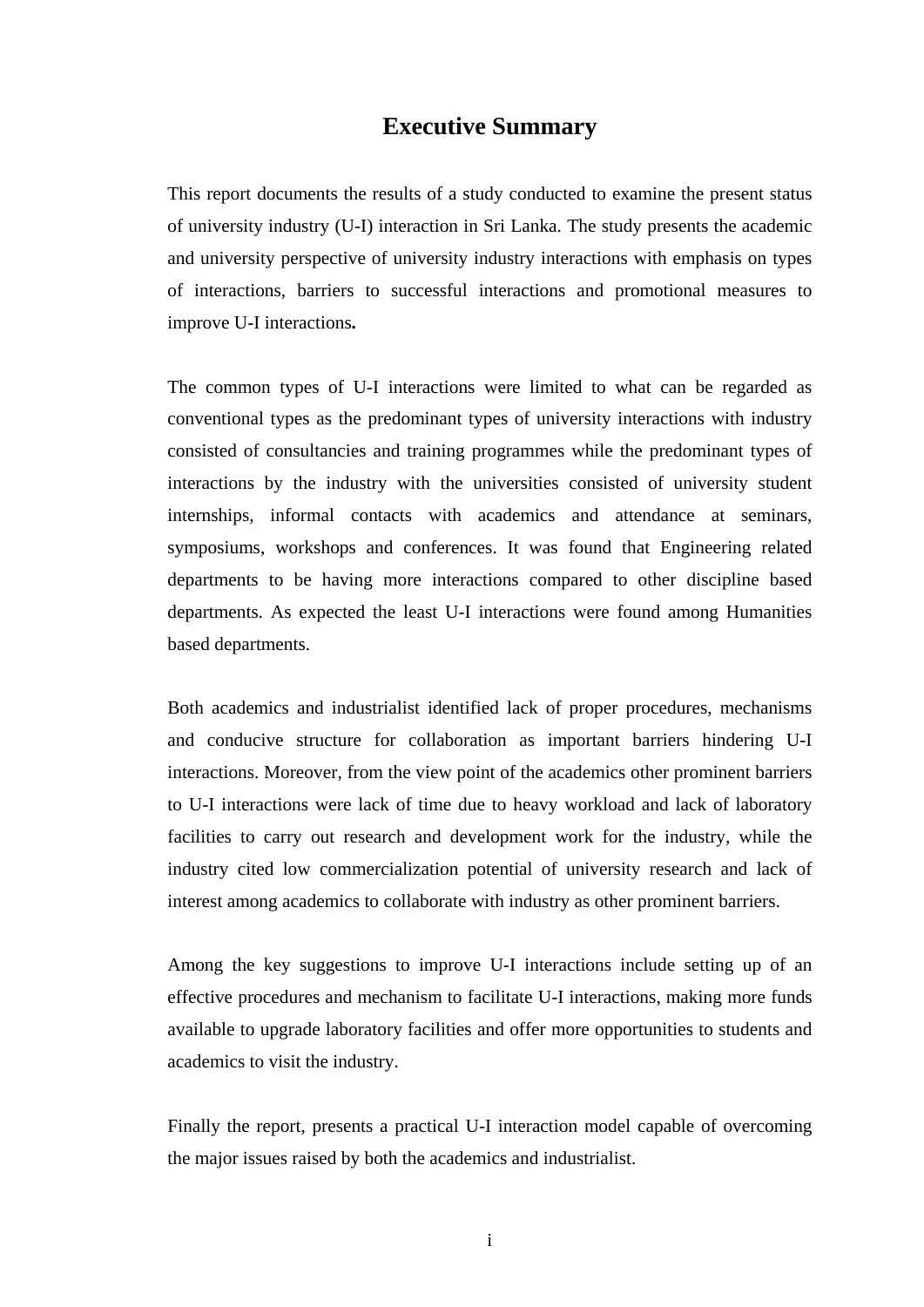## **Table of Contents**

# Page Number

|                                                                     | $\mathbf{i}$ |
|---------------------------------------------------------------------|--------------|
|                                                                     | ii           |
|                                                                     | iii          |
|                                                                     | 01           |
|                                                                     | 04           |
|                                                                     | 20           |
| 7. University Perspective of University Industry (U-I) Interactions | 22           |
| 8. Industry Perspective of University Industry (U-I) Interactions   | 34           |
|                                                                     | 41           |
|                                                                     | 46           |
|                                                                     | 49           |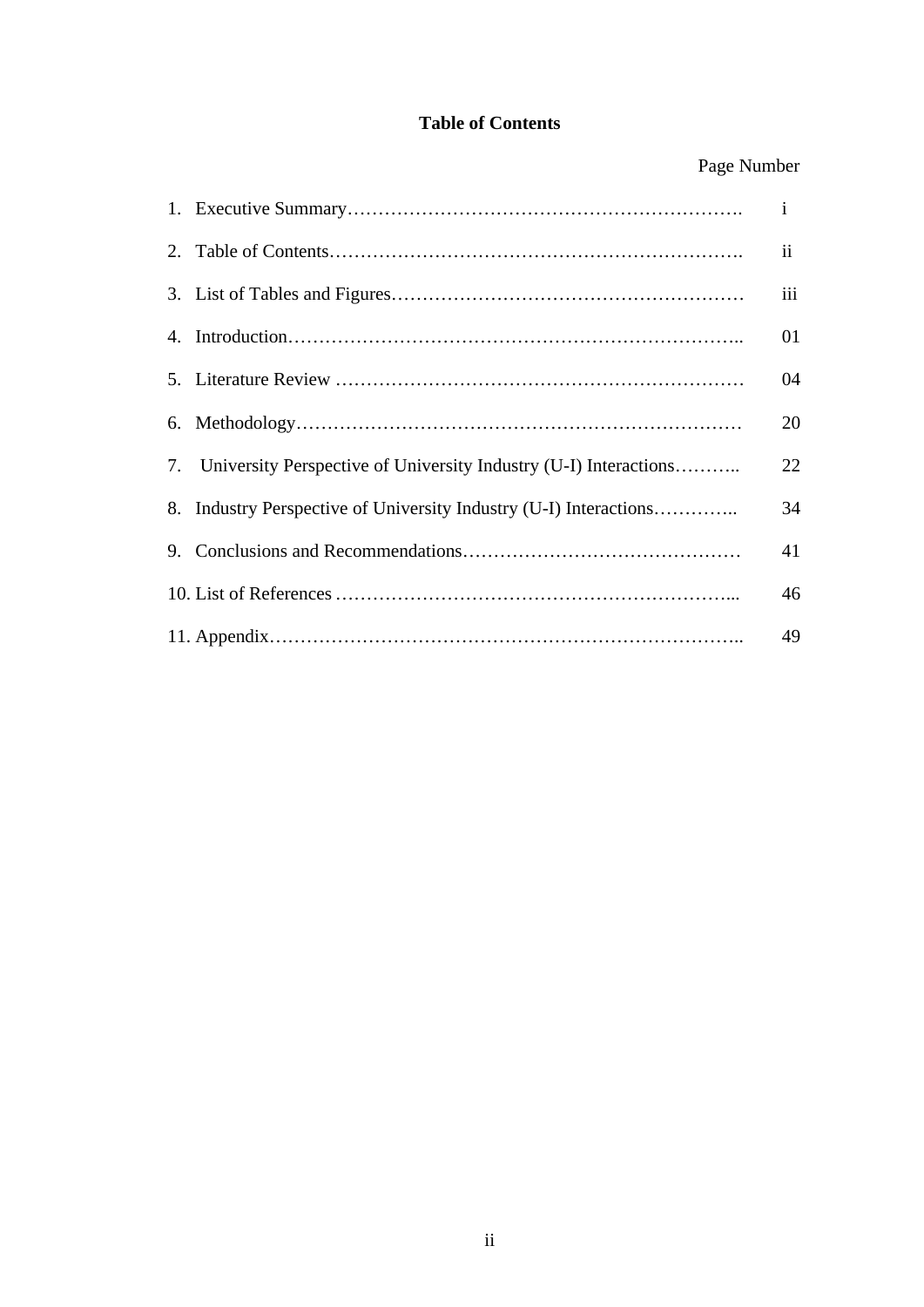## **List of Tables and Figures**

## **Tables**

| Page Number                                                  |  |
|--------------------------------------------------------------|--|
|                                                              |  |
|                                                              |  |
|                                                              |  |
|                                                              |  |
|                                                              |  |
|                                                              |  |
|                                                              |  |
| Table 8: Types of Interaction between universities and       |  |
|                                                              |  |
|                                                              |  |
|                                                              |  |
|                                                              |  |
|                                                              |  |
|                                                              |  |
|                                                              |  |
|                                                              |  |
|                                                              |  |
|                                                              |  |
|                                                              |  |
|                                                              |  |
| Table 20: Perception of industry on Promotional Measures  40 |  |

## **Figures**

|                                                                               | Page Number |
|-------------------------------------------------------------------------------|-------------|
| Figure 1: Triple Helix Models of University–Industry–Government Relations  05 |             |
|                                                                               |             |
|                                                                               |             |
|                                                                               |             |
|                                                                               |             |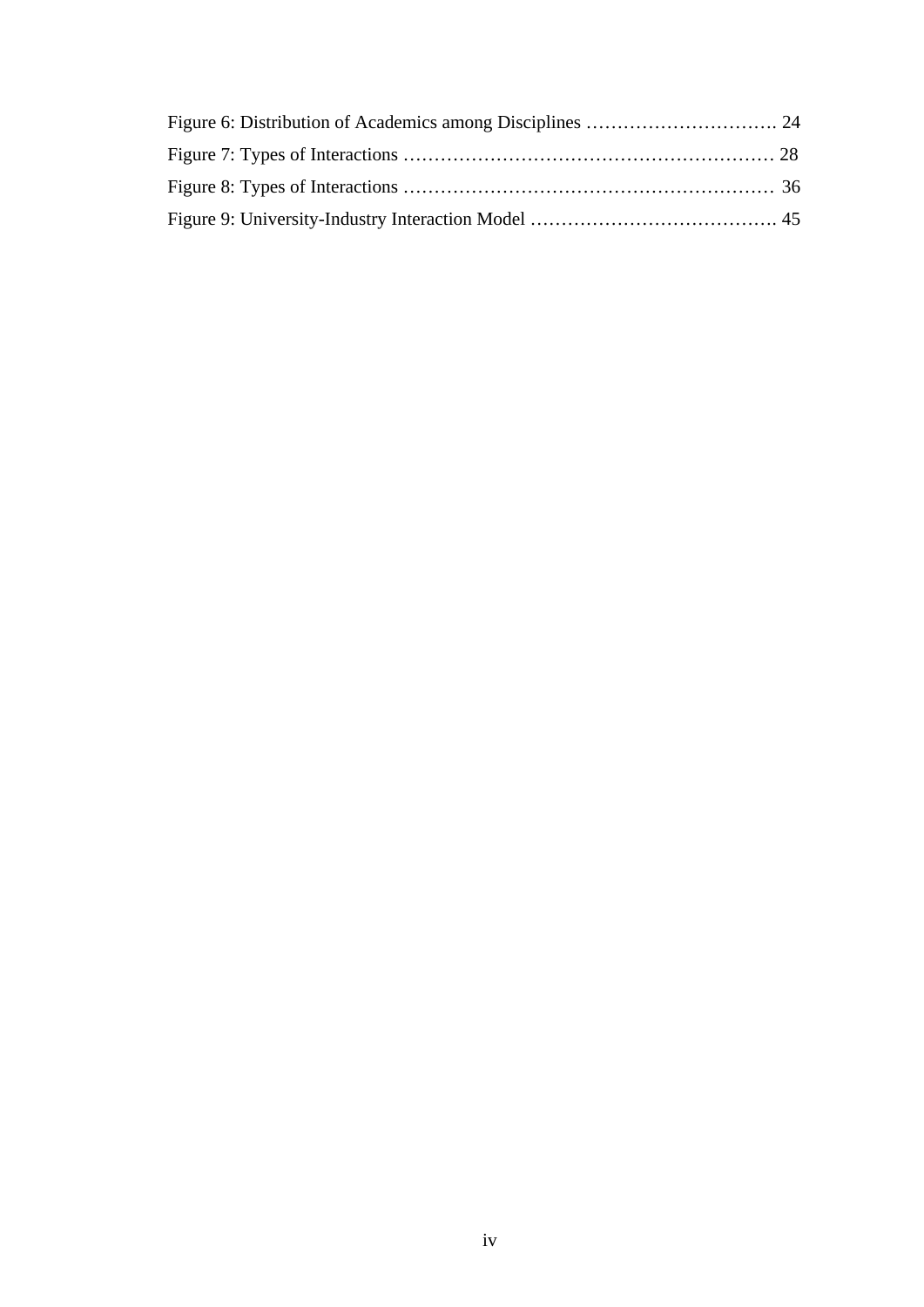## **1. Introduction**

### **1.1 Background**

In the context of globalization, knowledge and technology innovation are increasingly recognized as sources of global competitiveness and economic development. The significance of university-industry interactions has become very important on the agenda of higher education policy-making, at both the national and institutional levels. Within the context of knowledge intensive economies, governments are increasingly aware of the importance of higher education institutions as strategic actors in both national and regional economic development, given their potential to upgrade skills and knowledge of the labour force and contribute towards producing and processing innovation through technology transfer.

Collaboration provides industry with the means by which to have access to advance technology and know-how at a lower cost and with less inherent risk as universities possess a large pool of expertise. The universities can benefit through additional public and private funding for research and development and new income through patenting and licensing thus create a win-win situation for both the universities and industries.

The topic of university-industry interaction is not new, but since the 1970s it has become more formal, frequent, and planned. It has also aroused a growing interest in governments and policy makers, from both developed and developing countries, who still regard it as an under-utilized scientific technological resource (Vedovello, 1998). Though late, the importance of university-industry interactions has received the attention of higher education policy makers in Sri Lanka. However, despite the recent interest on this topic there is lack of research in Sri Lanka to facilitate policy formulation. Therefore, this study is undertaken to address this knowledge gap in university-industry interactions in Sri Lanka.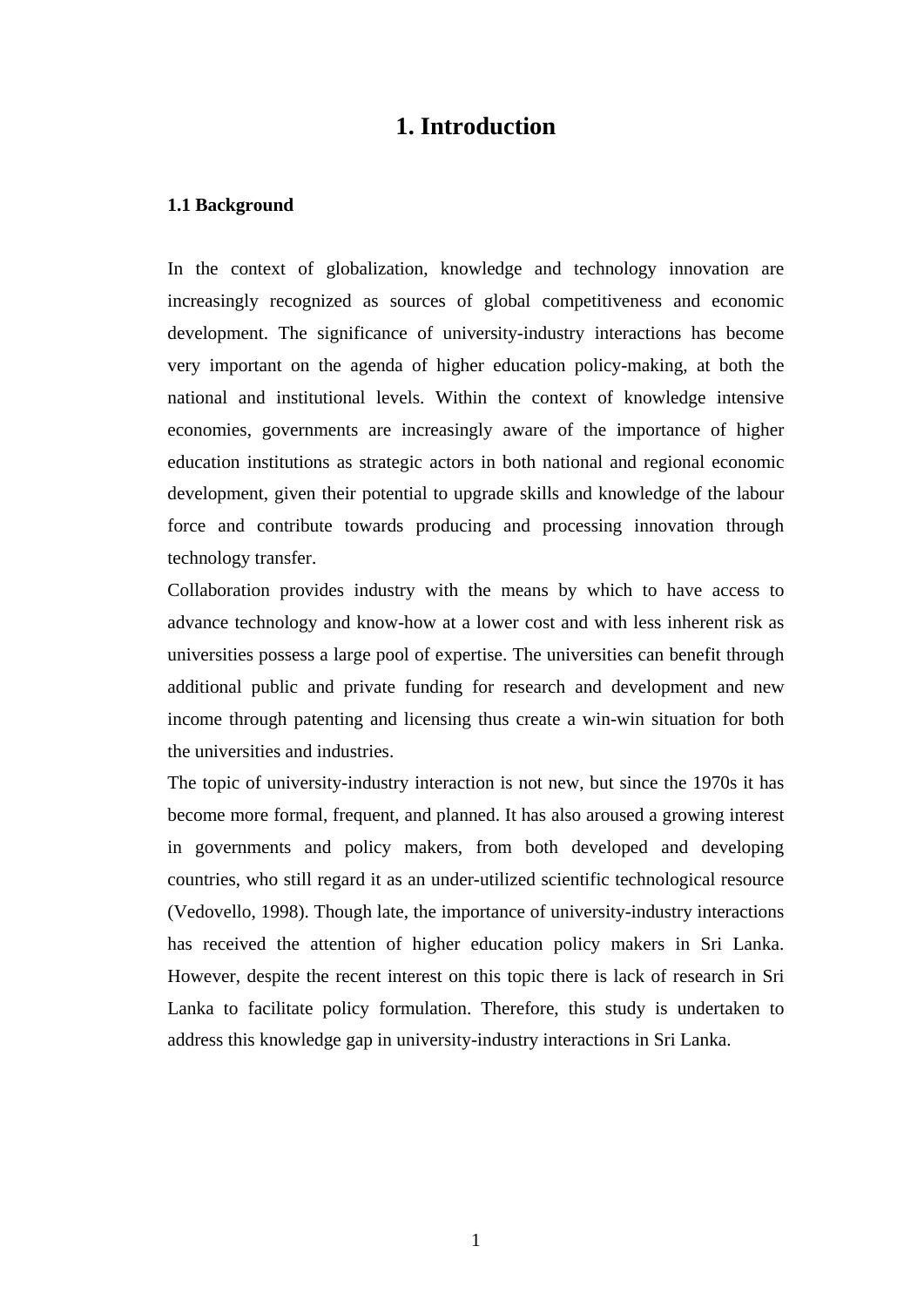### **1. 2 Objectives**

The broad objectives of the study are to examine the present status of universityindustry interactions and make recommendations to develop sustainable interactions. The specific objectives are as follows:

- 1. To examine the characteristics and operational structures of existing university-industry interactions;
- 2. To examine the potentials and constraints in establishing sustainable university-industry interactions;
- 3. To identify the conditions necessary for establishing sustainable University-Industry linkages;
- 4. To identify the role of the State and trade associations in facilitating university-industry interactions and
- 5. Based on the findings to propose strategies and models for universityindustry interactions in Sri Lanka.

### **1.3 Scope of the Study**

This study focuses on the present status and issues associated with University-Industry interactions in Sri Lanka. The study presents the academic and university perspective of university-industry interactions with emphasis on types of interactions, barriers to successful interactions and promotional measures to improve interactions. The study concludes with recommendations for action by various stakeholders including university, Industry and government. The report is intended, to be a guide to policy makers, academics and industrialist interested in developing sustainable partnerships between universities and industry.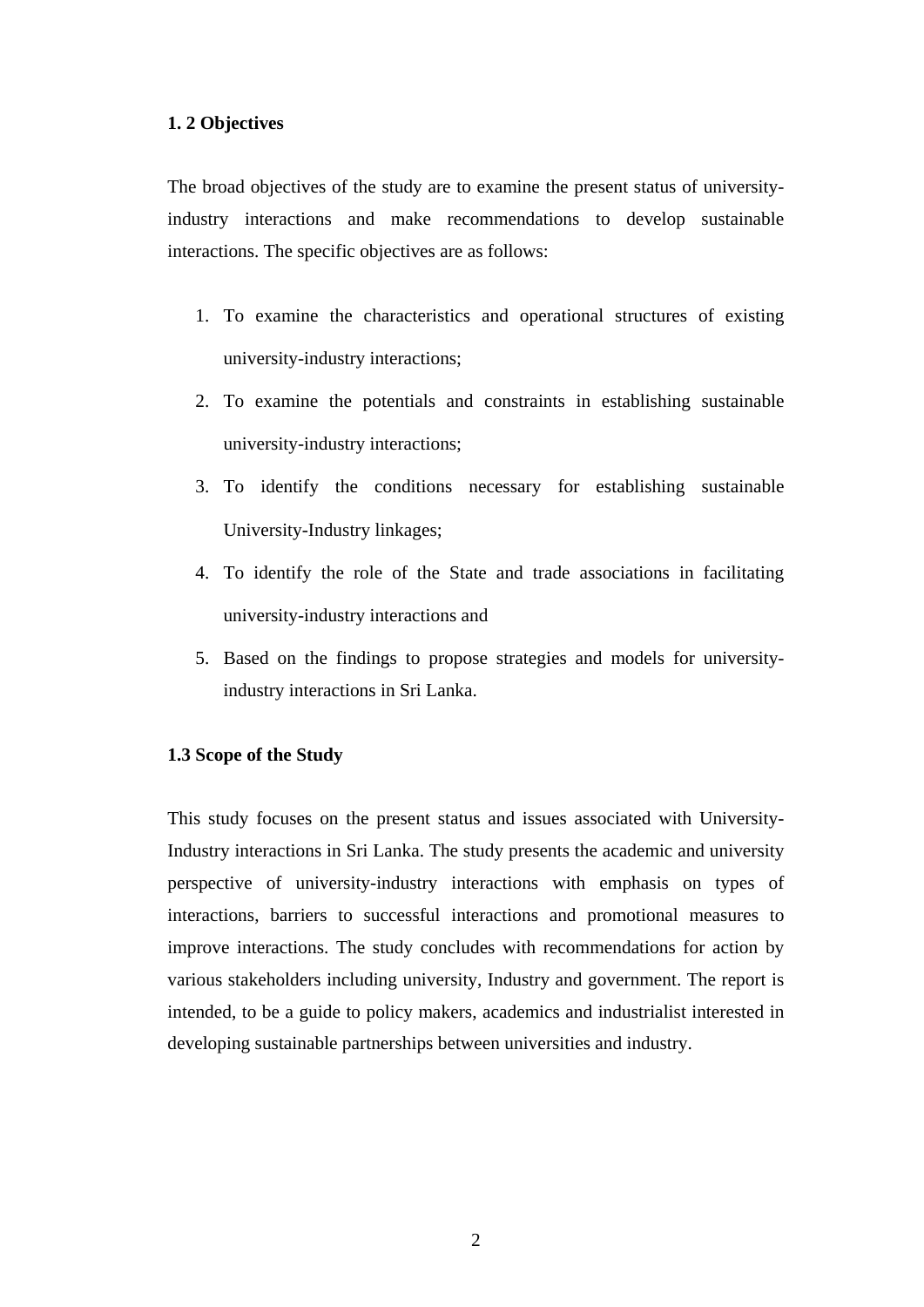### **1.4 Structure of the Report**

The report is structured as follows. The next chapter consists of a comprehensive literature review on university-industry interactions. The chapter 3 contains a summary of the methodology used for the study. The chapter 4 presents the university perspective of university-industry interactions. It mainly consists of type of interactions with industry, importance of interaction, barriers to interaction and suggestions for improvement of interactions. The 5 chapter covers the perspective of the industry and contains the same topics as chapter 4. Finally, in the chapter 6 conclusions of the study and recommendations to develop sustainable university-industry interactions are presented.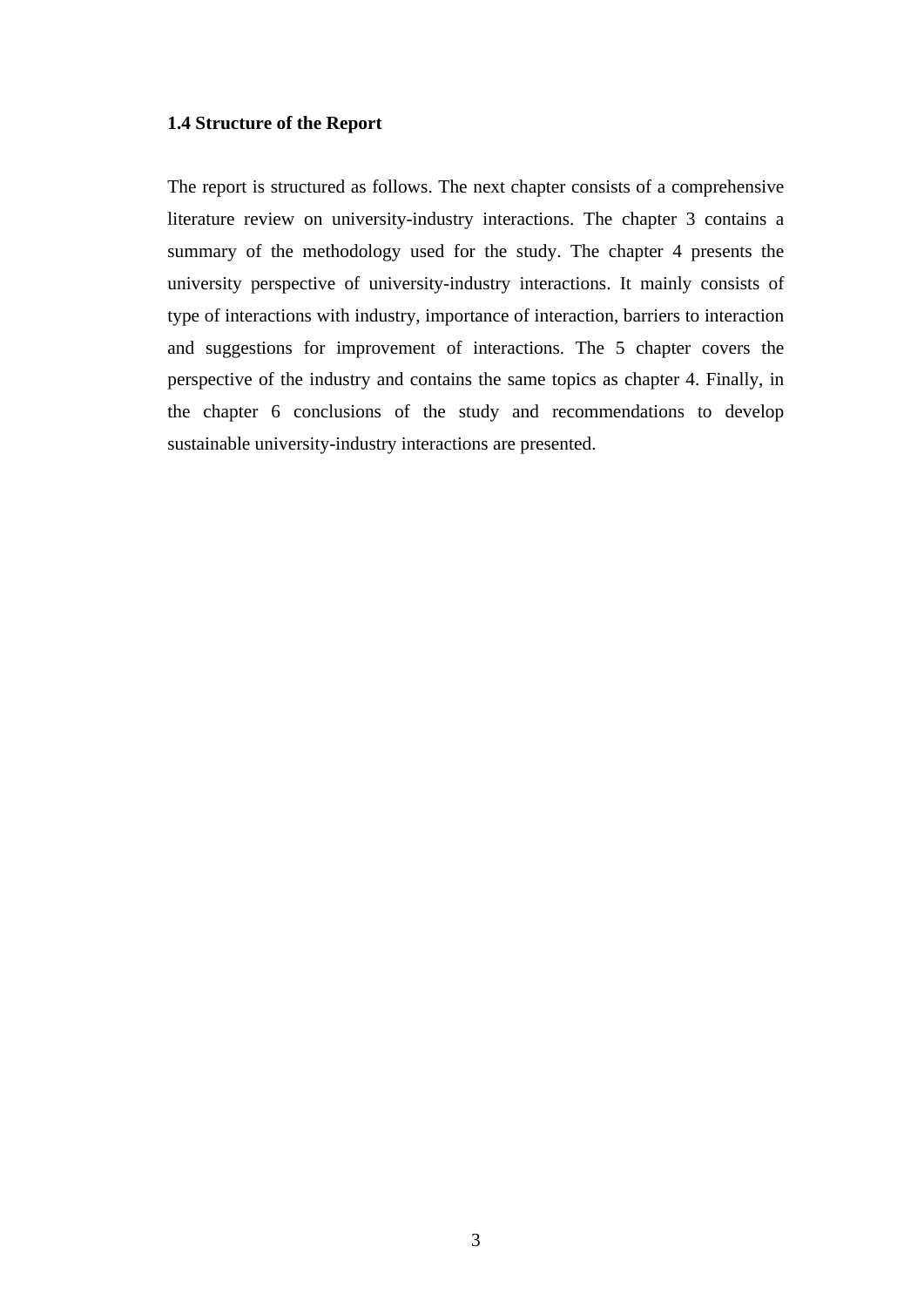## **2. Literature Review**

### **2.1 Introduction**

In the context of globalization market place is undergoing rapid changes in competition, technological advancement and a shift to knowledge based economies. Against this background importance of knowledge as a competitive weapon has increased dramatically (Dierdonck, 1990). Research enables advancement in knowledge and technology and thereby creates an environment conducive for innovation which is considered as the driving force behind economic development. Universities are known to be centers of wisdom capable of backing a countries innovation system.

The rapid technological changes and competition has made it necessary for industry to collaborate with university. This has enabled them to combine their efforts to foster the diffusion of knowledge and innovation within national innovation system.

In view of industry, the specific reasons for collaboration with university research centers are considered to be lack of in-house R&D, shortening product life cycle, cutback in R&D budgets, and changing nature of research priorities. University research centers also want to collaborate with industry as they increasingly need find new ways of generating income as the government intents to reduce R&D fund. It was also discovered that firms enter into university– industry relationships to gain access to students as potential future employees and to aid on product development (Links and Rees, 1991).

This chapter outlines the role of universities in the knowledge based society from the view point of the Triple helix model. Then a model is put forward based on literature on evolution of university-industry (U-I) interactions. This is followed by comprehensive discussion of technology transfer which includes background of technology transfer, the process of technology transfer, the mechanisms and advantages. Finally, some best practices of U-I interactions drawn from literature and some issues inhibiting U-I interactions are presented.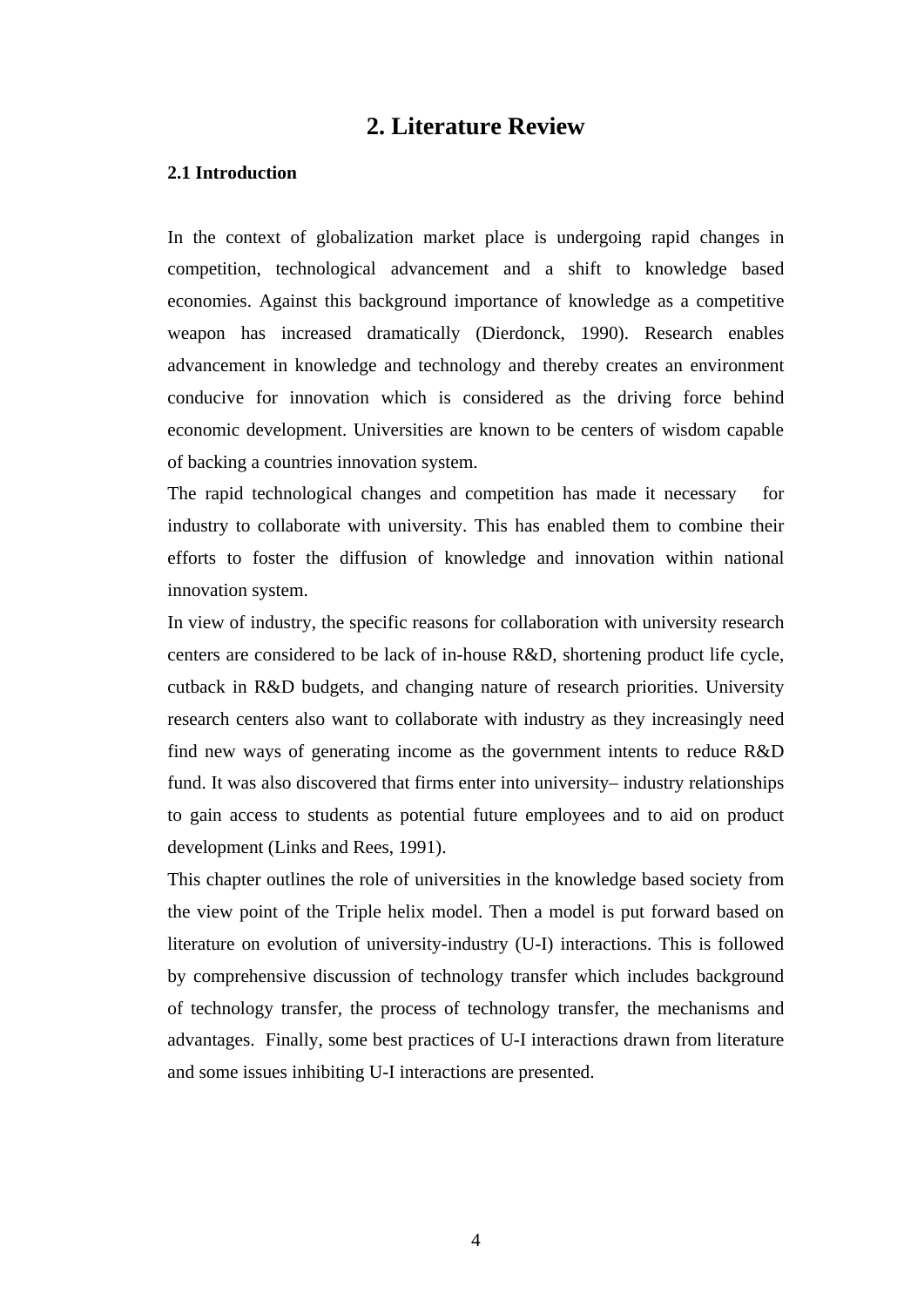### **2.2 Role of the University in the Knowledge based Society**

Universities play three major roles within an innovation system. First, they undertake a general process of scientific research and thereby affect the technological frontier of industry over the long run. Secondly, they partly produce knowledge which is directly applicable to industrial production (prototypes, new processes etc.). Thirdly, universities provide major inputs for industrial innovation processes in terms of human capital, either through the education of graduates, who become industry researchers or through personnel mobility from universities to firms (Schartinger et al., 2002).



Triple helix II

Triple helix III

Figure 1: Triple Helix Models of University–Industry–Government Relations Source: Etzkowitz and Leydesdorff (2000)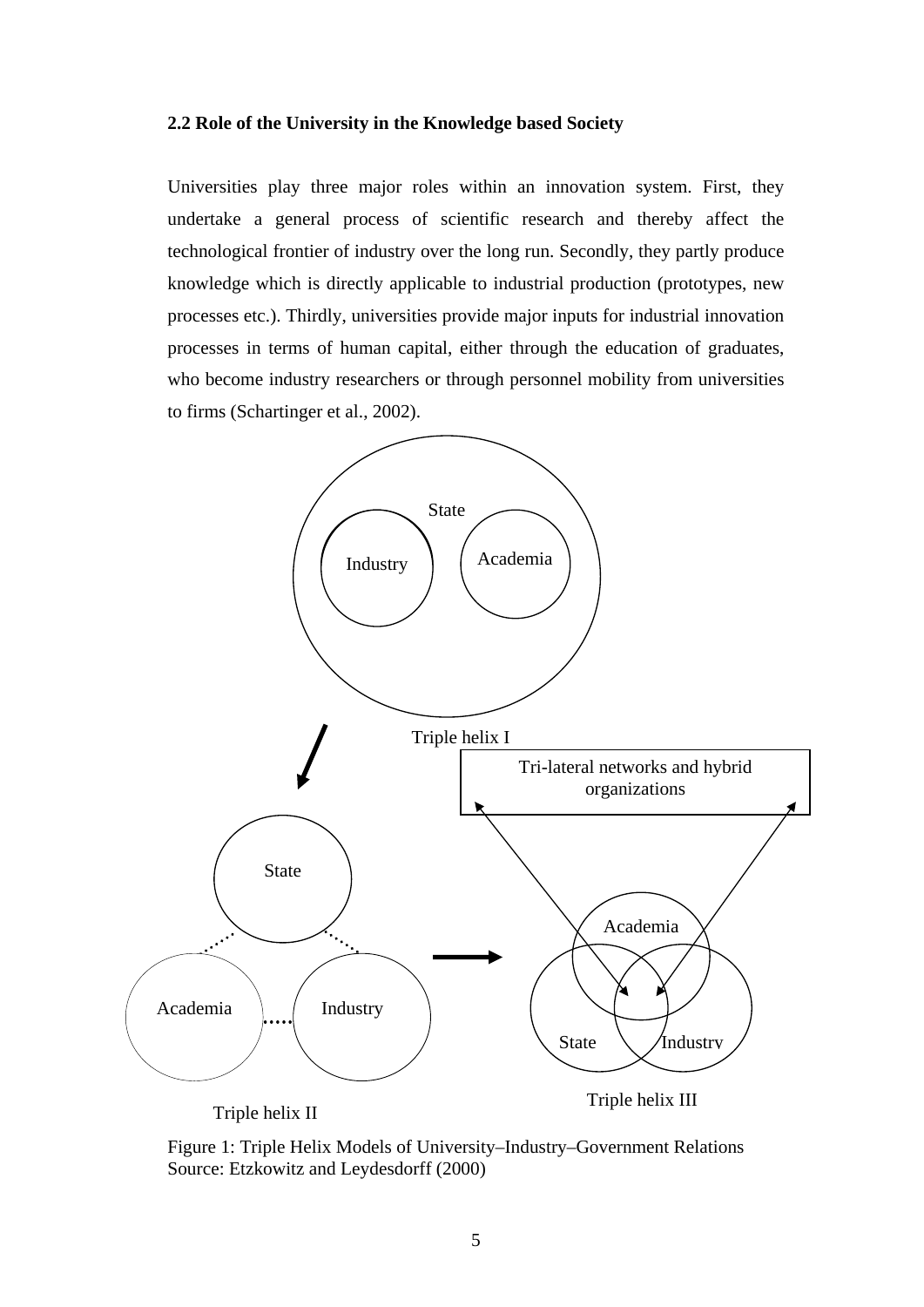A group of scholars including Etzkowitz and Leydesdorff (1997, 1999 & 2000) states that the university can play an enhanced role in innovation in increasingly knowledge-based societies through forming direct links with industry to maximize "capitalization of knowledge", and that academia should be closely integrated with the industrial world. This view is referred to as the "triple helix" thesis. In the triple helix model (Figure 1) interaction among university, industry and government the three equal interdependent institutional spheres are said be the source of innovation and development. There types varying institutional arrangement of university-industry-government relations are presented by the triple helix thesis.

First, labeled as triple helix I in which the state encompasses academia and industry and directs the relations between them. The strong version of this model could be found in the former Soviet Union and in Eastern European countries under ''existing socialism'' (Etzkowitz and Leydesdorff, 2000). Secondly, triple helix II, consisting of separate institutional spheres where government, university and industry operate apart from each other. In this model the university provides basic research and trained persons. It is expected that firms in an industry should operate completely apart from each other in competitive relationships, linked through the market. Government is limited to addressing problems that can be defined as market failures, with solutions that the private sector cannot or will not support. The Sri Lankan situation is comparable to the triple helix II. Thirdly, triple helix III, consisting of overlapping, relatively independent, institutional spheres with hybrid organizations emerging at the interfaces. Triple helix I is viewed as a failed model as it discourages innovation rather than encourage. Triple helix II is seen as a way to reduce the role of the State in triple helix I.

Most countries and regions are presently trying to attain some form of Triple Helix III, with its university spin-off firms, trilateral initiatives for knowledge based economic development and strategic alliances among firms (large and small, operating in different areas and with different levels of technology) government laboratories and academic research groups.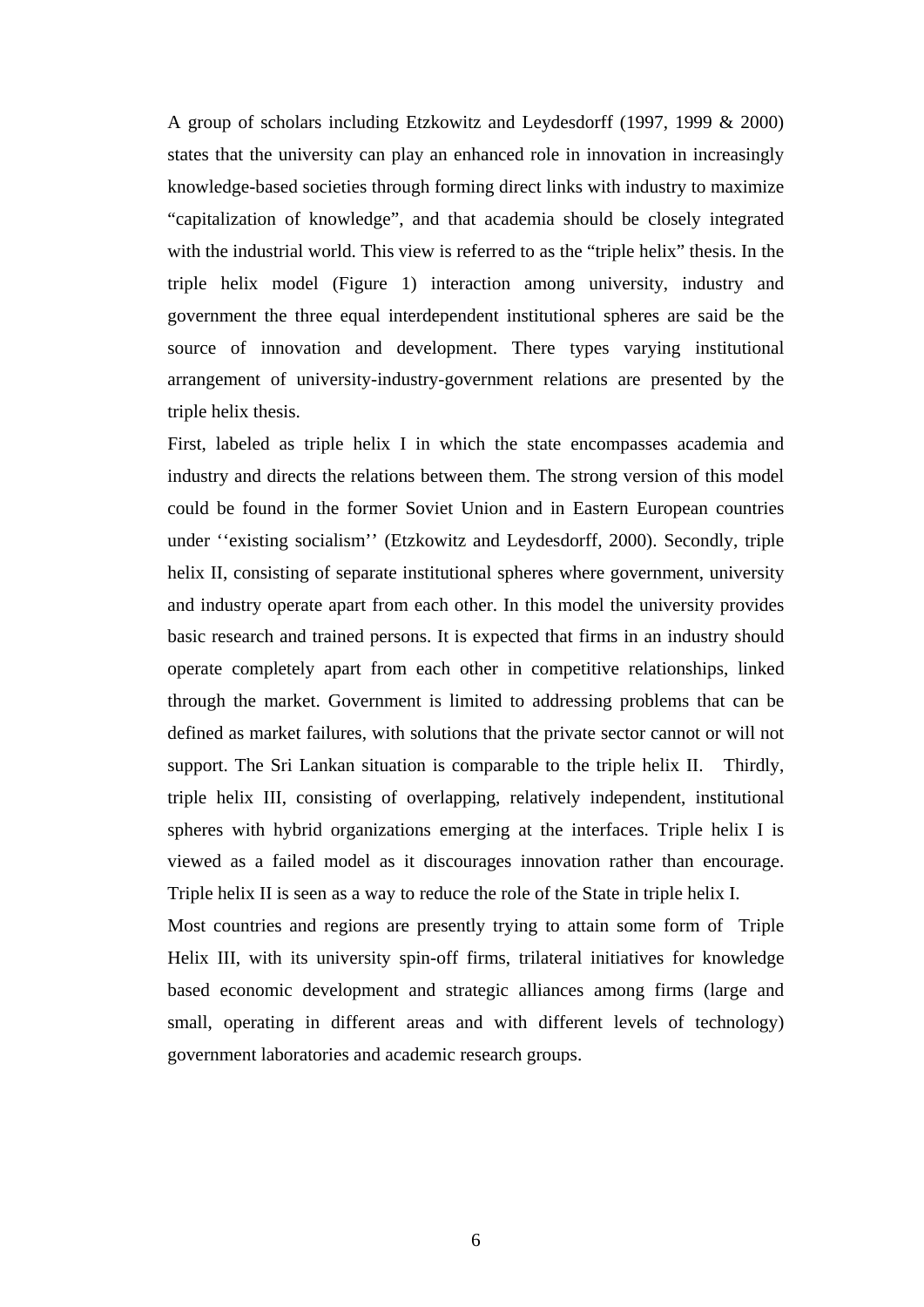### **2.3 Development of Interactions**



Figure 2: Typology of University-Industry Interactions

University-industry interaction cover a wide range of relationships that includes seminars, workshops, training, contract research, consultancy, spin-offs and many other interactions. As depicted in Figure 2, based on literature these interactions can be characterized along two dimensions, the strength of relationship between university and industry and the entrepreneurial orientation of the university into three major types namely type I, type II and type III. Entrepreneurial orientation is considered as a dimension due to transformation of the traditional role of universities from teaching and research to a step forward to be reckoned as entrepreneurial where economic development is integrated into the university along with teaching and research (Etzkowitz 1998).

Type I interactions are the initial stages of developing interactions and are basically short term relationships used as channels to transfer knowledge to the industry. These relationships generally involves research grants, donations for equipment and facilities, fellowships, scholarships and short-term modes of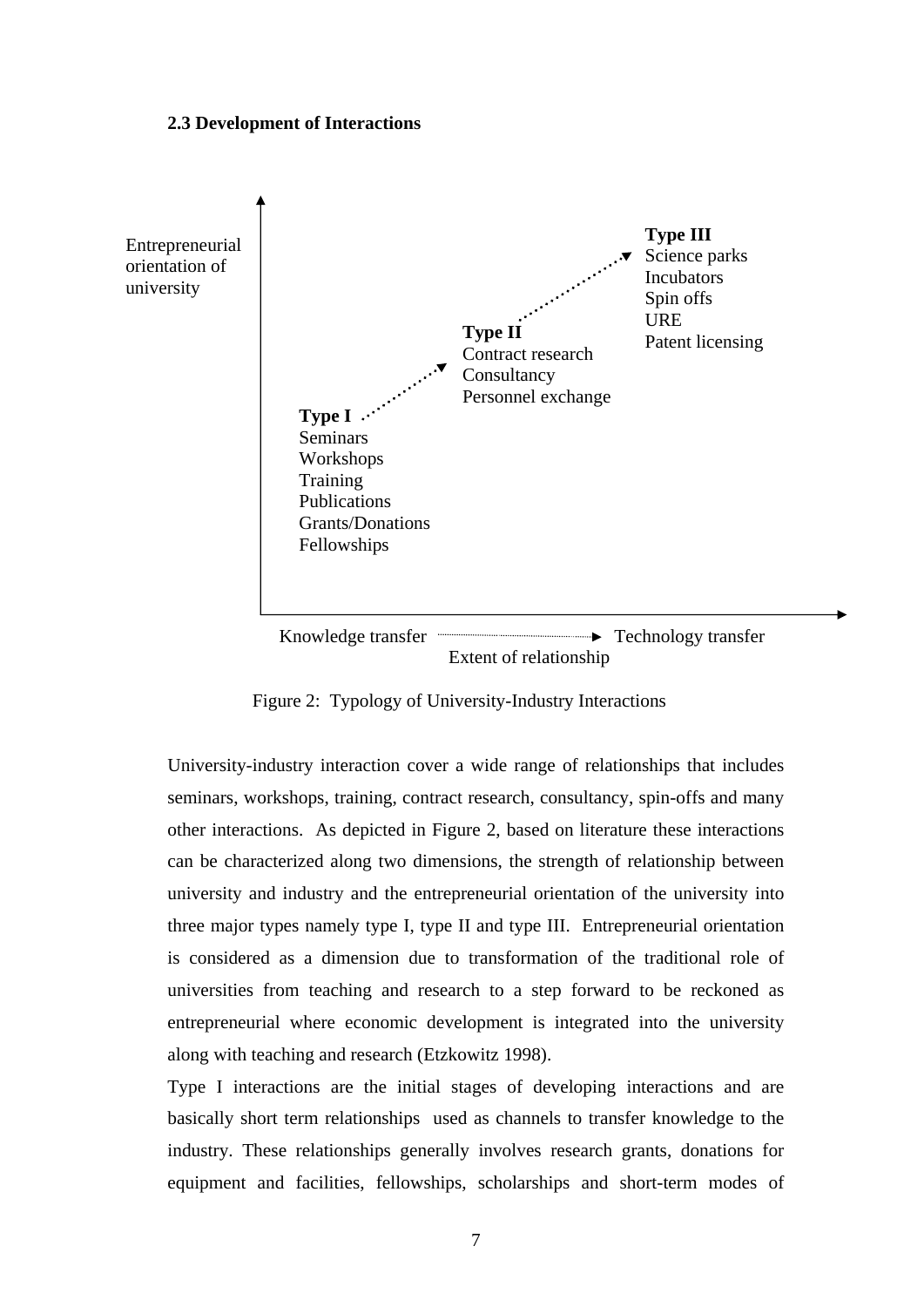information exchange such as university sponsored training programs, symposia and technical publications. This relationship creates an atmosphere for mutual understanding between the two parties.

In Type II, more intricate relationships generally have medium-term duration of approximately one to three years. In these interactions direct relationships are established with academic researchers through sponsored research and faculty consulting.

Finally, in Type III*,* university-industry technical cooperation spans many years and involves science parks, industrial incubators and similar arrangements involve the location of company facilities in the physical proximity of the university. This provides opportunities for both parties to closely interact over an extended period.

### **2.4 Technology Transfer**

Traditionally, universities have been reckoned as the place of invention, education and research (Wallmark, 1997; Mian, 1994) while industry is the home of innovation, thus creating a kind of distinction. But, with the present trend, this is no longer the case as it has become clear that academics and industry must necessarily cooperate to bring about necessary development. The new university functions have been described (Etzkowitz and Leydesdorff, 1997) as the translation of knowledge into economic activity alongside research and teaching. A parallel can be found with this evolutionary process of the role universities and evolutionary process of technology transfer as examined by Matkin (1990) in the USA. He explains that traditionally the strong link between universities and industry has been established through "knowledge transfer". That is, "knowledge" is transferred to the commercial world through the education and graduation of students, the publication of the results of research for use by scientists and practitioners, and the consultation of faculty members by industry. The late 1970s witnessed the set of activities labeled by Matkin as "technology transfer", namely patent policies and administration, equity ownership in research-based companies, industrial liaison programs, and regional economic development including incubators and technology parks.

Technology transfer can be defined generally as the transfer of a technology, technique, or knowledge that has been developed in one organization and then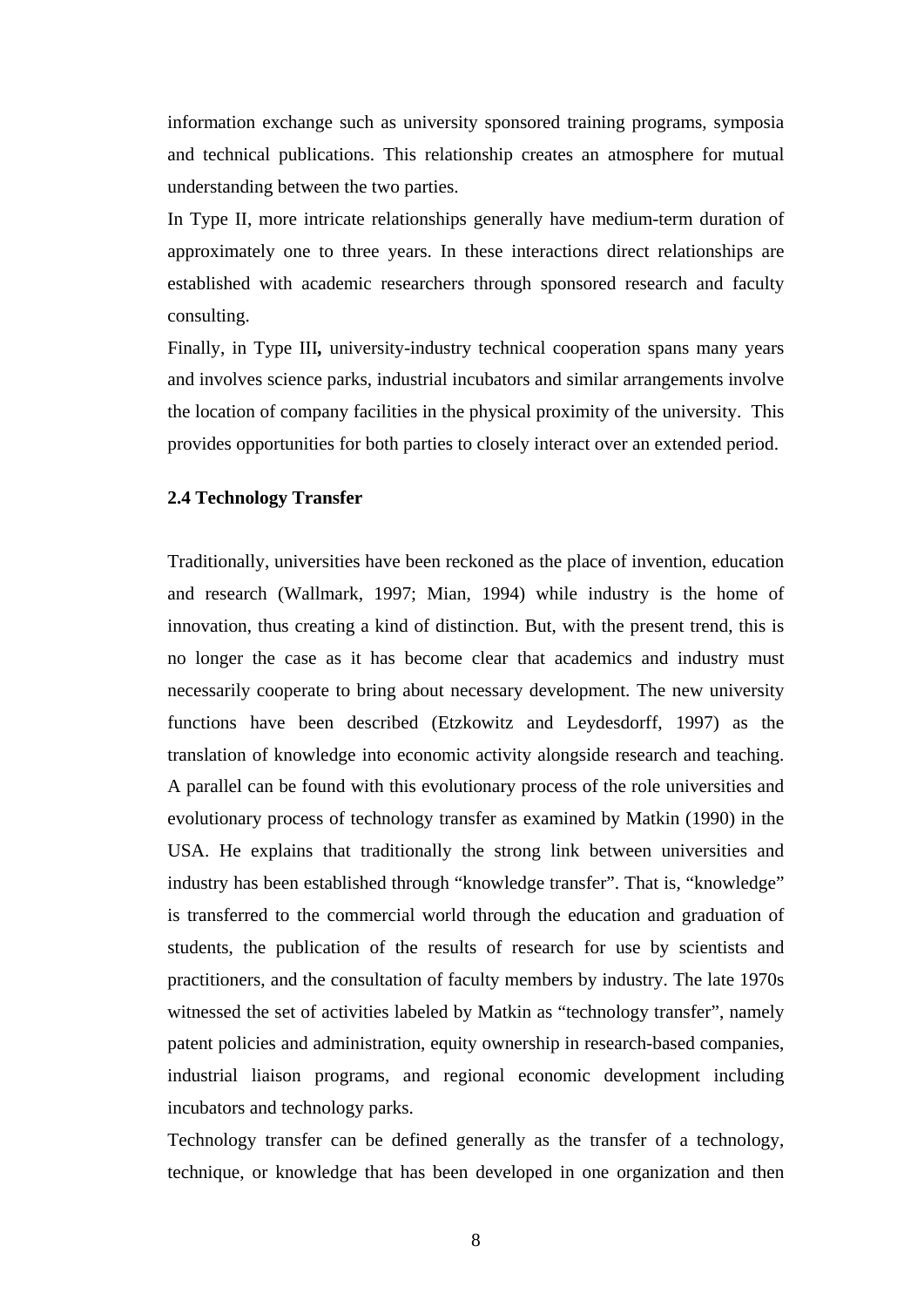transferred to another where it is adopted and used (Melkers et al., 1993). In the context of this study it is the university which develops the technology and transfer to a firm in the industry.



 Figure 3: Typical technology transfers from university to firm Source: Siegel (2003)

Technology transfer can take place within or across firms through movement of employees from one division or one country to another. However, the focus of this study is on commercial transfer of scientific knowledge from universities to firms. A typical technology transfer process is shown in Figure 3. The process begins with a discovery by a university academic. Then the scientist files an invention disclosure with the Technology Transfer Office (TTO) of the university. The TTO evaluates the commercial potential of the technology and decides whether to apply for a patent. One the patent is obtained the technology is marketed to a firm. This is followed by negotiations to finalize a licensing agreement. Finally the technology is converted into a commercial product.

### **2.4.1 Role of Technology Transfer Office (TTO)**

The role of the TTO is to facilitate commercial knowledge transfers through the licensing to industry of inventions or other forms of intellectual property resulting from university research. The technology transfer office can be instrumental in developing relations with an industry. A dedicated transfer unit allows for specialization in support services, most notably, partner search, management of intellectual property, and business development (Stadler, 2007).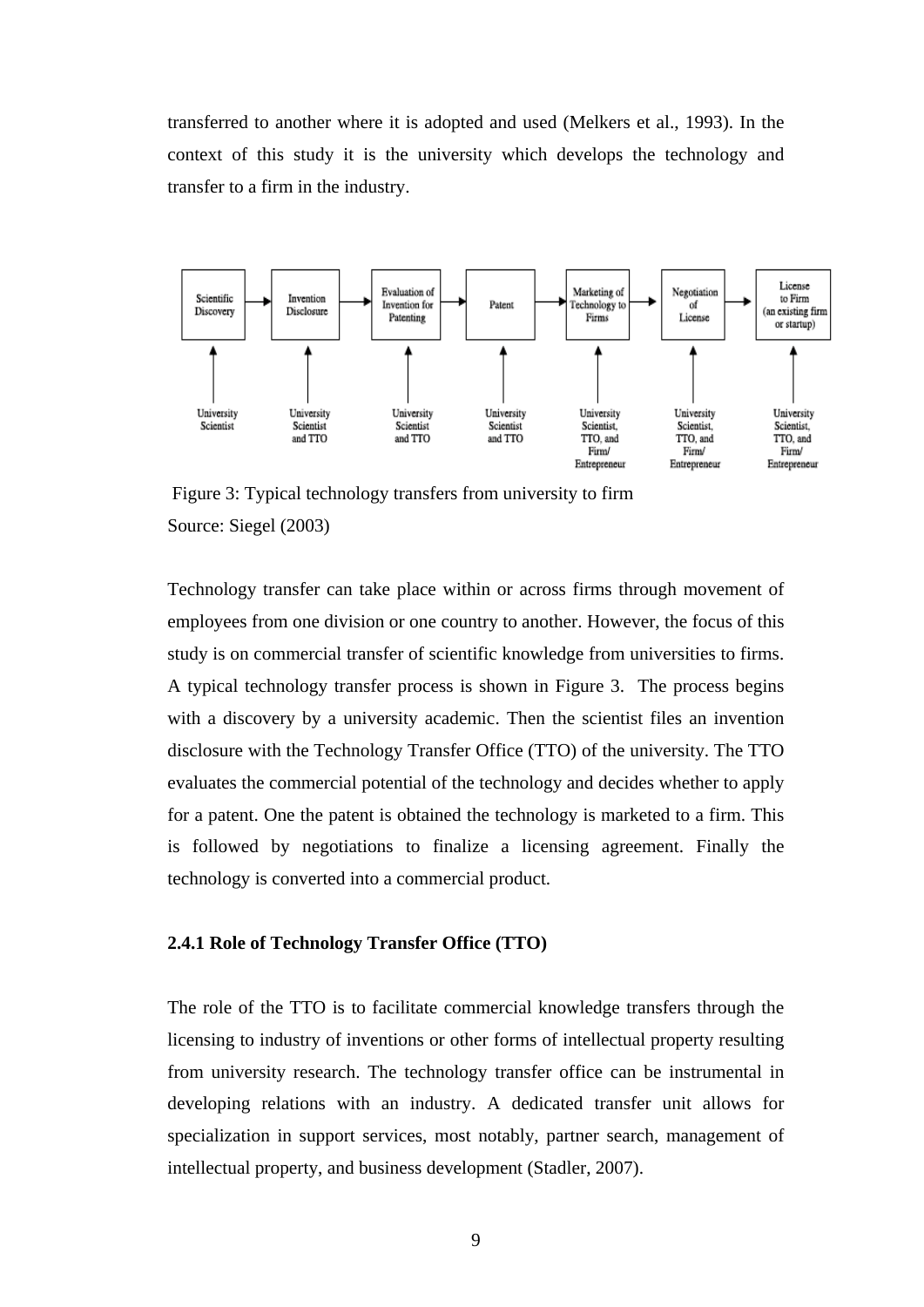### **2.4.2 Technology transfer mechanisms**

Different mechanisms can be applied in technology transfer between university research centers and industry according to their motivations and available resources.

### **Consultancy and technical services provision**

One or more parties from the university or research center provide advice, information or technical services. They have formal written contract, generally short term and specific. Faculty members or senior researchers can be hired to consult during the time they are allowed to work outside the universities.

### **Joint venture of R&D**

A contract is drawn between university research center and a contractor in which costs associated with the work are shared as specified in the contract. The two parties can work together from the stage of R&D to commercialization. It must be of mutual benefit to industry and the research centers, and commercially valuable data may be protected for a limited period of time. It provides some assurance that the best brain in the business will be brought together to bear on the problem, and that there will be a balance between long term, high risk research and short-term work which can be promptly commercialized (Moses, 1985).

### **Cooperative R&D agreement**

This is an agreement between one or more university research laboratories and one or more firms under which the university side provides personnel, facilities, or other resources with or without reimbursement. The industrial parties provide funds, personnel, services, facilities, equipment, and other resources to conduct specific research or development efforts that are consistent with the laboratory's mission.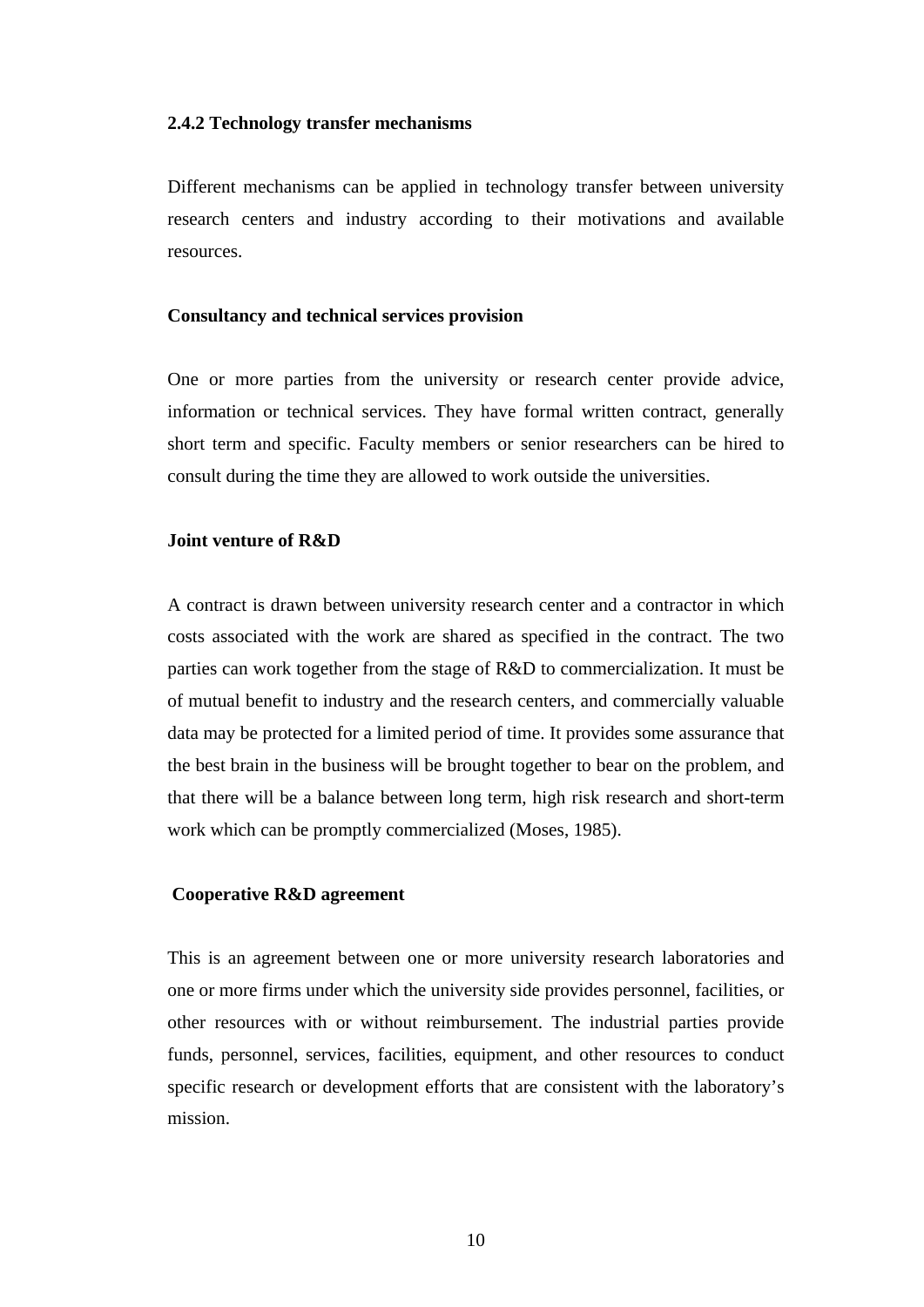### **Licensing**

Licensing is the transfer of less-than-ownership rights in intellectual property to a third party, to permit the third party to use intellectual property. It can be exclusive or non-exclusive and is preferred by small business. The industry as a potential licensee must present plans to commercialize the invention.

### **Contract research**

It is a contract between a research center and a firm for contract R&D to be performed by the research center. Industry usually provides funds, the university provides brains with the time frame ranging from a few months to years. Through contract research, the industry wants to utilize the unique capability of the research centers that works for commercial benefit.

### **Spin-offs**

An entrepreneurial spin-off arises when an entrepreneur leaves an organization to start a firm of her/his own. To be a spin-off, this must also include the transfer of some rights, e.g. knowledge, from the existing organization to the new firm. Spinoffs can be categorized depending on what organization they are spun off from, and on where the entrepreneur has gained her/his background experience (Perez and Sanchez, 2003). Spin-offs from academic institutions have received a lot of attention in recent times especially in hi-tech city clusters. Technologies developed in the institutions are commercialized through new enterprises wherein students and faculty may participate (Basant and Chandra, 2007).

### **Science Parks**

Science parks have become a popular mechanism to promote university-industry interactions. There is no uniformly accepted definition of a Science Park, and there are several similar terms used to describe similar developments, such as "Research Park", "Technology Park", "Business Park", "Innovation Centre", etc. (Monck et al., 1988). United Kingdom Science Park Association (UKSPA, 1985)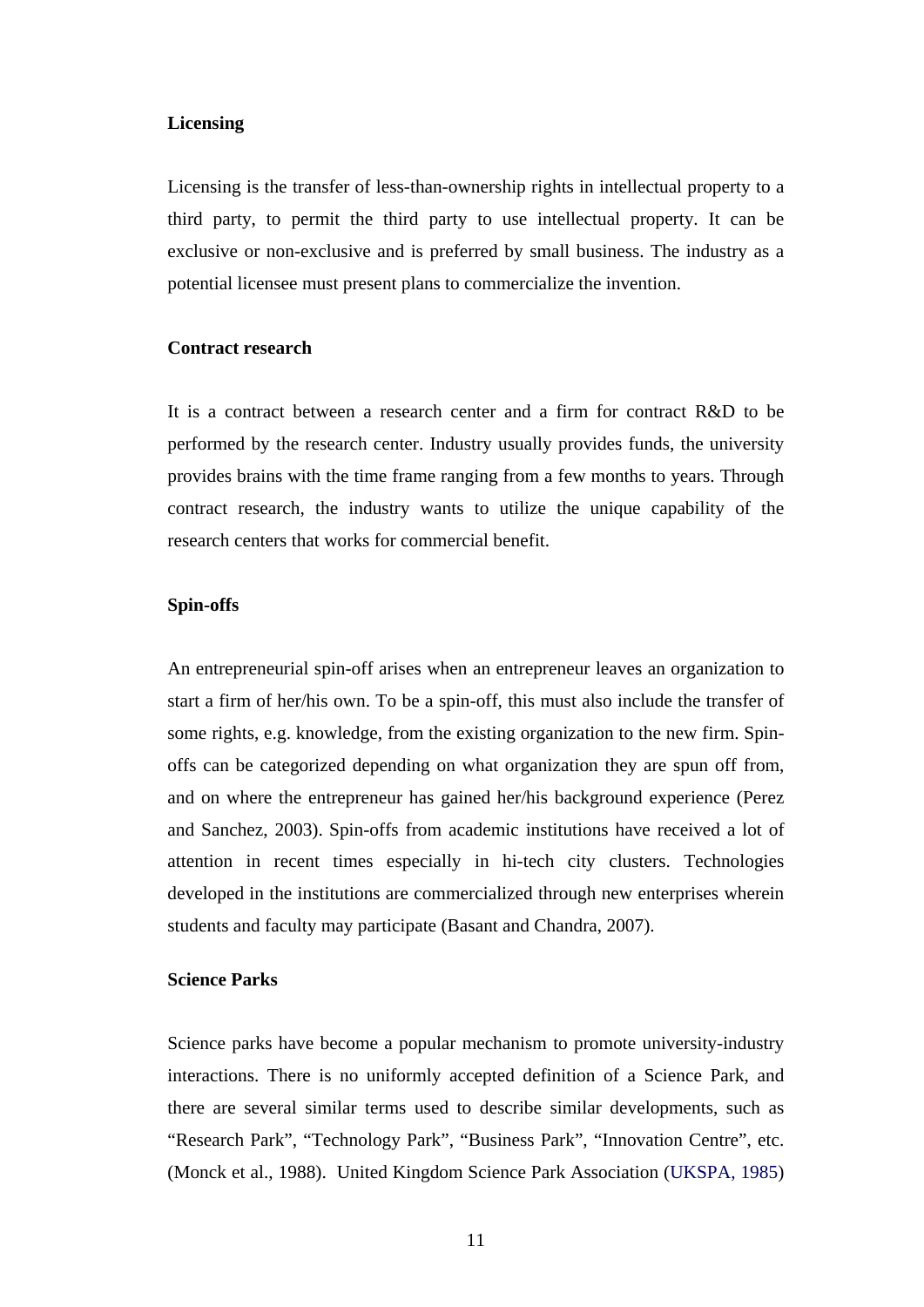defines a science park in terms of the following features: ''A science park is a property-based initiative which: has formal operational links with a university or other higher education or research institution; is designed to encourage the formation and growth of knowledge-based businesses and other organizations normally resident on site; has a management function which is actively engaged in the transfer of technology and business skills to the organizations on site.''

The first science park was established in Stanford, CA, in the 1950s followed by the Cambridge Science Park, UK, and Sophia Antipolis, France, in the late 1960s. In many European countries it was not until the 1980s and 1990s (UK included) that significant numbers of science parks were established (Storey and Tether, 1998).

Firms located in Science Parks were significantly more likely to have a link with a local university than off-park firms (Löfsten and Lindelof, 2002). Studies have shown a direct relationship between the proximity of the science park to the university and the probability that the academic curriculum will shift from basic toward applied research.

### **2.4.3 Advantages of technology transfer**

The advantages of technology transfer accrue to both the major stakeholders the university as well as the industry.

### **Advantages to university and its research centers** (Sanchez, 1995)

The advantages could be listed as follows:

- the opportunity to access the needs of the economy and to develop its activities accordingly through income from the sales of technology;
- the opportunity to place students in industry so that classroom learning can be related to practical experience;
- access to industry for both fundamental and applied research;
- **access to the protected markets;**
- business stature enhancement:
- improvement in new technology implementation;
- **•** creation of goodwill;
- new product development and spin-offs;
- cost savings (lower production cost);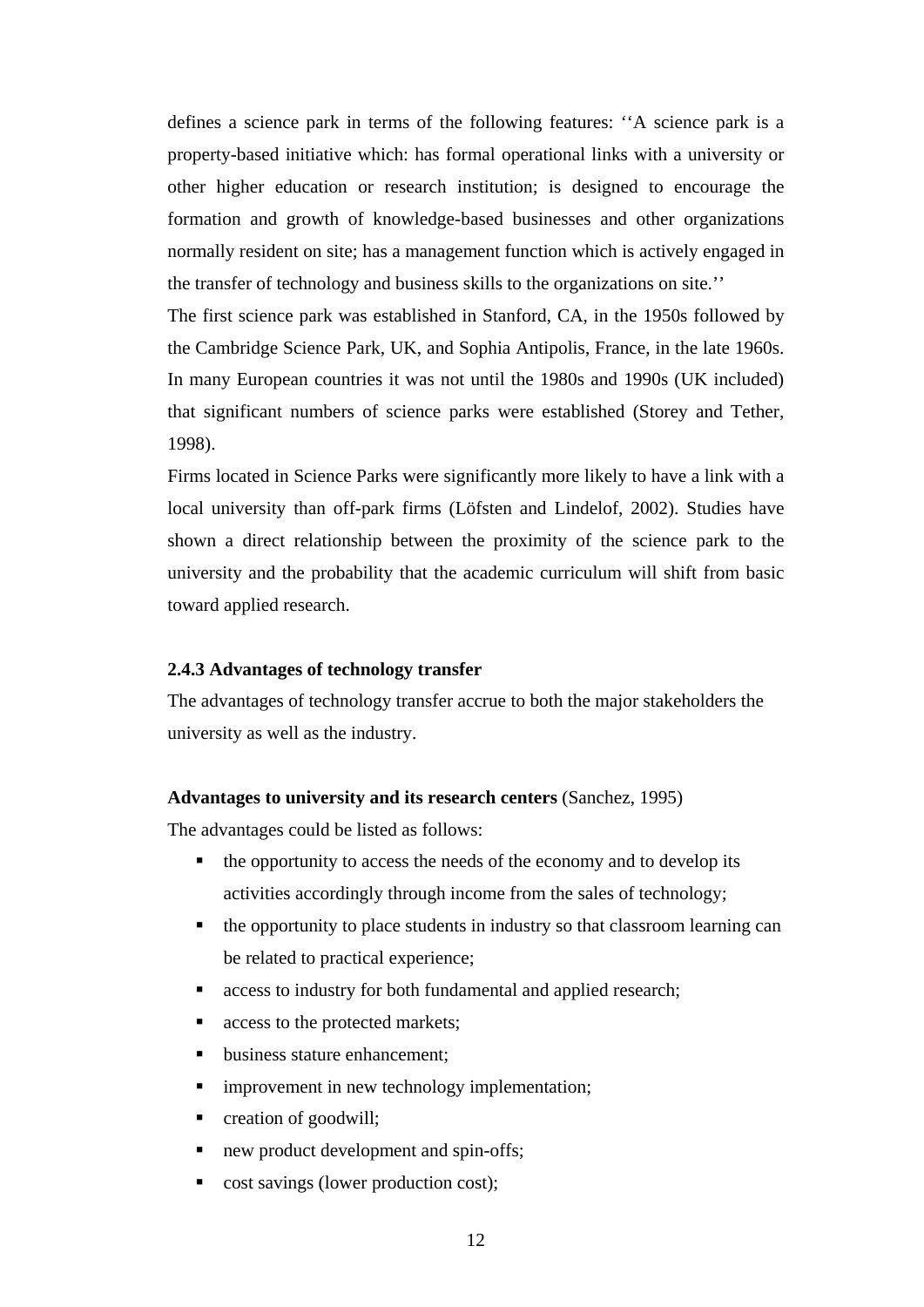**patenting.** 

### **Advantages to industry** (Sanchez, 1995)

The following are the advantages to the industry:

- a supply of better qualified graduates having more relevant training because industry's needs have been identified;
- access to a variety of post-experience training facilities it has helped to design;
- access to the university's physical facilities and the expertise of its staff;
- access to research, consulting and data collection of the university;
- an improved public image in the society in which it operates, which means that more talented students will be attracted to the industrial sector;
- gained technical knowledge;
- gained technology services not available before;
- quality improvement;
- cost savings;
- new markets;
- manufacturing and lead time reduction.

## **2.5 University- Industry Interaction Best Practices**

## **2.5.1 Technology transfer in China**

An overview of technology transfer at Tsinghua University which is one of the leading state universities in China would throw light on some of the best practices of technology transfer in China (Liu and Jiang, 2001).

This university has taken following measures to pursue technology transfer.

1. Establishment of the University–Industry Cooperation Committee of Tsinghua University (UICCTU)

Number of large Chinese and multinational companies including IBM, Siemens, Motorola, Hitachi, and NEC have joined this committee. The university provides various services for the member companies such as dispatch of special liaison officers to the companies and the formation of liaison networks between the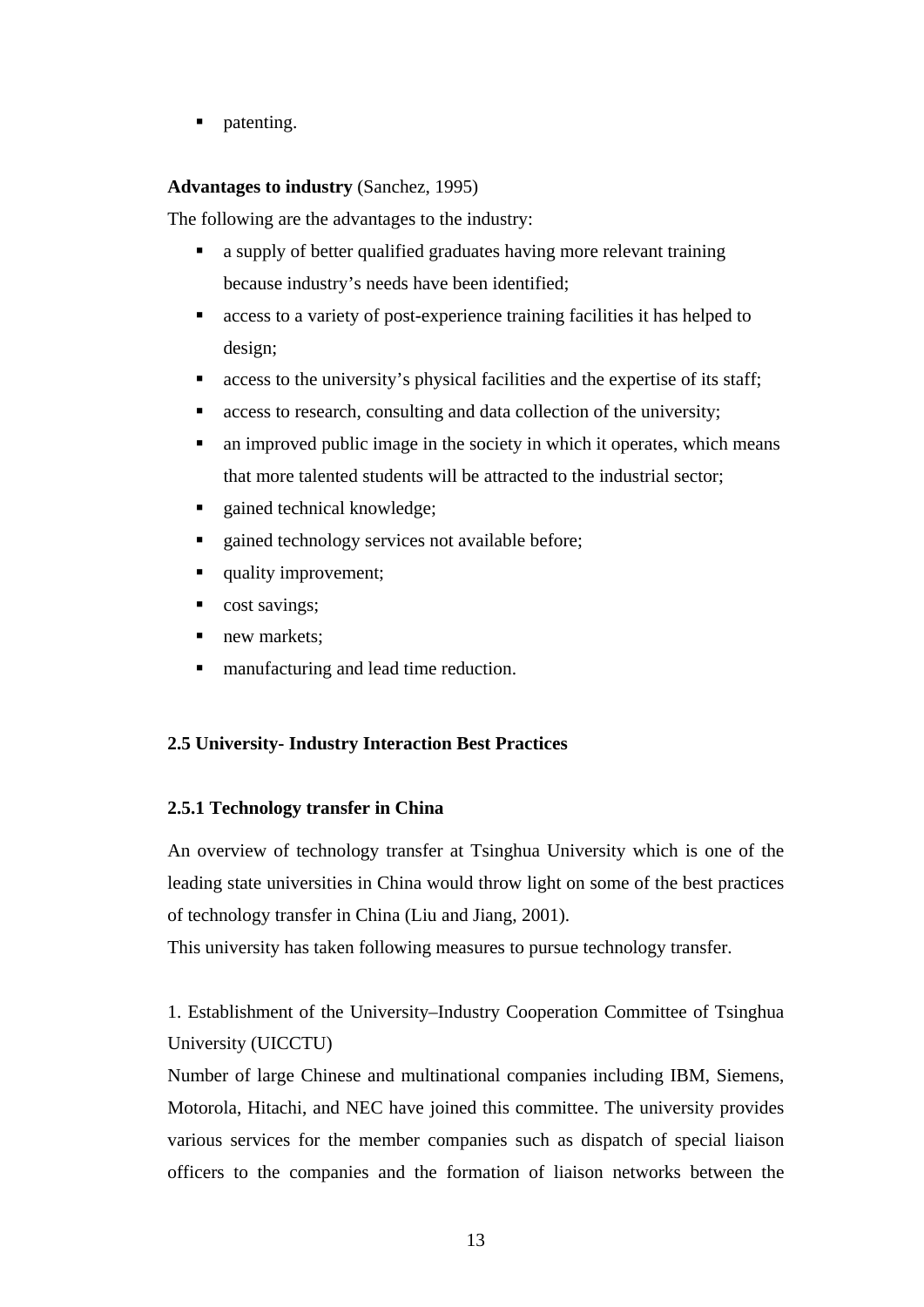university and the companies, the circulation of R&D information and the collection of information on demands from member companies, the establishment of R&D and training centers with the companies, the direct training of senior staff for the companies or training through other means such as information technology, distance learning etc.

2. Technology transfer through collaboration with local governments

Tsinghua University has signed collaborative contracts with eight provincial and municipal governments, the collaborative contracts contain three main contents.

a. The transference of new technology to enterprises with local governments as the medium this involves improving communication between university and enterprises governed by local governments.

b. The establishment of R&D risk investment foundations in collaboration with local governments.

c. The establishment of technology transfer bases in collaboration with local governments. These bases play the role of incubation centers for new technology, distribution centers for R&D information and training centers for specific technicians.

3. Establishment of high technology companies in partnership with enterprises

High technology companies are established by enterprises contributing capital and universities investing in technology and become a shareholder by converting technology into capital. This method can solve the problems of both benefit sharing and the protection of intellectual property rights.

4. Building-up a Science and Technology Cooperation Network of Chinese Universities

The Tsinghua University with six other universities and the Science and Technology Development Centre of the State Education Commission set up this network. It is an inquiry system for information about research findings and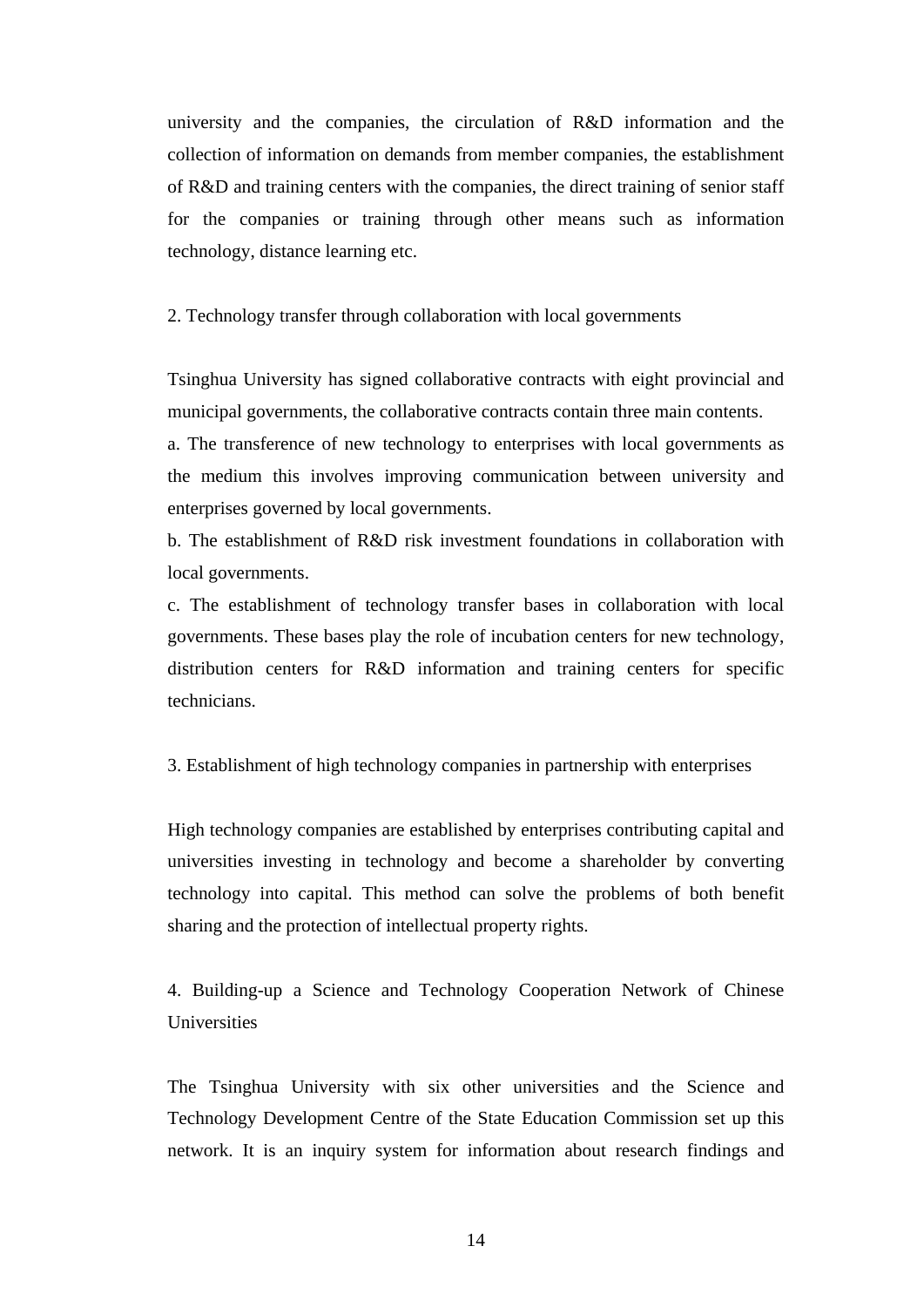enterprise demands, built on the Internet. Its purpose is to build a bridge between universities and enterprises to improve the transfer of R&D results.

### 5. Collaboration with enterprises

The Tsinghua University has been highly successful in joint collaboration with enterprises. In 1998, about 43% research funds of the university came from collaborative projects with enterprises.

### **2.5.2 Best practice in European Union**

### **K.U. Leuven Research & Development (LRD) Belgium**

K.U. Leuven is the oldest and largest university in Flanders and Belgium. The technology transfer mission of K.U. Leuven is attained through K.U. Leuven Research and Development (LRD) which deals with contract research, patents, spin-offs and research parks. LRD has been identified as best practice in the EU benchmarking exercise. Being embedded in the largest university in the Belgian Innovation System, K.U. Leuven Research & Development (LRD) was founded in 1972 to manage the industry component of the university's R&D portfolio. LRD has considerable autonomy to mange their finance, physical resources and infrastructure. LRD organization structure is composed of research divisions. Researchers belonging to different faculties and departments at the university join force to integrate the commercial-industrial component of their knowledge portfolio in a research division at LRD. As a consequence, the research division concept introduces a "de facto" interdisciplinary matrix structure within the university. Today there exist 46 divisions, supported by about 220 faculty members and employing about 600 researchers and support staff, scattered across the various faculties and departments of the university. The LRD adopts a dual incentive mechanism LRD divisions are entitled to accumulate financial reserves based on the benefits they generate via industry science links. The decentralized method that exists within LRD therefore acts as an incentive mechanism in and off itself.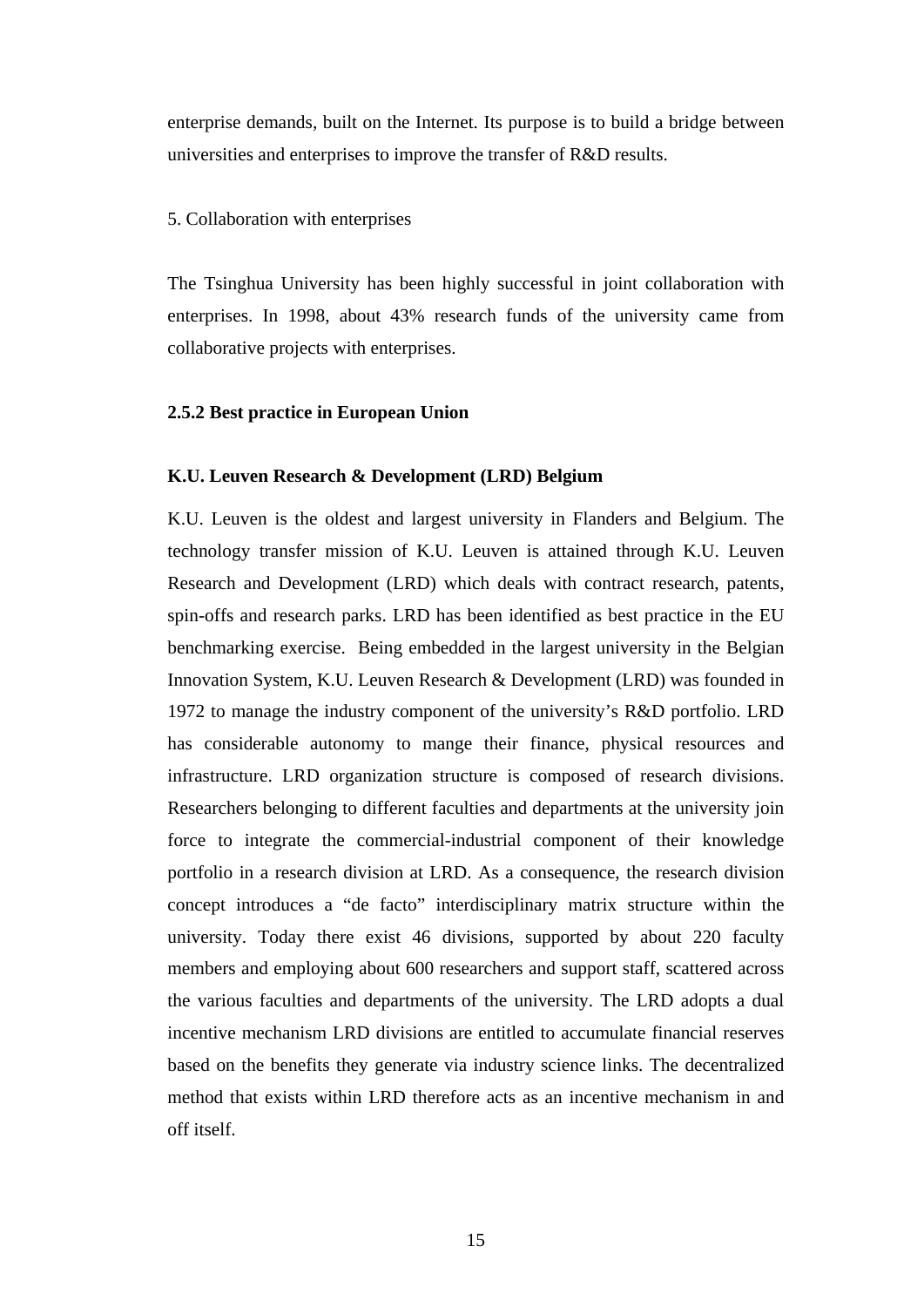LRD divisions furthermore are entitled to participate both intellectually and financially in the spin-off companies that they have grown and developed. Finally, besides the aforementioned financial incentive mechanism at the level of the research division, incentives are given to individual researchers as well. Three types of incentive mechanisms at the individual level exist. First of all, researchers are entitled to salary supplements based on the net proceeds from their contract research and consultancy activities. Second, in case of lump sum and royalty payments proceeding from licensing agreements, individual researchers are entitled to receive up to 30% of the income generated (after expenses have been recuperated). Third, in case of spin-off creation, individual researchers can receive up to 40% of the intellectual property shares in exchange for the input of their know-how and goodwill (see Debackere and Veugelers, 2005)

### **2.5.3 Entrepreneurial university model**

As argued by Etzkowitz (2000), universities around the world are increasingly shifting from their traditional primary role as educational providers and scientific knowledge creators to a more complex ''entrepreneurial'' university model that incorporates the additional role of the commercialization of knowledge and active contribution to the development of private enterprises in the local and regional economy. This can be called as the second revolution in which universities incorporates economic and social development as part of their mission (Etzkowitz, 1998). The first academic revolution transformed teaching university to research university and the second revolution has transformed the research university to entrepreneurial university.

The case of National University of Singapore (NUS) is used as a case study to illustrate the shift towards an entrepreneurial university. NUS has in the past been following the traditional model of having teaching as its primary mission, with research as a secondary function. While the 1980s and 1990s saw increasing emphasis on research. The major impetus for change came in the late 1990s, when a new division with view making the university more entrepreneurial was created that has come to be known as NUS Enterprise. After some early experimentation, NUS Enterprise began to take shape and introduced a number of major initiatives to reform university policies with respect to governance of technology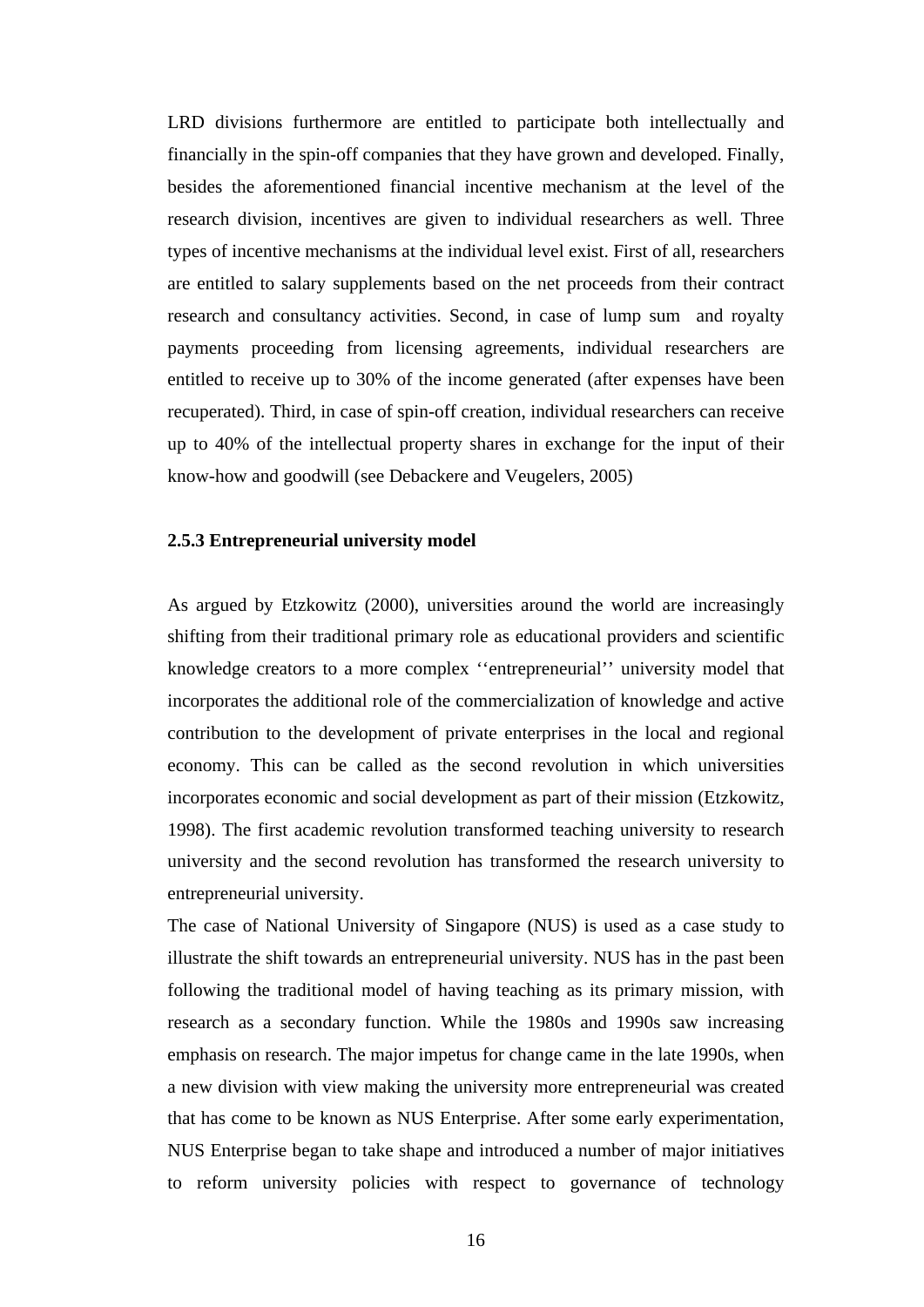commercialization, and to inject a stronger entrepreneurial element in university education.

NUS enterprise took over functions involving knowledge commercialization, including technology licensing and industrial sponsored research, consulting, continuing education, and publishing. It also took over and revitalized the university- wide Entrepreneurship Center that has educational, research as well as other promotional functions related to entrepreneurship. The NUS enterprise introduced two new units: (i) a Venture Support unit to provide focused assistance to faculty, students, and alumni engaging in new venture activities; and (ii) an

Overseas College Program (NOC) to launch new experimental programs in international entrepreneurship education. Among the key initiatives introduced by NUS Enterprise is the re-organization of the technology licensing office to make it more ''inventor friendly,'' with less emphasis on maximizing licensing revenue, and greater focus on getting greater deployment of NUS technology to the marketplace, whether through licensing to existing firms or spinning off new firms. Through the new Venture Support (NVS) unit, a number of new programs were launched to provide assistance to NUS professors and students to commercialize their inventions and knowledge. These include the provision of Incubator facilities on campus and in the Silicon Valley, and the establishment of a seed fund that provides very early stage seed funding to NUS spin-off companies. A separate student start-up fund was also established to provide smaller seed funding to new ventures started by students.

In terms of education programs, the new Entrepreneurship Center established within NUS Enterprise was tasked with the mission to significantly expand the teaching of entrepreneurship courses to all students on campus, particularly students in engineering, computing and science. A technopreneurship minor program was introduced that can be taken by any undergraduate student.

Under the NOC program, NUS began a program to send its brightest undergraduate students to five entrepreneurial hubs in the world to work as interns in high-tech start-up companies for one year, during which they would also take courses related to entrepreneurship at partner universities in each of the region. In essence, the NOC program represents an experiment in learning entrepreneurship by ''immersion,'' i.e., by immersing the student as an ''apprentice'' in a high-tech start-up or growth enterprise in a foreign location to expose them to the tacit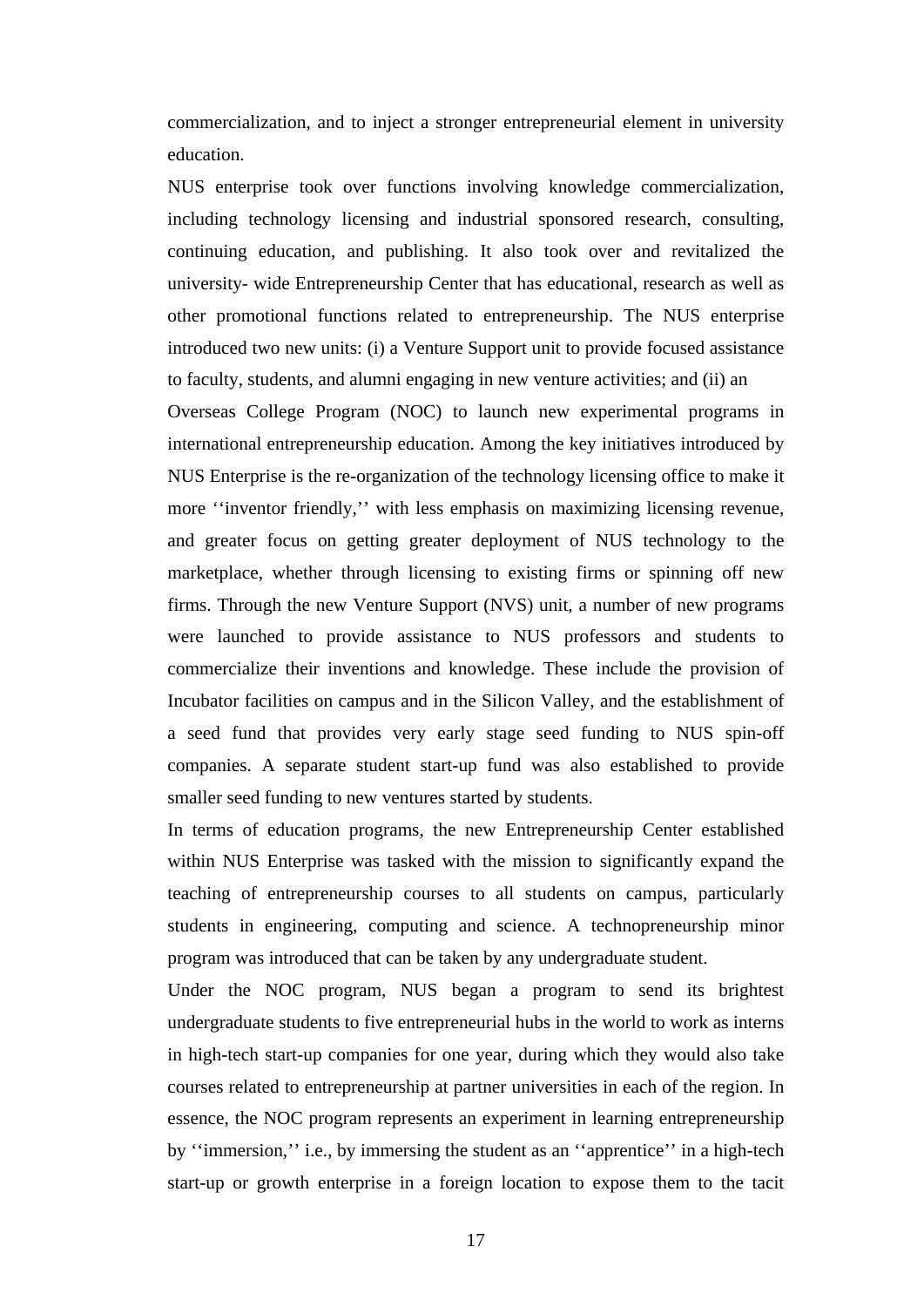aspects of entrepreneurial practice and foreign business culture (see Wong, et al., 2007)

### **2.6 Some Issues Inhibiting University Industry Interaction**

The barriers to university-industry interaction discussed in this section are certainly not exhaustive, it does represent some of the more frequently cited issues inhibiting a more productive collaboration between universities and industry.

Universities and industries are two different social entities as a result they differ considerably in the nature and objectives of their activities. These dissimilarities (Table 1) create friction between the two entities and limit their interactions.

One important barrier that has been widely discussed in literature is the inevitable cultural difference (Decter et al., 2007, Barnes, 2002, Cyert, 1997, Siegel, 2003) arising due to these differences. Cultural barriers are pervasive in U-I interactions, given that stakeholders operate under diverse organizational environments and have different norms, standards, and values (Siegel, 2003). Firms typically do not want researchers to publish their results and share information with colleagues and the general public. Instead, they view technology as something to be kept proprietary and used for strategic advantage in the pursuit of profits.

| and magazine roscarcu                                                 |                            |                             |  |  |  |  |
|-----------------------------------------------------------------------|----------------------------|-----------------------------|--|--|--|--|
| Typical aspects                                                       | University                 | Industry                    |  |  |  |  |
| Focus of the R&D                                                      | Basic research; curiosity- | Applied research; exp.      |  |  |  |  |
|                                                                       | oriented                   | develop.                    |  |  |  |  |
| Basic rationale                                                       | Advance knowledge          | Increase efficiency         |  |  |  |  |
| Aim                                                                   | New ideas                  | <b>Profits</b>              |  |  |  |  |
| Characteristics                                                       | Idea-centered              | Practical, product-centered |  |  |  |  |
| Framework                                                             | Open                       | Close, confidential         |  |  |  |  |
| Evaluation                                                            | By peers                   | By the boss                 |  |  |  |  |
| Schedule                                                              | Open-ended                 | Tight, predetermined        |  |  |  |  |
| Recognition                                                           | Scientific honors          | Salary increases            |  |  |  |  |
| $C_{\text{average}}$ , $U_{\text{e}}$ $\lambda_{\text{total}}$ (1000) |                            |                             |  |  |  |  |

Table 1: Difference between Academic and Industrial Research

Source: Vedovello(1998)

The academics believe that the body of knowledge generated through scientific activity is subject not to private, but to public ownership. This is contradictory to the norms of most industrial organizations. They tend to regard their scientific and technological know-how as proprietary hence, one need not be surprised to find the dilemma "freedom of publication versus secrecy of the research findings" as a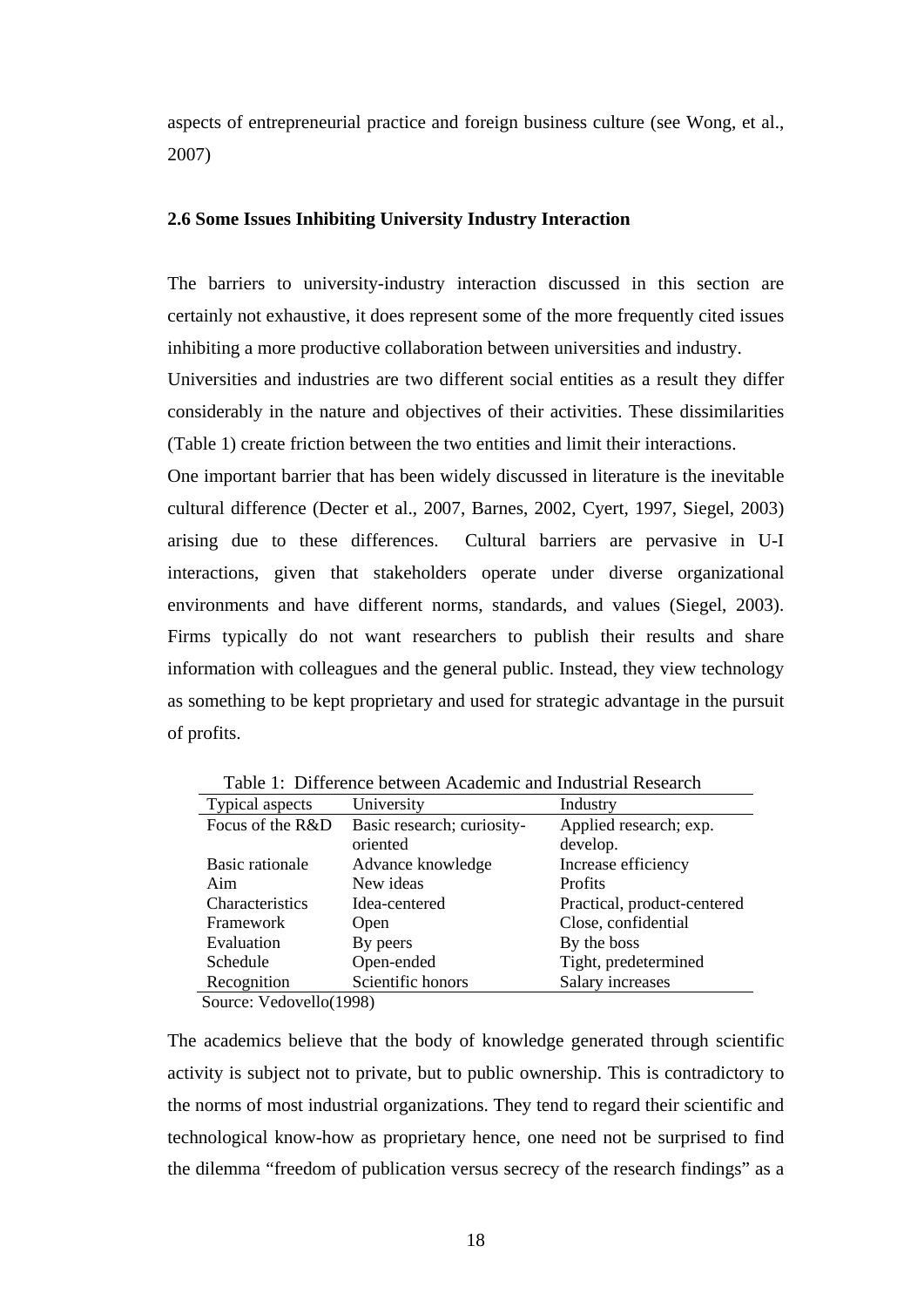major topic in the barrier literature on university-industry collaborations (Dierdonck, 1990**)**.

In university-industry collaboration, given the early stage of technology development, financial barriers to innovation may be strong given the imperfections of the financial markets for these early stage ventures. This is often a motive for why governments provide additional funding for industry–science collaboration (Veugelers and Cassiman, 2005).

Issues concerning the ownership of the intellectual property rights also create tensions (Cyert and Goodman, 1997). The scientist would want protection of proprietary rights of inventions even before proceeding with the partnership. But the acquisition of such rights may be an expensive, long, and difficult process. Industry may also expect ownership of the technology by virtue of its investment in the development process. As pointed out by Hall et al., (2000) in some cases intellectual property right issues represent an insurmountable barrier which prevents the sought-after research partnership from ever coming about.

According to a study by Siegel et al., (2003) industrialist commonly perceived that universities are too aggressive in exercising intellectual property rights. This results in a hard line on negotiations, excess concern on the part of university administrators that they will not realize sufficient revenue, and unrealistic expectations.

Time is another barrier for both partners. The industrialist most often thinks in terms of months, while the academic researcher often provides himself with years to accomplish a certain research interest (Dierdonck et al., 1990).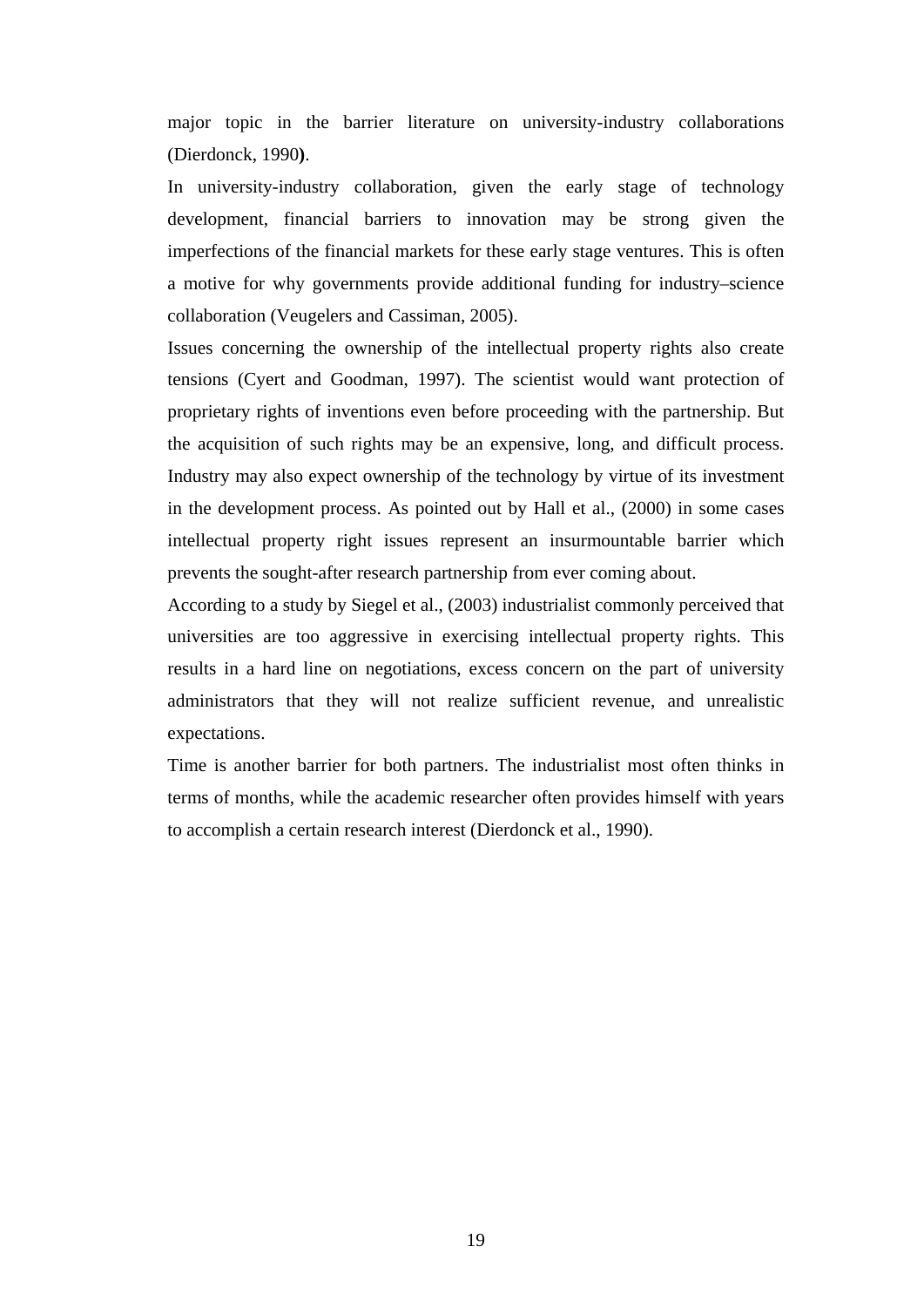## **3. Survey Methodology**

This chapter describes the methodology adopted for the study. The survey was targeted at University departments and companies in the industry. The sample framework for university department was prepared based on details available in the university statistical handbook published by the University Grants Commission. For the study nine universities namely Sabaragamuwa, Colombo, Kelaniya, Sri Jayewardenepura, Moratuwa, Peradeniya, Wayamba, Ruhuna and Open University were selected. A structured questionnaire was used for data collection. A self administered questionnaire was sent by post and email to the respondents.

In the absence of a complete sample framework for industry from which to draw a random sample, this study used a sample framework developed based on MBA student class register at University of Colombo, Kelaniya and members directory of the Postgraduate Institute of Management Professional Association (PIMPA) to capture a wide spectrum of the industry sector in Sri Lanka. It has to be noted that majority of the MBA students and members of PIM Professional Association are holding senior posts in private sector companies in Sri Lanka. A self administered questionnaire was given to MBA students and email was used to administer the questionnaire to the PIM professional Association members. Further, personal interviews were conducted with some senior academics and senior executives of companies.

The survey began in May 2007 and concluded by end of September 2007 after two reminders 46 valid questionnaires from universities and 36 valid questionnaires from industry was returned. The response rate for postal questionnaire from universities was 15% while the response rate for emailed questionnaire was less than 10%. The response rate from industry was about 20% from MBA students and 10% from members of the PIM Professional Association. The questionnaires administered to university academics and industry composed of questions relating to aspects shown in Table 2 (See Appendix for detailed questionnaires)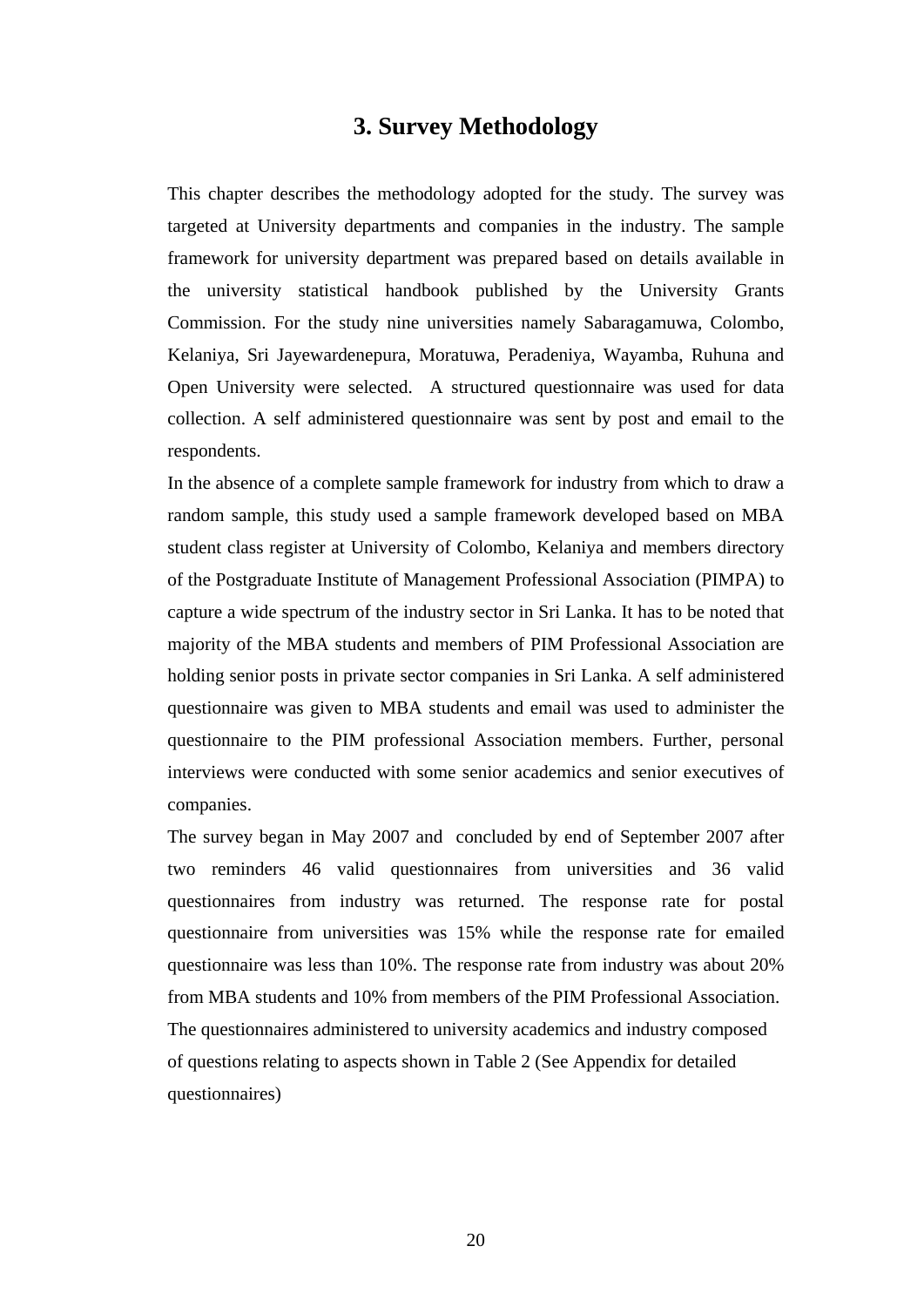Table 2: Contents of the Questionnaires

| rational 2. Contents of the Questionnalities |                                     |
|----------------------------------------------|-------------------------------------|
| University questionnaire                     | Industry questionnaire              |
| Department information and details of        | Company information and details of  |
| respondent                                   | respondents                         |
| Services offered to industry                 | Types interaction with university   |
| Industrial sectors with which                | Usefulness of interactions with     |
| interactions were undertaken                 | universities                        |
| Coordination of interactions                 | Research and development activities |
| Constraints to U-I interactions              | Constraints to U-I interactions     |
| Suggestions for improving U-I                | Suggestions for improving U-I       |
| interactions                                 | interactions                        |
|                                              |                                     |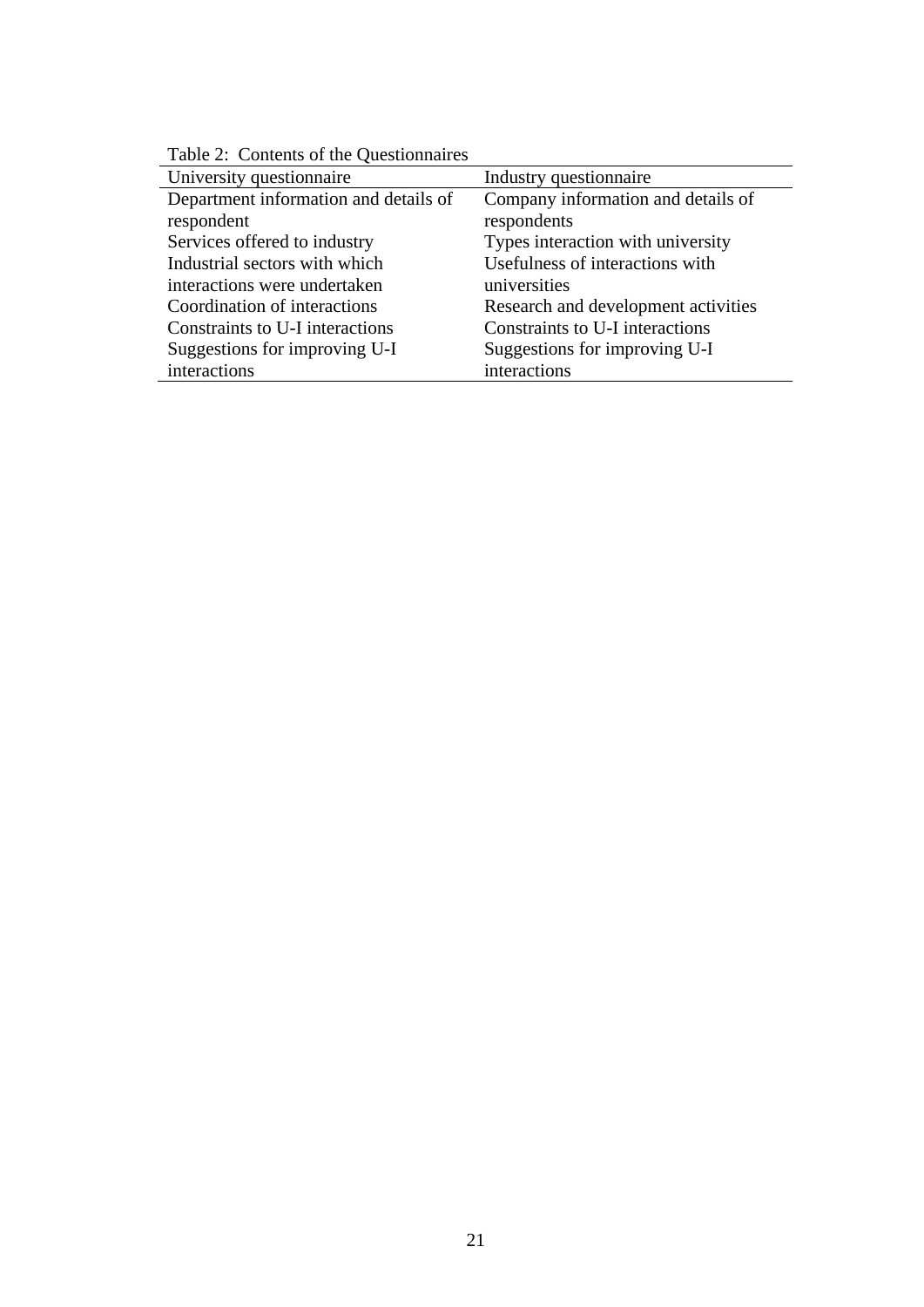## **4. University Perspective of University-Industry (U-I) Interactions**

This chapter provides a brief overview of the university system in Sri Lanka and R&D status. Next the chapter presents the university perspective of U-I interactions. This comprises of department characteristics, types of U-I interactions, barriers to U-I interactions and suggestions by academics to improve U-I interactions

### **4.1 Overview of University System in Sri Lanka**

The history of higher education in Sri Lanka dates back to 1870 when the Ceylon Medical School was established. However, the origins of modern university education can be attributed to the establishment of the Colombo University College in 1921. Subsequently the first University in Sri Lanka, the University of Ceylon was established in 1942.

In 1979, the University Grants Commission was established as the apex body to oversee the function of the university system in Sri Lanka. The university system has gradually expanded with the increase in student intake from 4950 in 1980 to 16,635 in 2006. Over the past two decades as shown Figure 4, the number of universities, faculties, departments and teachers has increased. At present, there are 15 universities comprising of 78 faculties, 425 departments and academic staff strength of 3818. The universities are almost entirely funded by the government. However, government allocation to the university system has remained at a relatively low level of less than 0.5% of GDP.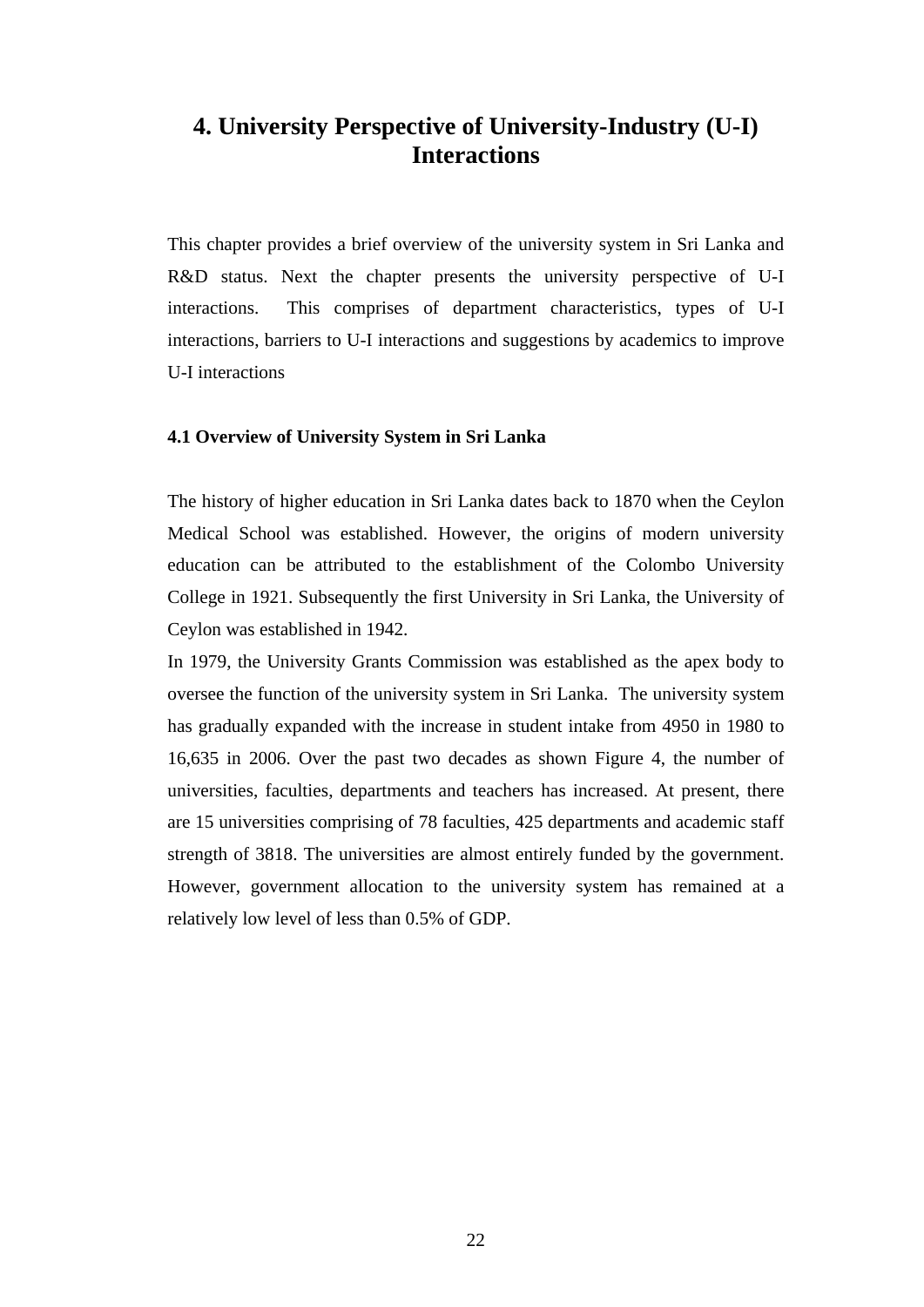

 Figure 4: University Statistics Source: University Grants Commission (2007)

The present teacher to student ratio remains around 1:15. The academic staff comprising of Professors and Senior Lecturers and Lecturers amounts to 3646 of which 11%, 43% and 38% are professors, senior lecturers and junior lectures respectively(Figure 5). Of the senior academics 719 are PhD holders (UNESCO, 2005).



 Figure 5: Composition of University Staff Source: University Grants Commission (2007)

The Figure 6 depicts the distribution of senior academics comprising of Professor and Senior Lecturers among the major disciplines of Arts, Engineering, Management and Sciences taught in the universities. It is evident that majority of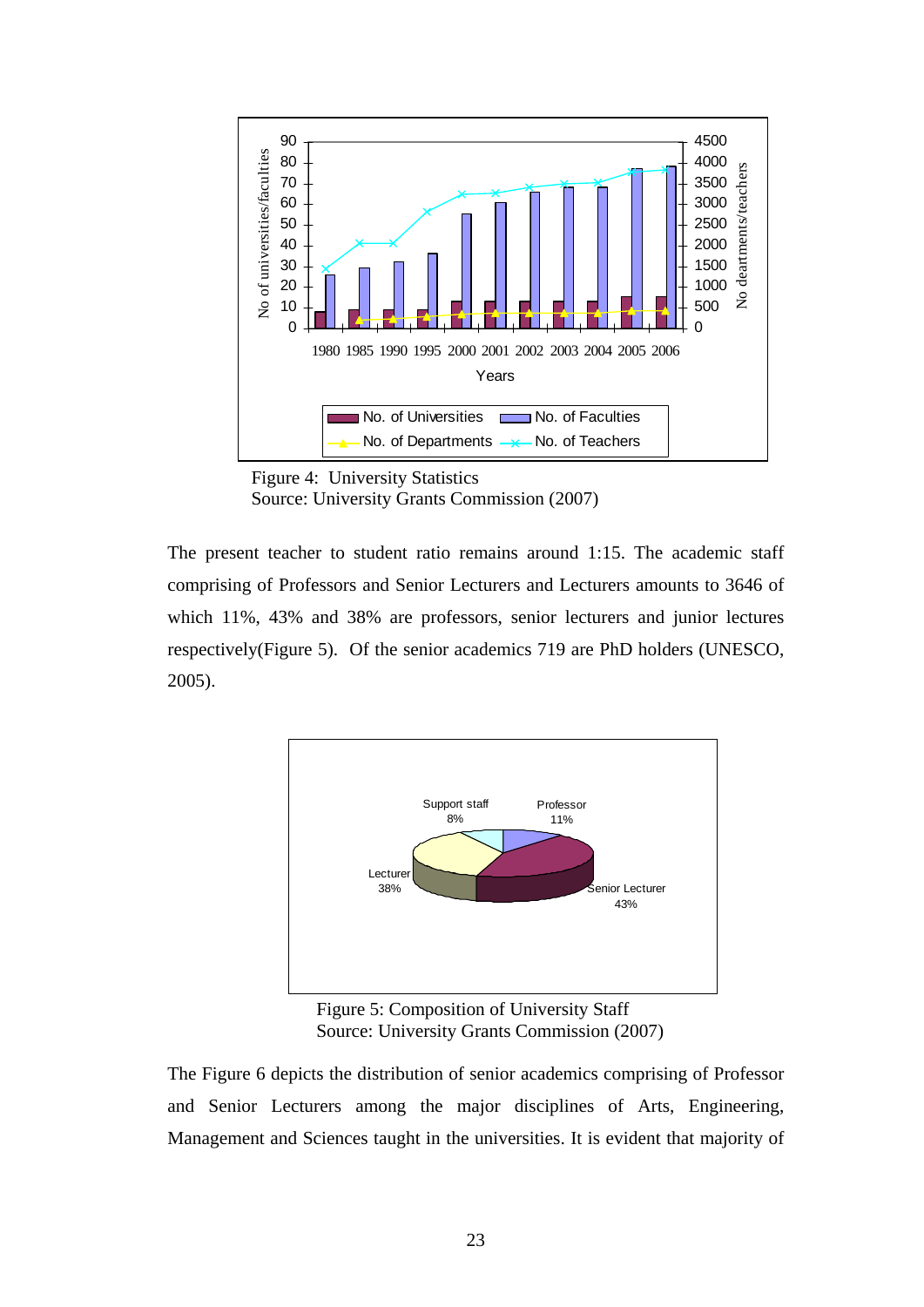senior academics in the country are specialized in Arts and Science related disciplines.



 Figure 6: Distribution of Academics among Disciplines Source: University Grants Commission (2007)

As far as research and development in the country is concerned the outcomes are far below expectation. Number of international papers in Science and Engineering annually published by Sri Lankan Scientists is limited to around 100 papers. According to the National Intellectual Property Office of Sri Lanka, the number of patents granted annually to residents between 1995 and 2002 remained stable at about 55–62 on average. A recent study shows that, whereas individual inventors claimed 72% of patents and private institutions 22% in 2000, just 6% went to public institutions. Although, published statistics are not available, patents granted to universities and academics are likely to remain low. A major reason for the poor outcome from research and development in the country is due to low priority given by the government to this important area. On average less than 0.2% of GDP is allocated for R&D which is far below allocations by countries in the region like India and Pakistan.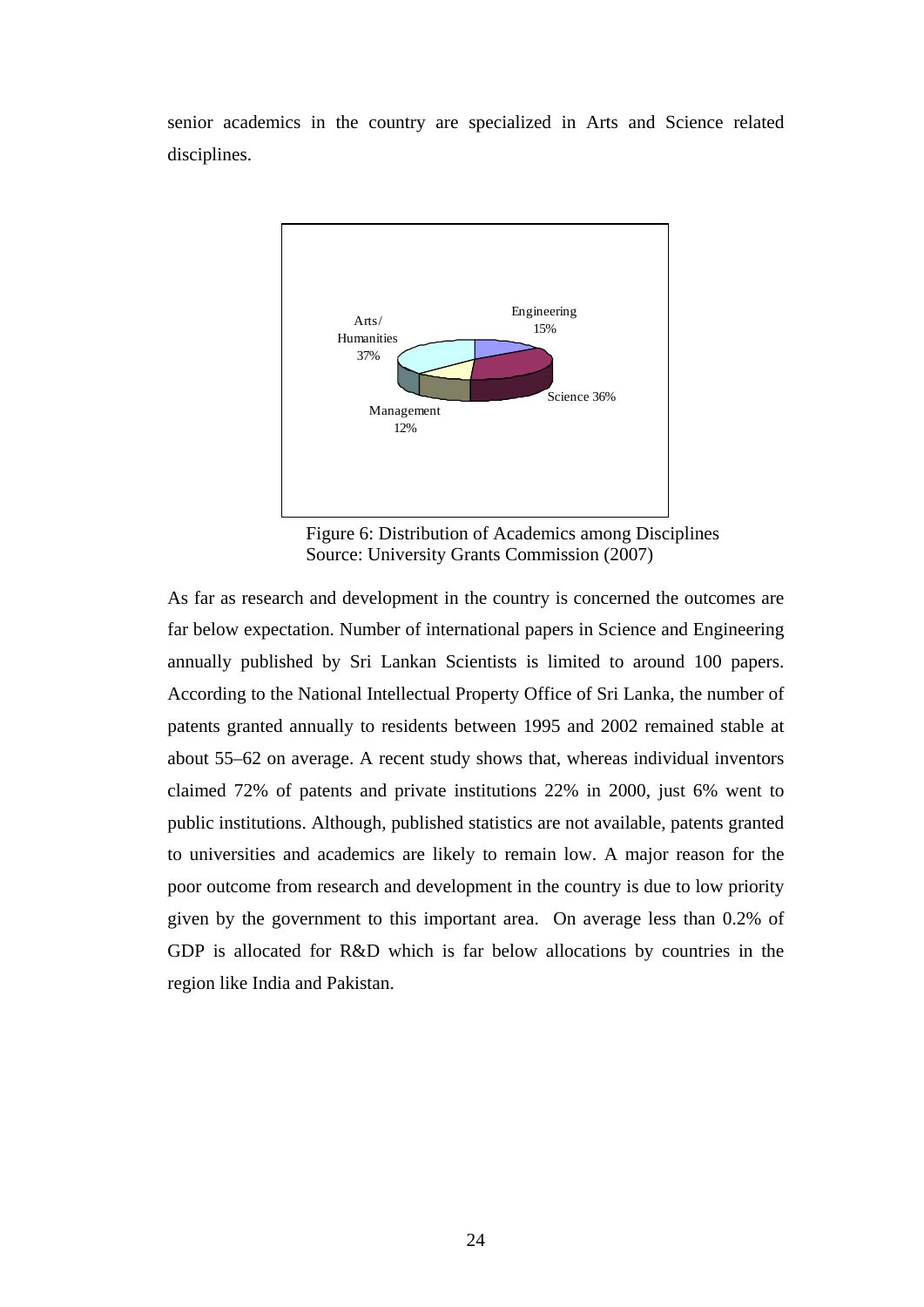### **4.2 Results of the Study**

### **4.2.1 Characteristics of the sample departments**

| University      | No<br>of    | Discipline        | $\%$ | Position<br>of    | %(Number) |  |
|-----------------|-------------|-------------------|------|-------------------|-----------|--|
|                 | departments |                   |      | respondent        |           |  |
| Colombo         | 04          | Engineering       | 26.1 | Dean              | 4.3(2)    |  |
| Kelaniya        | 02          | Information       | 10.9 | Head<br>οf<br>the | 43.5(20)  |  |
|                 |             | Technology        |      |                   |           |  |
| Moratuwa        | 08          | Science           | 34.8 | Professor         | 17.4(8)   |  |
| Open University | 01          | Management        | 8.7  | Senior Lecturer   | 30.4(14)  |  |
| Peradeniya      | 16          | <b>Humanities</b> | 19.6 | Lecturer          | 4.3(2)    |  |
| Ruhuna          | 03          |                   |      |                   |           |  |
| Jayewardenepura | 02          |                   |      |                   |           |  |
| Sabaragamuwa    | 06          |                   |      |                   |           |  |
| Wayamba         | 04          |                   |      |                   |           |  |

Table 3: Characteristics of the Study Sample

The study covered nine universities as shown in Table 3 which included two newly established universities. In total data were collected from 46 departments in the nine universities. Five major disciplines including Engineering, IT, Science, Management and Humanities were covered. The majority of the responses were received from Science and Engineering based departments. The respondents were mainly heads of department and senior Lecturers in the relevant departments.

### **4.2.2 Department characteristics**

| Department staff     | Number | per established<br>Average |
|----------------------|--------|----------------------------|
|                      |        | university department/(new |
|                      |        | university department)     |
| Professor            | 69     | 1.6(0.7)                   |
| Senior Lecturer      | 288    | 6.5(4.0)                   |
| Lecturer             | 219    | 3.9(7.0)                   |
| Technical staff      | 96     | 2.4(1.3)                   |
| Administrative staff | 54     | 1.4(0.4)                   |
| Total                | 726    |                            |

As shown in Table 4 majority of the academics are senior lecturers and on average each department of established universities had about 1-2 professors and 6-7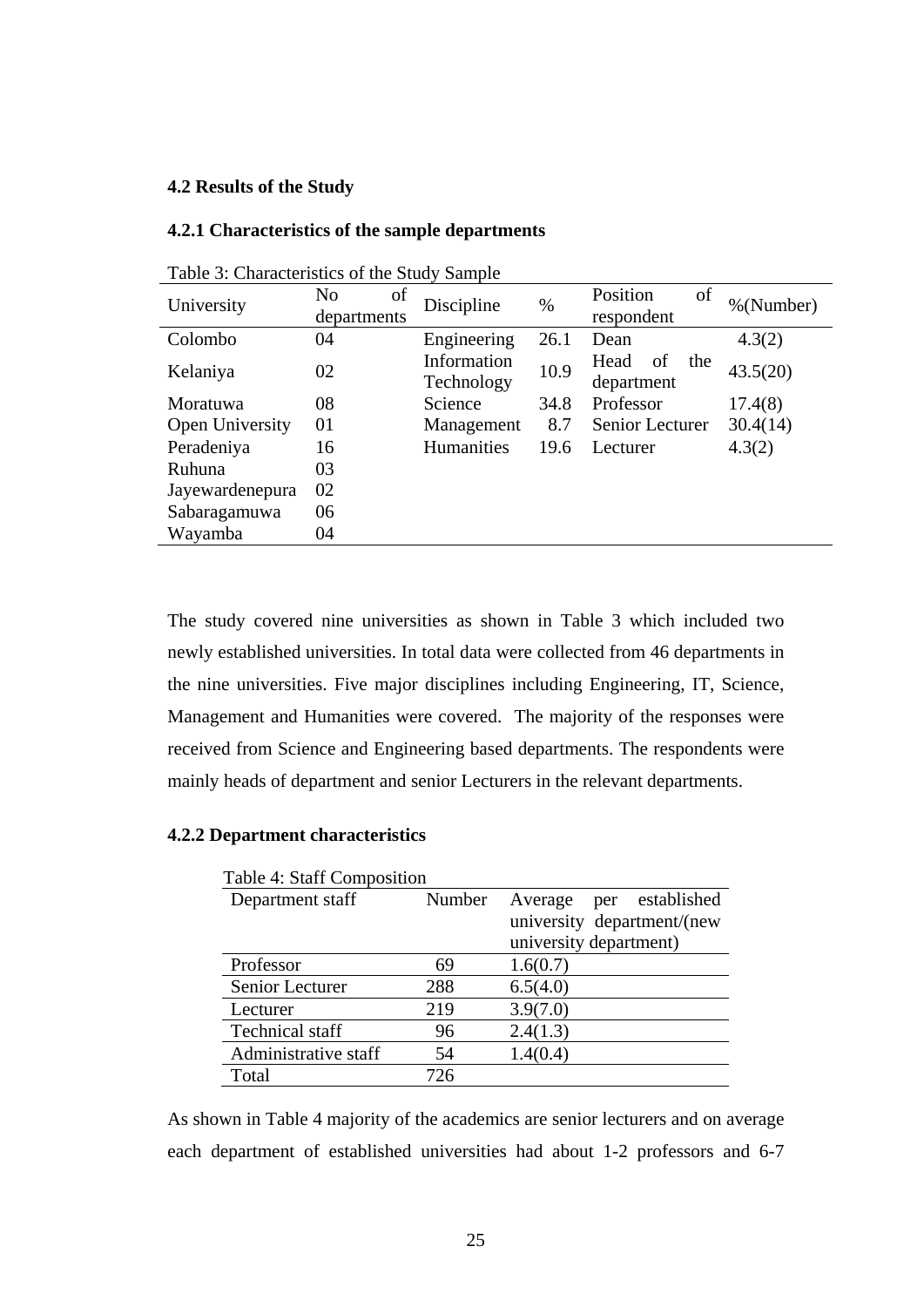senior lecturers. However, in newly established universities there is a dearth of senior academics with a potential to initiate U-I interactions.

Table 5: External Funding Sources

| Departmental external funding            |              |              |  |  |  |
|------------------------------------------|--------------|--------------|--|--|--|
| Received funds from external sources     |              | $65.2\%(20)$ |  |  |  |
| Industry (private)                       |              |              |  |  |  |
| Industry (public)                        |              |              |  |  |  |
| Private foundations                      |              |              |  |  |  |
| International agencies                   |              |              |  |  |  |
| <b>NGOs</b>                              |              |              |  |  |  |
| Not received funds from external sources | $34.8\%(16)$ |              |  |  |  |

As far as funding of departments are concerned all most entirely they are funded by government funds. However, a significant number of departments state that they have received support from external funding sources of which considerable number reports to have received funds from international agencies followed by private and public sector industries. Most of the funding from international agencies comes in the form of equipments, research funding and donations while industry support mainly comes in the form of sponsoring various events such as symposiums, seminars and exhibitions. It is rare to find instances where industry has provided funds to conduct joint research or to purchase laboratory equipments.

Table 6: Adequacy of Laboratory Equipments

| Item                    | Response     |  |
|-------------------------|--------------|--|
| Adequate for teaching   | $32.6\%(15)$ |  |
| Inadequate for teaching | $54.3\%(25)$ |  |
| Adequate for research   | $30.4\%(14)$ |  |
| Inadequate for research | $50.0\%(23)$ |  |
|                         |              |  |

It is pertinent look at the capacity of departments to undertake research and development work for the industry. From the point of view of the academics more than 50% state that the facilities available in their departments particularly laboratory facilities are neither adequate for teaching nor research. This situation could have implications on their capability to collaborate in research and development activities with the industry.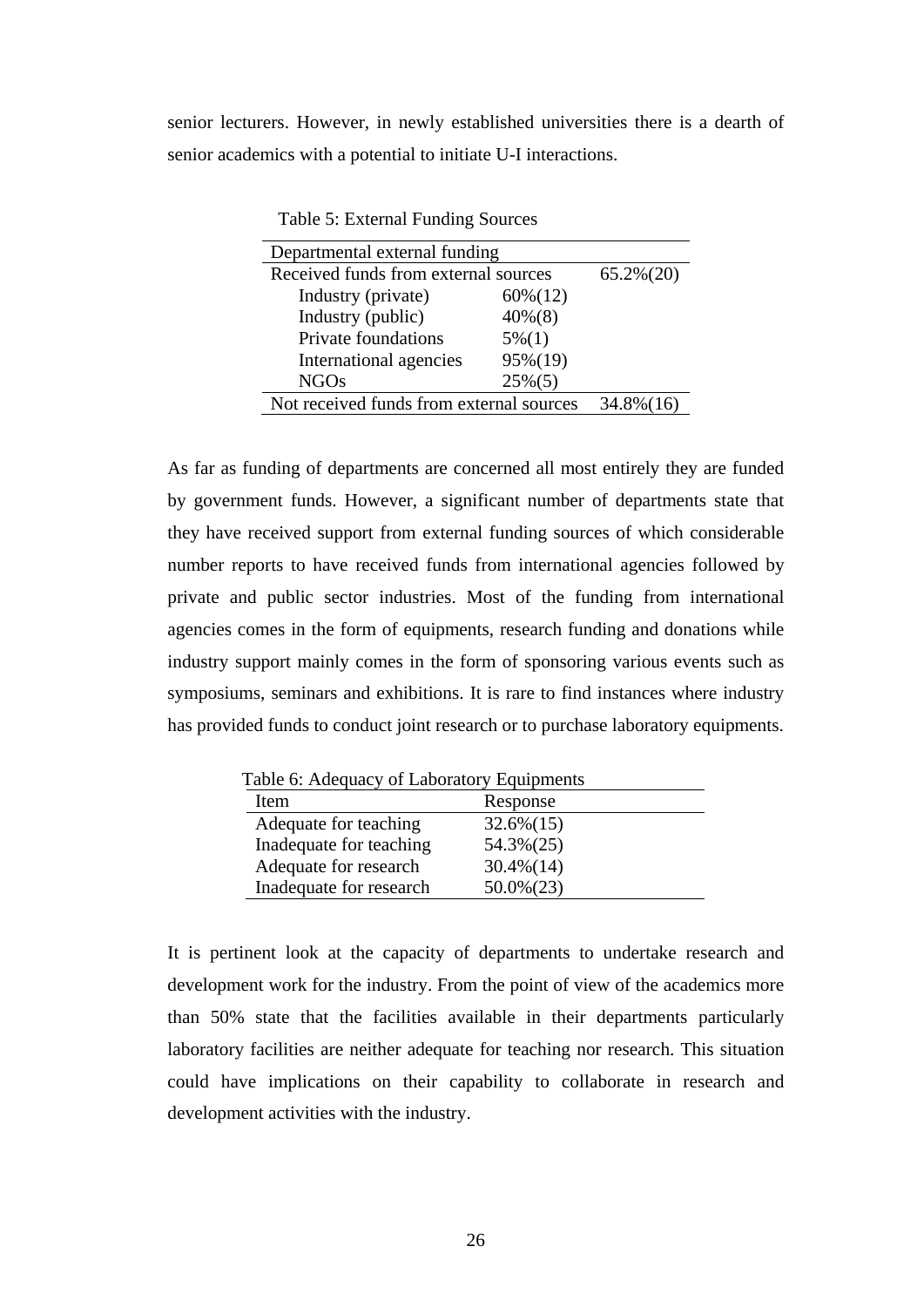### **4.2.3 Types of interaction with industry**

The survey revealed that 76% of the departments have collaborated with the industry in some form. The broader definition of industry in this study includes private sector companies, public sector organizations, Non-governmental organizations and international organizations. The most common types of interactions found are described in Table 7. As far as university interaction with the private and public sector organizations are concerned the main form of interaction is student internship as 65% of the departments report to have placed their students for training in these organizations. Detail analysis of other types of interactions is presented in Table 8 and Figure 6.

| Type of interaction      | Description                                                          |
|--------------------------|----------------------------------------------------------------------|
| Student internship       | Placement of undergraduate students in the industry to               |
|                          | provide exposure to activities of the industry                       |
| Consultancy              | Refers contractual agreement between an academic and                 |
|                          | industry, the academic provides advice information or                |
|                          | technical services. Mostly it includes conducting routine            |
|                          | tests or providing advice to industry                                |
| <b>Contract Research</b> | University academics undertaking to conduct research<br>commissioned |
|                          | by industry                                                          |
| Training                 | Refers to provision of training to employees of industry to          |
|                          | improve knowledge and skills useful for the job                      |
| Seminars                 | Sessions conducted by academics provide awareness to                 |
|                          | industry on current issues related                                   |
| Workshops                | Sessions conducted by academics to provide awareness to              |
|                          | industry on current issues related industry                          |

Table 7: Common Types of Interaction with Industry

|  |  |                                     | Table 8: Types of Interaction between universities and Industry form the |  |  |
|--|--|-------------------------------------|--------------------------------------------------------------------------|--|--|
|  |  | Perspective of Academic Researchers |                                                                          |  |  |

| I cropedive of <i>Ti</i> cagemic Researchers |       |       |         |       |                   |
|----------------------------------------------|-------|-------|---------|-------|-------------------|
| Total                                        | Eng   | IT    | Science | Mgt   | <b>Humanities</b> |
| 52.2%(24)                                    | 91.7% | 20.0% | 56.3%   | 25.0% | 22.2%             |
| 39.1%(18)                                    | 66.7% |       | 43.8%   | 25.0% | 22.2%             |
| $60.9\%(28)$                                 | 75.0% | 60.0% | 68.8%   | 50.0% | 33.3%             |
| 36.9%(17)                                    | 41.7% | 40.0% | 43.8%   | 25.0% | 22.2%             |
| 34.8%(16)                                    | 41.7% | 20.0% | 43.8%   | 25.0% | 22.2%             |
| 17.4%(8)                                     | 33.3% |       | 25.0%   |       |                   |
| $2.2\%(1)$                                   | 8.3%  |       |         |       |                   |
| $4.3\%(2)$                                   | 16.7% | -     |         |       |                   |
| 17.4%(8)                                     |       | 20.0% | 25.0%   | 50.0% | 11.1%             |
|                                              |       |       |         |       |                   |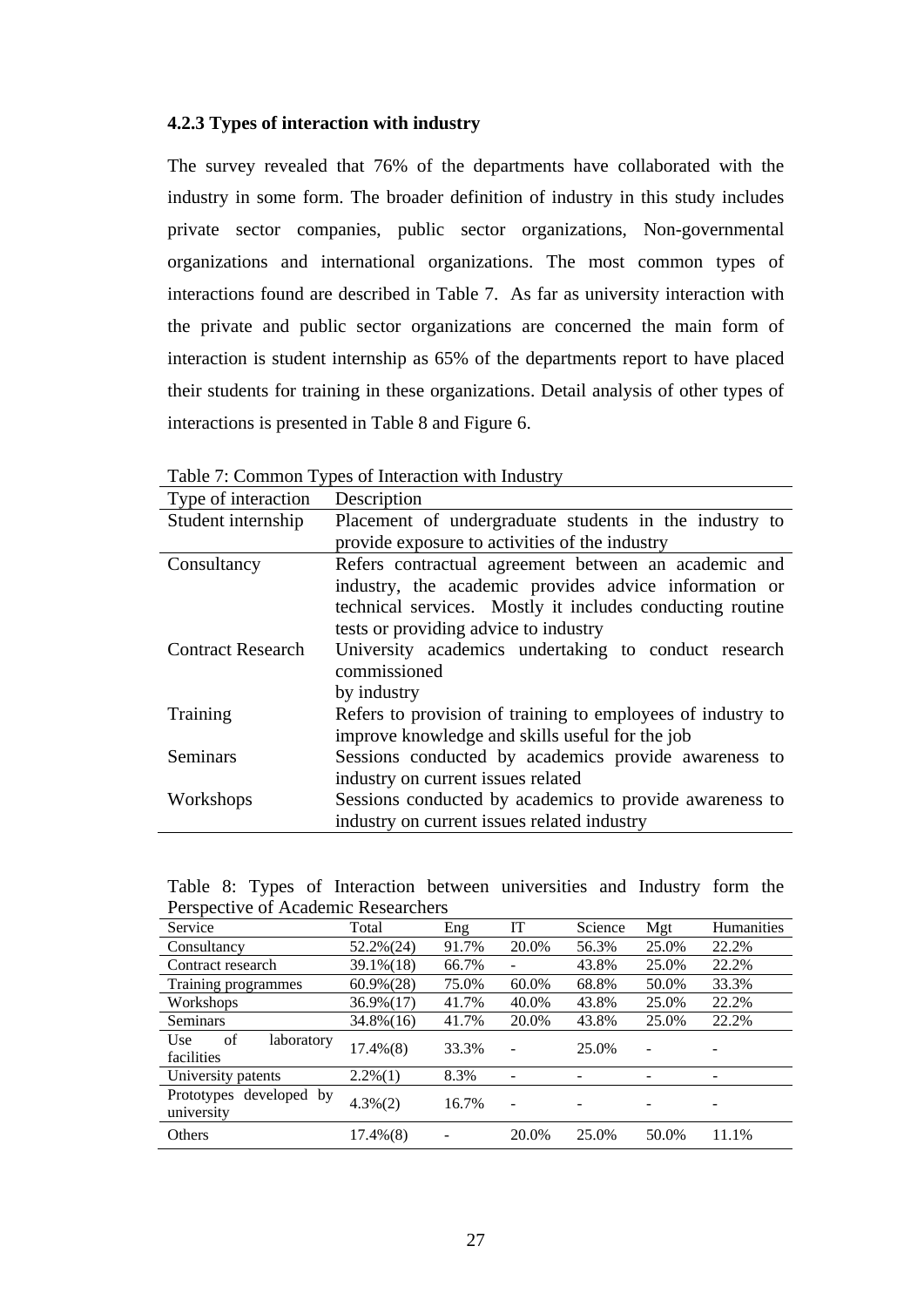One of the main objectives of this study was to identify type of interactions between the university and industry. As shown in the Figure 6 the predominant types of interactions include consultancy and training programmes as 52.4% and 60.9% of the departments report to have had at least one interaction over the past year. However, as far as frequencies of interactions are concerned on average it is less than 2 per annum.

When the interactions are analyzed based on the five major disciplines it is clear that Engineering related departments are having the most interactions with industry followed by Science, IT and management based departments. Humanities based departments have the least number of interactions with the industry. It is interesting to note that more than 90% of Engineering related departments has undertaken consultancy assignments for the industry. In contrast less than 25% of humanities related departments report to have undertaken consultancy assignments.



Figure 7: Types of Interactions

| Sector                 | Total | Eng | IТ  | Science | Mgt | Humanities |
|------------------------|-------|-----|-----|---------|-----|------------|
| Industry (private)     | 34.8% | 75% | 20% | 38%     | 25% |            |
| Industry (public)      | 30.4% | 33% |     | 44%     |     | 22%        |
| Private foundations    | 8.7%  |     |     | 19%     |     | 11%        |
| International agencies | 28.3% | 17% |     | 44%     |     | 44%        |
| <b>NGOs</b>            | 21.7  | 17% | 20% | 38%     |     | 11%        |
| Others                 | 15.2% | 17% | 20% | 19%     | 25% |            |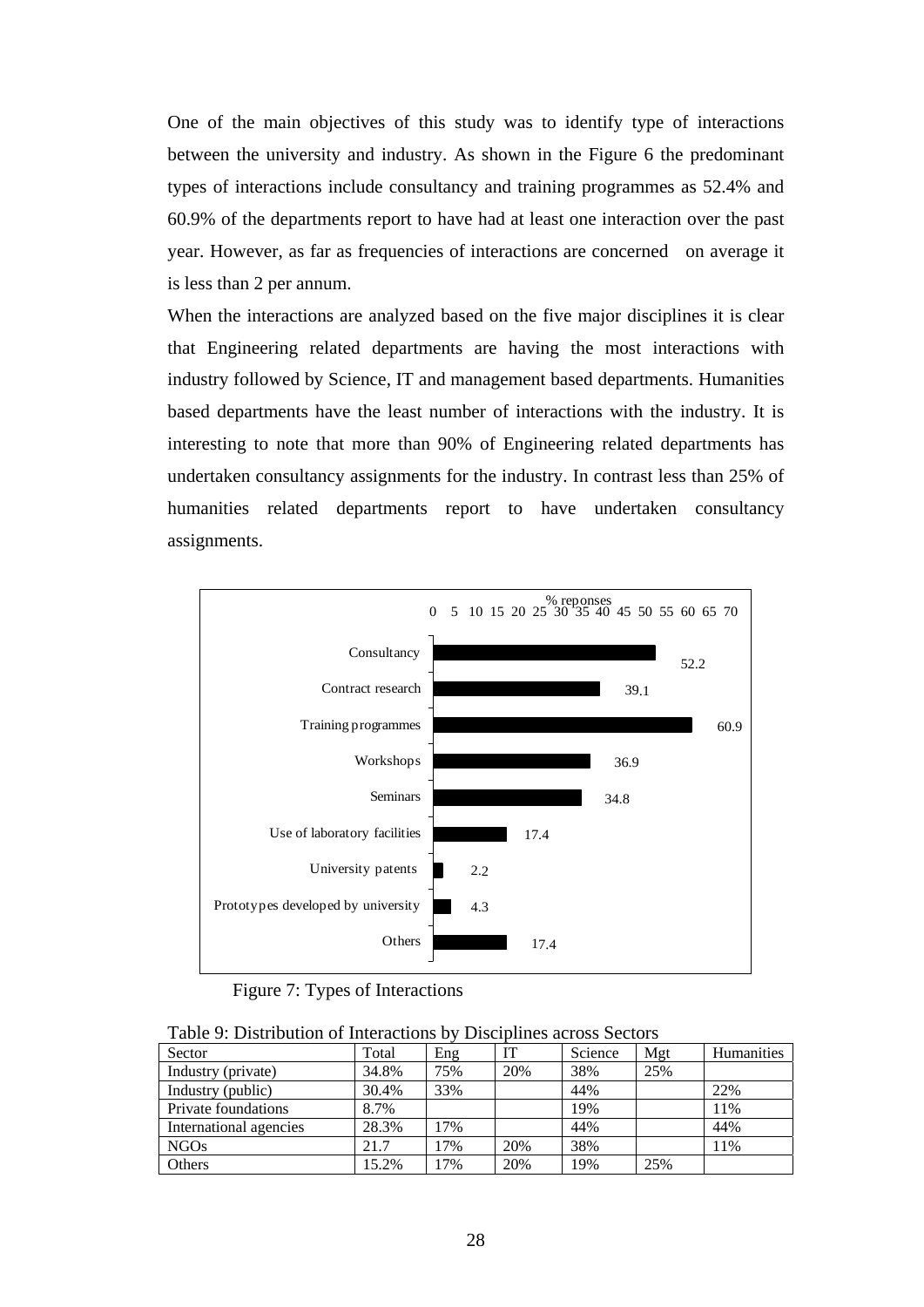The Table 9 indicates that engineering and science based departments mainly interact with industries while humanities based departments mainly interact with international agencies.

| Table 10: Coordination University-Industry Interactions |          |
|---------------------------------------------------------|----------|
| Coordinator                                             | response |
| Individually                                            | 56.5%    |
| by U-I interaction unit                                 | 10.9%    |
| by the research team                                    | 6.5%     |
| by the Dean/ department head                            | 34.8%    |

The coordination of university-industry interactions have been mainly undertaken by individual academics and only 10.9% of the interactions are handled by the university-industry interaction cell/unit.

It should be noted that as an endeavor to promote cooperation between University, Industry and Community interaction Cells were established in 9 Universities namely Sabaragamuwa, Colombo, Moratuwa, Peradeniya, Vavuniya campus, Eastern, Uva wellasa , Ruhuna and Kelaniya and at the Institute of Indiginious Medicine with funding from the University Grants Commission. These cells came into operation in early 2007. However, only 59% of the respondents knew about the existence of an university-industry interaction cell in their respective universities.

### **4.2.4 Perception of academics on barriers to University-Industry interaction**

One of the aims of this study was to identify the barriers constraining university academics from interacting with the industry. They were asked to evaluate 16 different barriers on a five point Liker scale ranging from very great extent to not at all.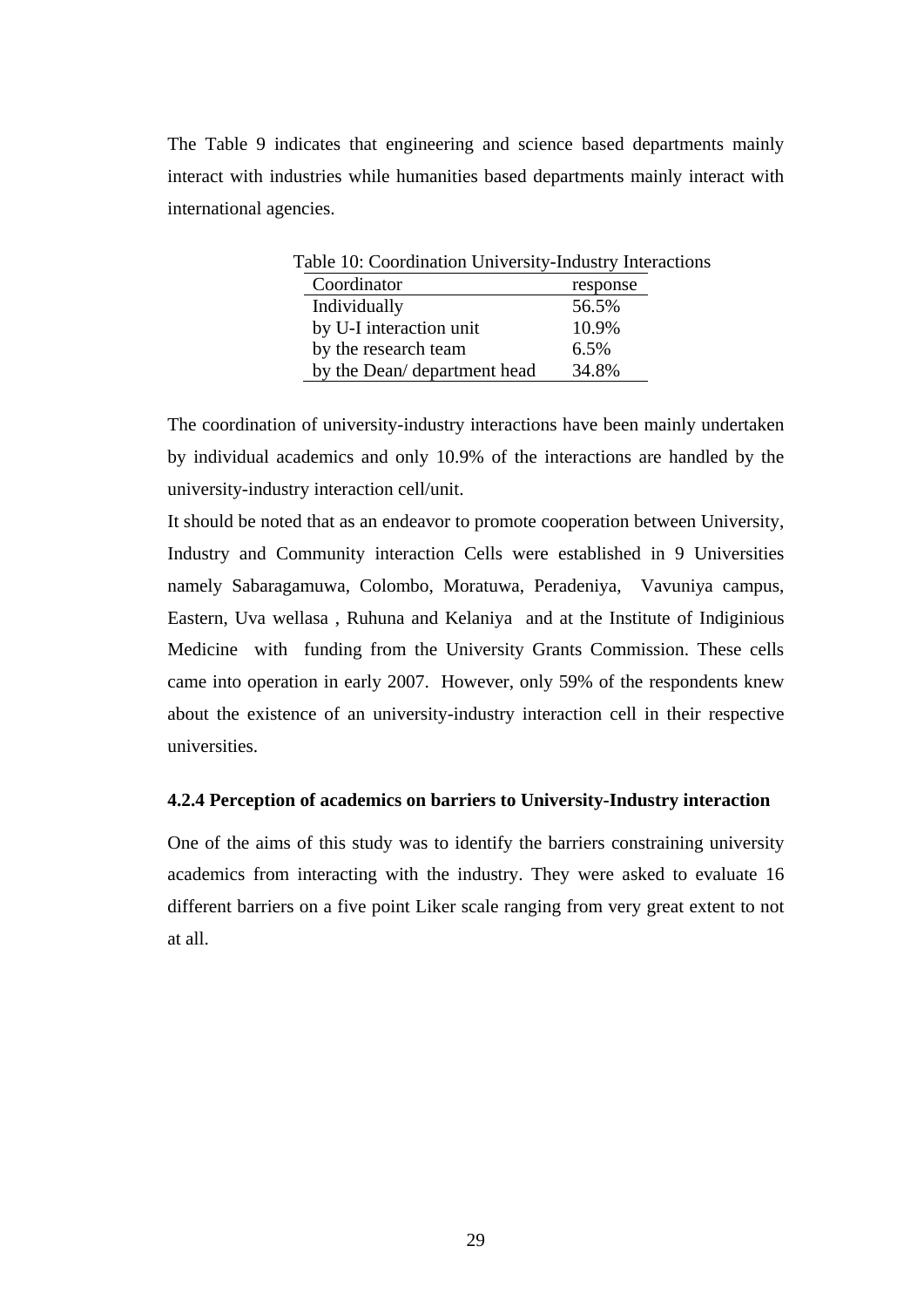|                                                                                                                   | Mean score  |                      |                             |
|-------------------------------------------------------------------------------------------------------------------|-------------|----------------------|-----------------------------|
| Item                                                                                                              | Total group | Interacting<br>group | Non<br>interacting<br>group |
| Time constraint due to heavy teaching<br>and<br>administrative work                                               | 2.5         | $2.6*$               | $1.9*$                      |
| The university structure is not adapted to the needs<br>of industrial collaborations                              | 2.9         | 2.9                  | 2.9                         |
| University<br>procedures<br>norms<br>and<br>hamper<br>collaboration with industry                                 | 2.9         | 3.0                  | 2.8                         |
| Inadequate laboratory facilities                                                                                  | 3.0         | $2.8*$               | $3.9*$                      |
| Academics are not aware of the possible channels<br>for getting sponsored research and consultancy<br>assignments | 3.1         | 3.1                  | 3.0                         |
| Geographical location of the university results in<br>less access to the industry                                 | 3.1         | 3.1                  | 3.2                         |
| Inadequate<br>infrastructure(communication,<br>transport, journals, books etc)                                    | 3.2         | 3.1                  | 3.6                         |
| The university has no policy towards collaborations<br>with industry                                              | 3.3         | 3.8                  | 2.9                         |
| Lack of autonomy to work with industry                                                                            | 3.4         | 3.4                  | 3.3                         |
| Lack of motivation and entrepreneurial<br>spirit<br>among faculty                                                 | 3.5         | 3.6                  | 3.4                         |
| Industry is not interested to collaborate with<br>universities                                                    | 3.5         | 3.6                  | 3.2                         |
| Collaboration with industry limits the free choice<br>of research topics                                          | 3.6         | 3.6                  | 3.5                         |
| Our research capabilities are not relevant to the<br>industry                                                     | 3.8         | 3.8                  | 4.3                         |
| Academics don't feel<br>confident enough to<br>undertake industry oriented research                               | 3.9         | 3.9                  | 4.1                         |
| Collaboration with industry has<br>a negative<br>influence on the pedagogic mission of a university               | 4.2         | 4.2                  | 4.2                         |
| It is not the mission of the academic researcher to<br>collaborate with industry                                  | 4.3         | 4.2                  | 4.6                         |

Note: Likert scale 1-Very great extent, 2- Great Extent, 3- Somewhat, 4- Very Little, 5- Not at all \*- significant at 5%

The constraints which inhabit university-industry collaboration as perceived by university academics are presented in Table 11. The dominant responses are; lack of time to undertake industry related research due to heavy academic work load and lack of proper procedures and mechanism to collaborate with industry. The absence of university policy and framework to promote partnership is seen as a major constraint on the development of University-industry interactions. The results indicate that most of the Universities lack clear policies and procedures on the promotion of cooperation with industry. As a result there are no mechanisms to promote and communicate with industry. This affects the ability of academics to market their ideas and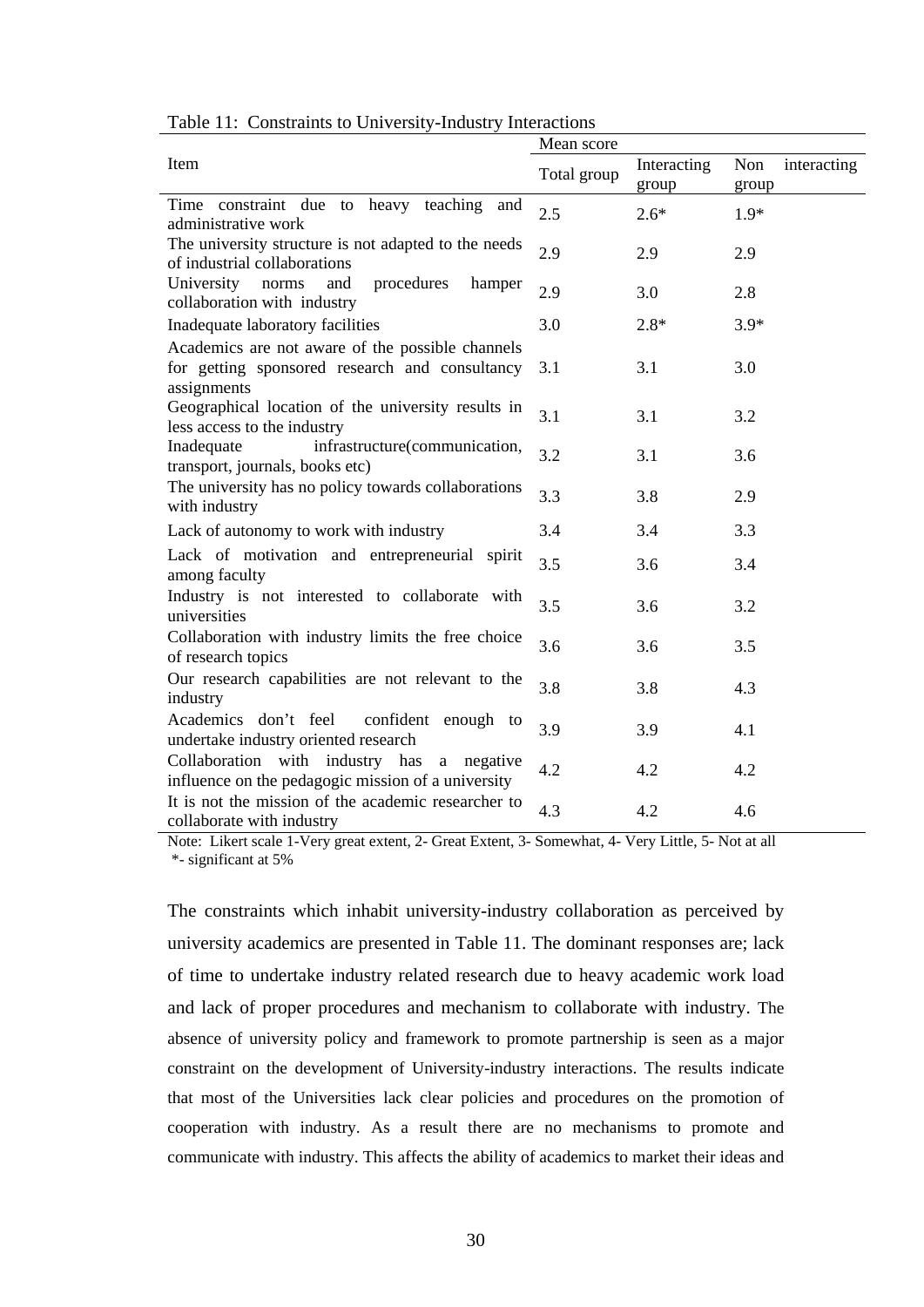the industry to know about the potentials of universities to assist them. This is also further confirmed by the fact that about 56% of U-I interactions are coordinated by individual academics without any institutional support. Furthermore, due to lack of funding from government and other sources to strengthen research capacities there are inadequate laboratory facilities within universities to carry out research for the industry.

Comparison of interacting and non interacting groups reveals that there are significant differences with regard to their perception about time constraint and inadequate laboratory facilities. Lack of time has been cited as more serious by non interacting group while lack of laboratory facilities has been cited by interacting group. Probably the interacting academics are more capable of time management than non interacting academics. Furthermore, interacting academics may have practically experienced lack of laboratory facilities to collaborate with industry.

| Item                                                                                 | <b>VARIMAX</b><br>loadings | <b>OBLIMIN</b><br>loadings |
|--------------------------------------------------------------------------------------|----------------------------|----------------------------|
| The university structure is not adapted to the needs of<br>industrial collaborations | 0.833                      | 0.861                      |
| Time constraint due to heavy teaching and administrative<br>work                     | 0.796                      | 0.823                      |
| Lack of motivation and entrepreneurial spirit among<br>faculty                       | 0.737                      | 0.772                      |
| The university has no policy towards collaborations<br>with industry                 | 0.713                      | 0.754                      |
| University norms and procedures hamper collaboration<br>with industry                | 0.678                      | 0.713                      |
| Inadequate infrastructure (communication,<br>transport,<br>journals, books etc)      | 0.663                      | 0.651                      |
| Inadequate laboratory facilities                                                     | 0.571                      | 0.633                      |
| Industry is not interested<br>collaborate<br>with<br>to<br>universities              | 0.476                      | 0.552                      |

Table 12: Results of Factor Analysis

Note: % of variance explained 41.28%, Only loadings above 0.4 are displayed, Bartlett's test of sphericity was statistically significant at 5% & KMO value was above 0.6.

The constraints were factor analyzed (PCA) and both varimax and oblimin rotations were done. Only factors with factor loading above 0.4 were retained. This analysis too revealed that time constraint and lack of proper procedures and mechanisms hinder interaction with industry. Moreover, it also reveals that lack of laboratory and infrastructure facilities inhibits university-industry interactions.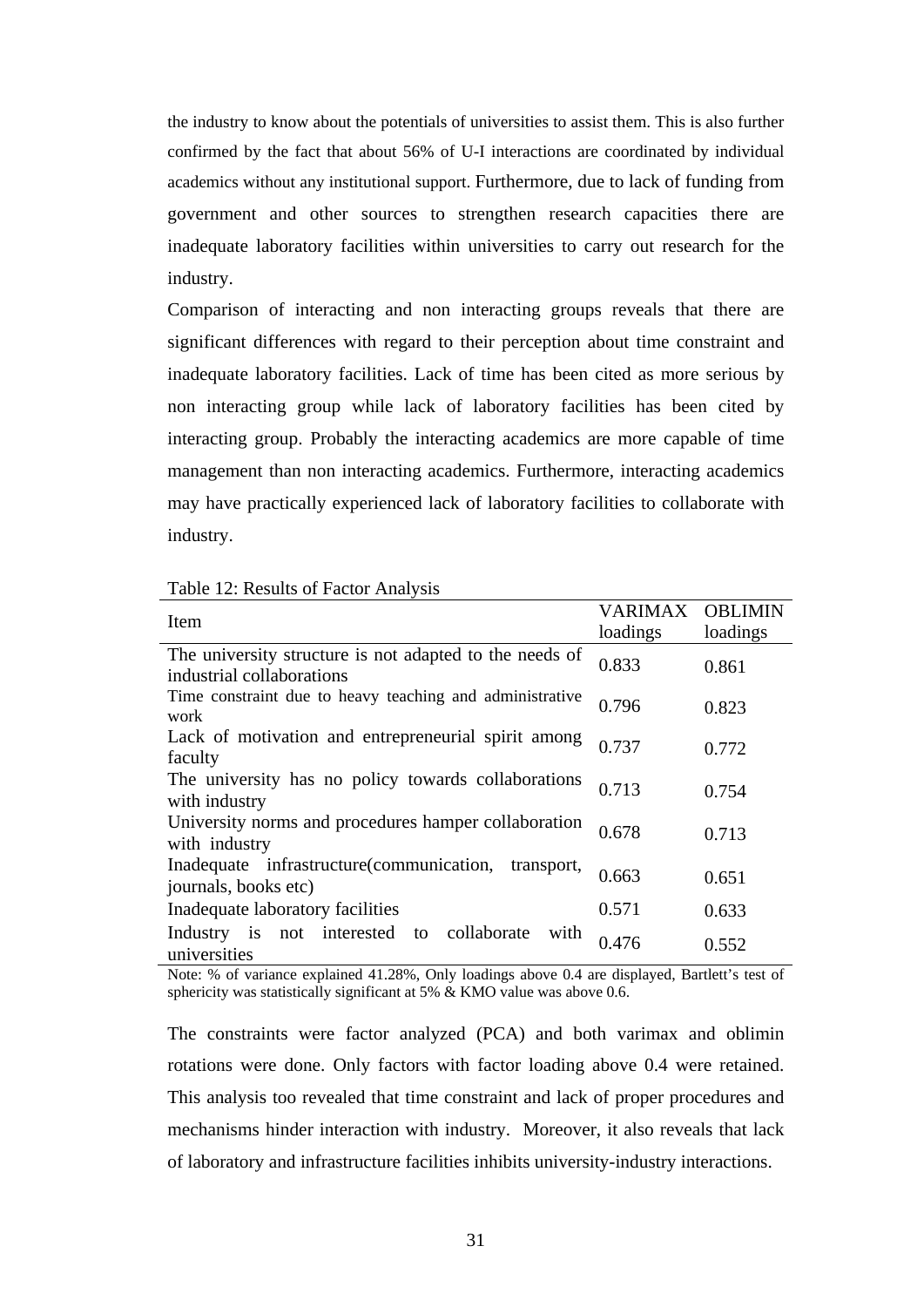### **4.2.5 Perception of academics on promotional measures of University-Industry interaction**

It is important identify the effectiveness of measures to improve universityindustry interactions as per the perception of academics. The Table 13 presents the perception of university academics on promotional measures on a four point Likert scale ranging from not at all effective to very effective.

|                                                                                                |                | Mean score           |                             |
|------------------------------------------------------------------------------------------------|----------------|----------------------|-----------------------------|
| Item                                                                                           | Total<br>group | Interacting<br>group | Non<br>interacting<br>group |
| Improve laboratory facilities and other<br>infrastructure                                      | 3.6            | 3.5                  | 3.6                         |
| Encourage industrial visits by students                                                        | 3.5            | 3.5                  | 3.8                         |
| Encourage regular industrial visits by staff                                                   | 3.5            | 3.5                  | 3.3                         |
| Publicize university activities relevant to<br>industry                                        | 3.5            | 3.6                  | 3.7                         |
| Setup U-I interaction cells in universities                                                    | 3.3            | 3.3                  | 3.5                         |
| Involve staff from industry in teaching<br>programmes                                          | 3.2            | 3.2                  | 3.4                         |
| Conduct seminars, workshops for staff<br>from industry                                         | 3.2            | 3.2                  | 3.3                         |
| Give more autonomy for academics to<br>work with industry                                      | 3.1            | 3.2                  | 3.4                         |
| Government<br>concessions<br>for<br>tax<br>companies collaborating with universities           | 3.0            | 2.9                  | 3.6                         |
| Provide consultancy/collaboration linked<br>increments and promotions                          | 2.9            | 3                    | 2.6                         |
| Make it obligatory for academics to<br>undertake a certain amount of work with 2.6<br>industry |                | 2.7                  | 2.6                         |

Table 13: Perception of Academics on Promotional Measures

Note: 1-not at all effective 2-slightly effective 3- effective 4- very effective

The main effective steps to promote interaction as perceived by academics are improvement of laboratory facilities, encouragement of industrial visits by academics and students and giving publicity to university activities relevant to industry and setting up of university-industry interaction cells in universities. Further analysis of the improvement measures by factor analysis presented in Table 14 also confirms the above findings.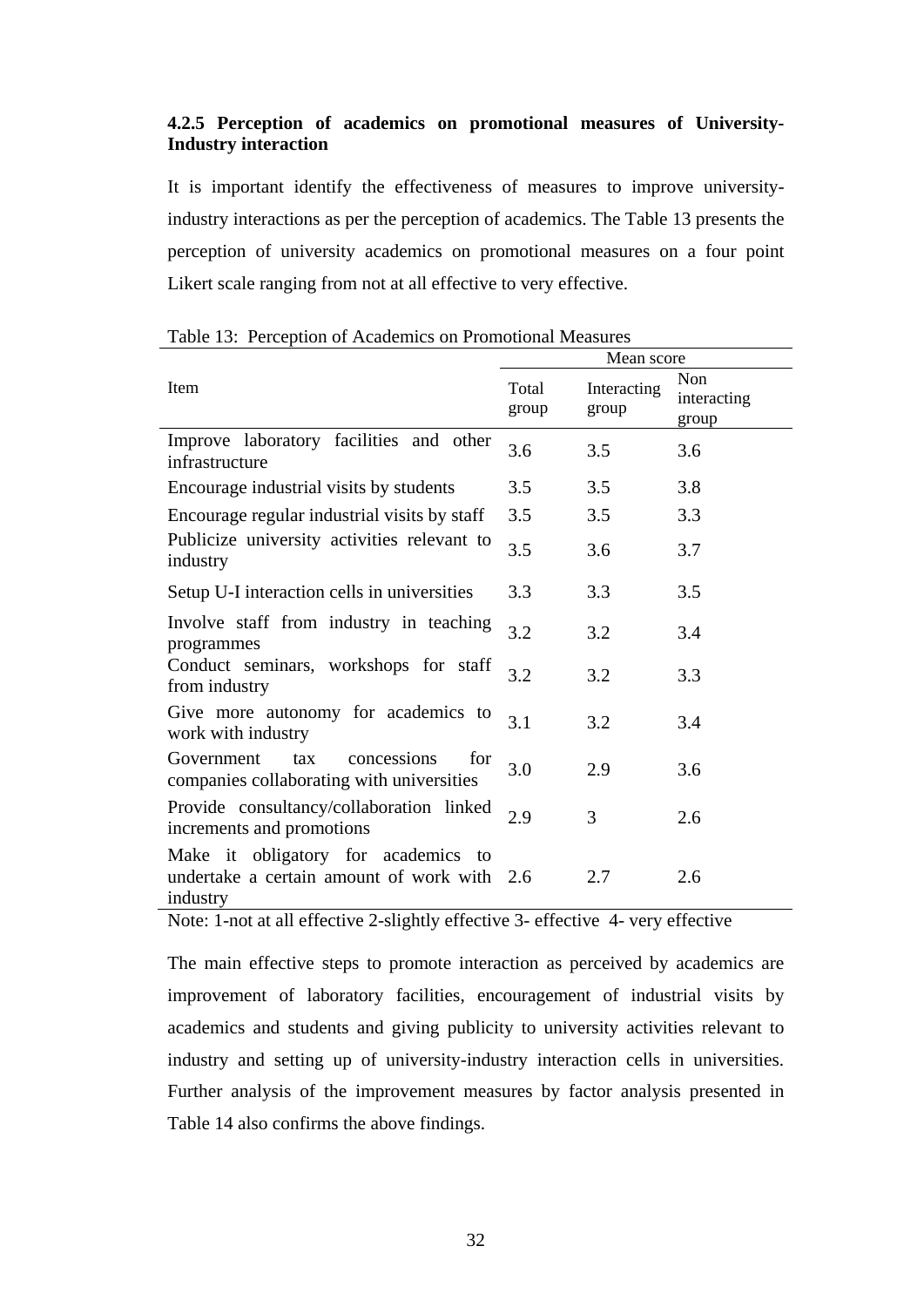Table 14: Results of Factor Analysis

| Item                                                                        | <b>VARIMAX</b> | <b>OBLIMIN</b> |
|-----------------------------------------------------------------------------|----------------|----------------|
|                                                                             | loadings       | loadings       |
| Encourage industrial visits by students                                     | 0.799          | 0.845          |
| Include industrial internship in the curricula                              | 0.774          | 0.756          |
| Publicize university activities relevant<br>to<br>industry                  | 0.698          | 0.681          |
| Government tax concessions for companies<br>collaborating with universities | 0.651          | 0.663          |
| Conduct seminars, workshops for staff from<br>industry                      | 0.636          | 0.745          |
| facilities<br>laboratory<br>and<br>Improve<br>other<br>infrastructure       | 0.632          | 0.746          |
| Setup U-I interaction cells in universities                                 | 0.561          | 0.644          |

Open ended questions and discussion with academics reveal that personal contacts of academics have been instrumental in establishing links with the industry. Further team work, on time delivery and quality of work were found to be instrumental in establishing sustainable interactions.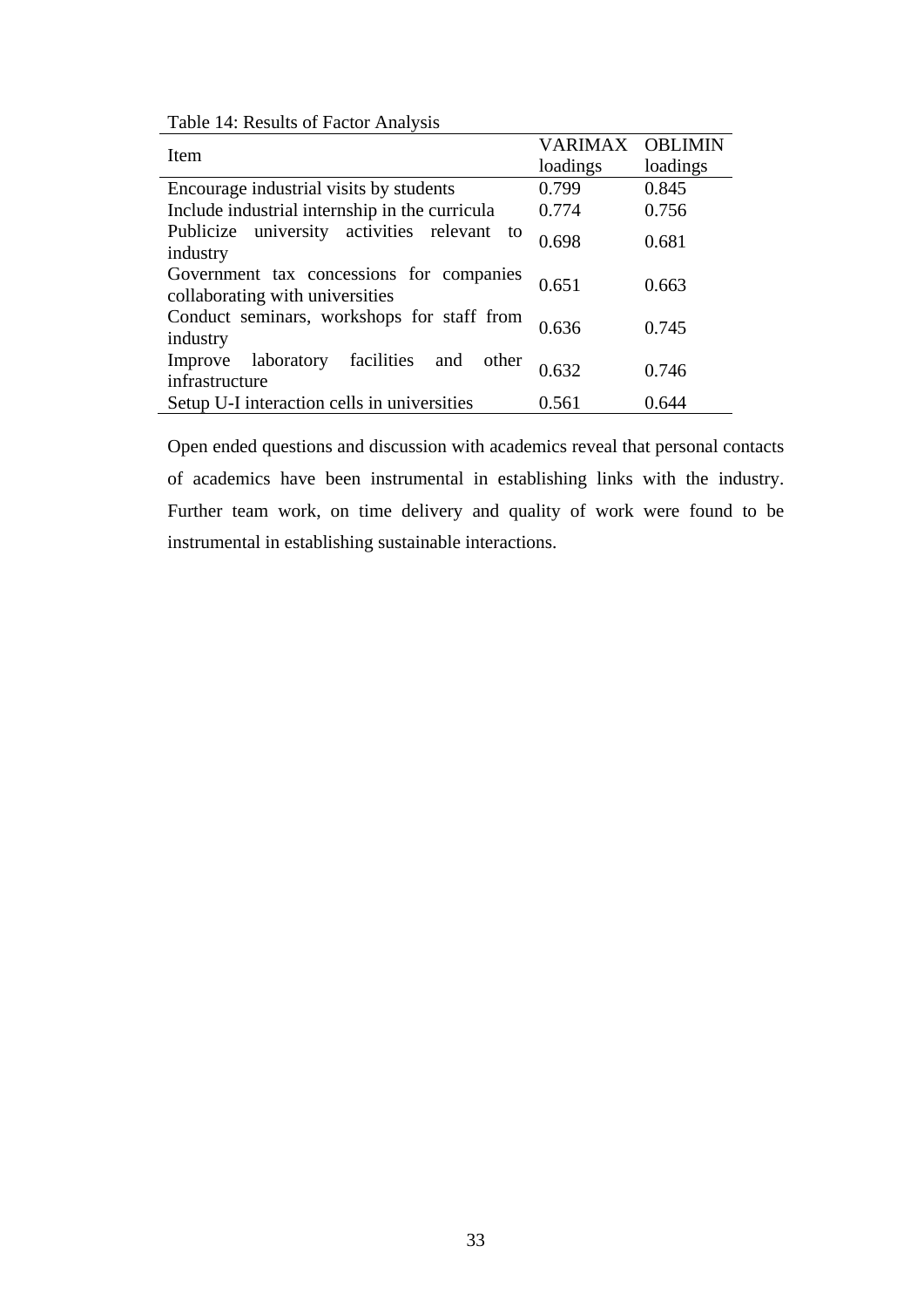## **5. Industry Perspective of University-Industry (U-I) Interactions**

This chapter presents the perspective of the industry on university-industry interactions. The chapter begins with presenting the characteristics of the sample firms used for the study. Then the types of interactions by industry with universities are discussed. This is followed by the industry perception of barriers to interactions with universities and finally, possible suggestions to improve university-industry interactions are presented.

### **5.1 Results of the Study**

#### **5.1.1 Characteristics of the firms**

| Status of firms       |                      |                      | Sector |            | Size of firms |            |       |  |
|-----------------------|----------------------|----------------------|--------|------------|---------------|------------|-------|--|
|                       |                      |                      |        | Employment |               | Turnover   |       |  |
| Public                |                      |                      |        | Less than  |               | Less than  |       |  |
| listed                | 24.2%                | Manufacturing        | 19.4%  | 100        | 28.6%         | 20         | 9.4%  |  |
|                       |                      |                      |        | employees  |               | million    |       |  |
| Private               |                      |                      |        | 100-1000   |               | Less than  |       |  |
| limited               | 54.5%                | Trading              | 8.3%   | employees  | 37.1%.        | 50         | 6.3%  |  |
| liability             |                      |                      |        |            |               | million    |       |  |
|                       |                      |                      |        | 1001-2000  |               | Less than  |       |  |
| State                 | 15.2%                | Service              | 38.9%  |            | 11.4%         | 100        | 9.4%  |  |
| owned                 |                      |                      |        | employees  |               | million    |       |  |
|                       |                      |                      |        | More than  |               | Less than  |       |  |
| Other                 | 6%                   | Construction         | 11.1%  | 2000       | 22.9%         | 500        | 18.8% |  |
|                       |                      |                      |        | employees  |               | million    |       |  |
|                       |                      |                      |        |            |               | More       |       |  |
|                       |                      | Information          | 19.4%  |            |               | than $500$ | 56.3% |  |
|                       |                      | technology           |        |            |               | million    |       |  |
|                       |                      | Other                | 2.8%   |            |               |            |       |  |
| $\sim$ $\sim$<br>$ -$ | $\sim$ $\sim$ $\sim$ | $\sim$ $\sim$ $\sim$ |        |            |               |            |       |  |

Table 15: Characteristics of the Sample Firms

Note: Information is related to 36 firms

The characteristics of the sample firms are shown in Table 15. The sample for the study consisted of 36 firms of which majority were private sector firms of which 55% were private limited liability firms. The sample mainly covered service, manufacturing and information technology sectors. Majority of firms had employee strength of more than 100 employees and more than Rs 100 million annual turn over.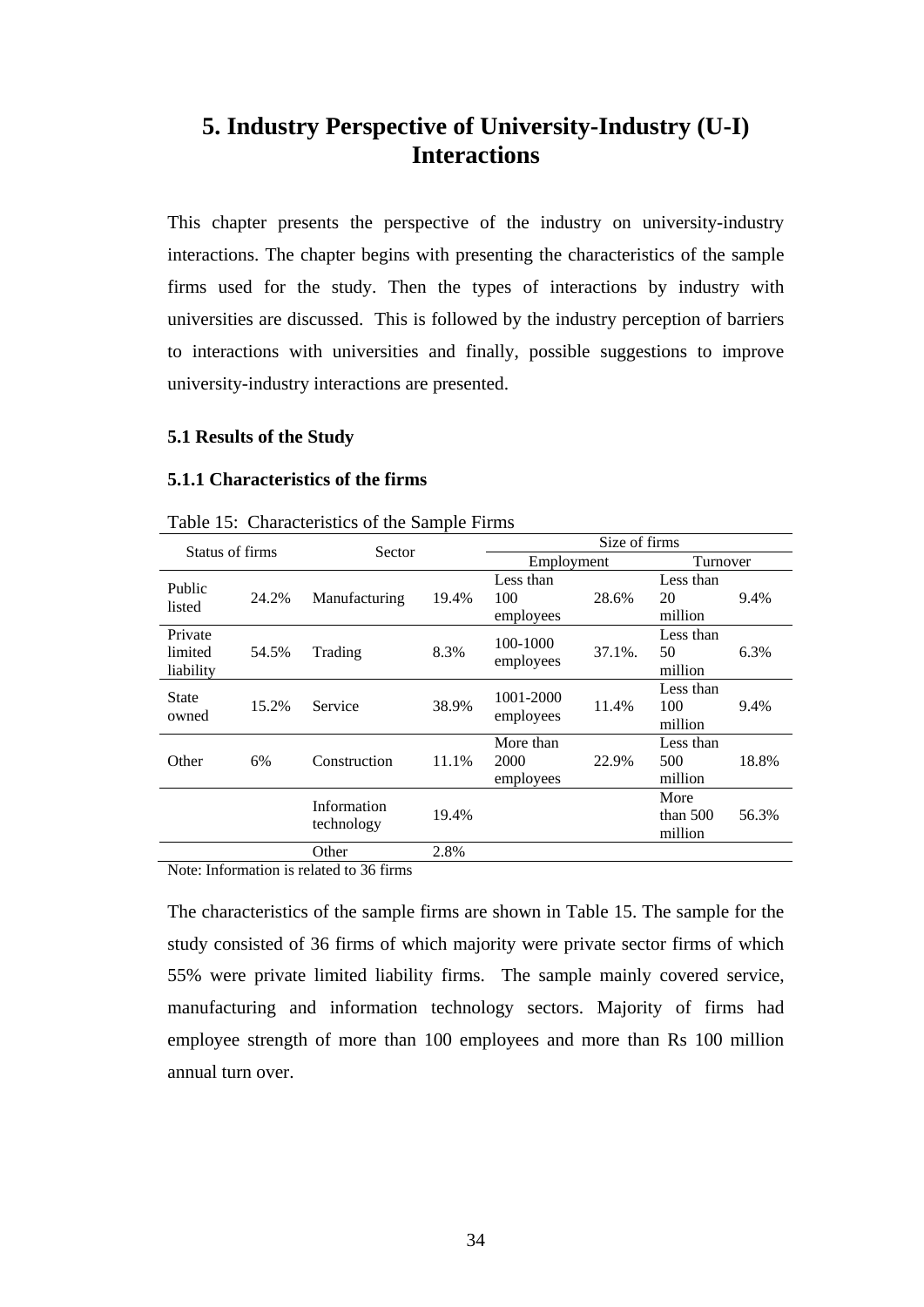#### **5.1.2 Types of interactions with university**

It is been recognized that firms, in their search for solution for technical issues, product development or in their process of implementing an innovation, would interact with external sources like universities to access knowledge, information and technology to complement their internal R&D capability. The survey attempted to identify such interactions by firms with universities, the results are depicted in Figure 8. The results reveal that a considerable number of firms (36.1%) did not have any kind of interactions with the universities. Among the interacting firms, the predominant types of interactions are limited to what can be regarded as conventional types consisting of university student internships, informal contact with academics and attendance at seminars, symposiums, workshops and conferences. These types of interactions require less structured organizational approaches. However, an important observation made is the absence of a considerable number of advance type interactions which requires a more structured organizational approach such as contract research, joint research, consultancy and projects which are likely to significantly contribute to innovation.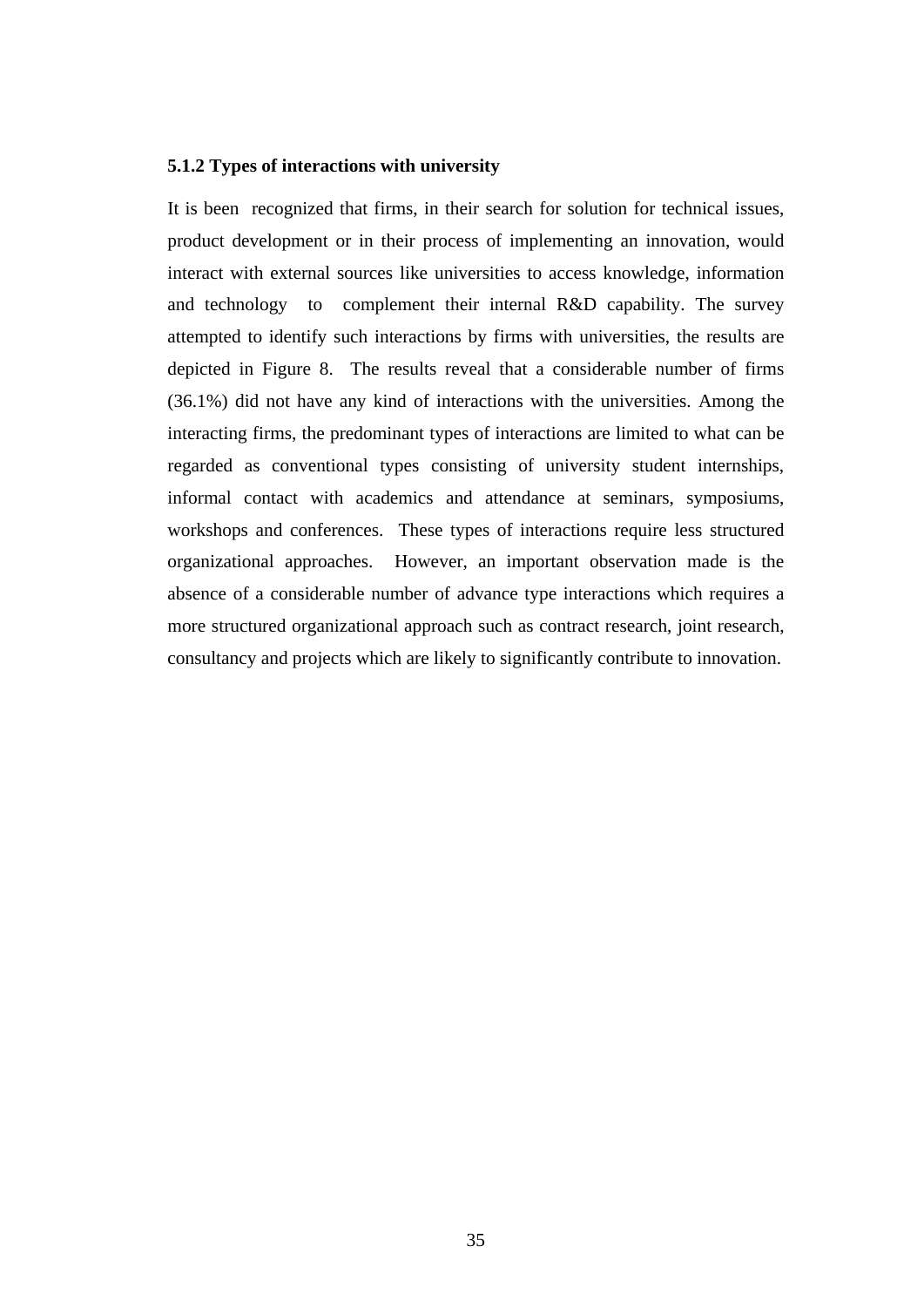

Figure 8: Types of Interactions

### **5.1.3 Research and development (R&D) situation in the industry**

Scholars recognize that firms' R&D activity is an essential ingredient for increasing the firms' ability in coping with technical progress. Empirical research has shown that very high R&D intensity is positively related to rapid growth, whilst at the opposite extreme lack of any R&D or very low R&D intensity is often associated with stagnation or decline of firms. Annual R& D expenditure by private sector firms are shown in Table 16. It is clear that 50% of firms spend less than 0.5% of their annual turn over for R&D. This is despite the fact that a significant number of firms (56.3%) in the sample are large firms with an annual turnover more than Rs. 500 million. It was revealed that only 37.2% of the firms had a separate unit devoted for R&D. Furthermore, majority of the firms or 88.8% were in the view that universities should actively engage in R&D activities for the industry.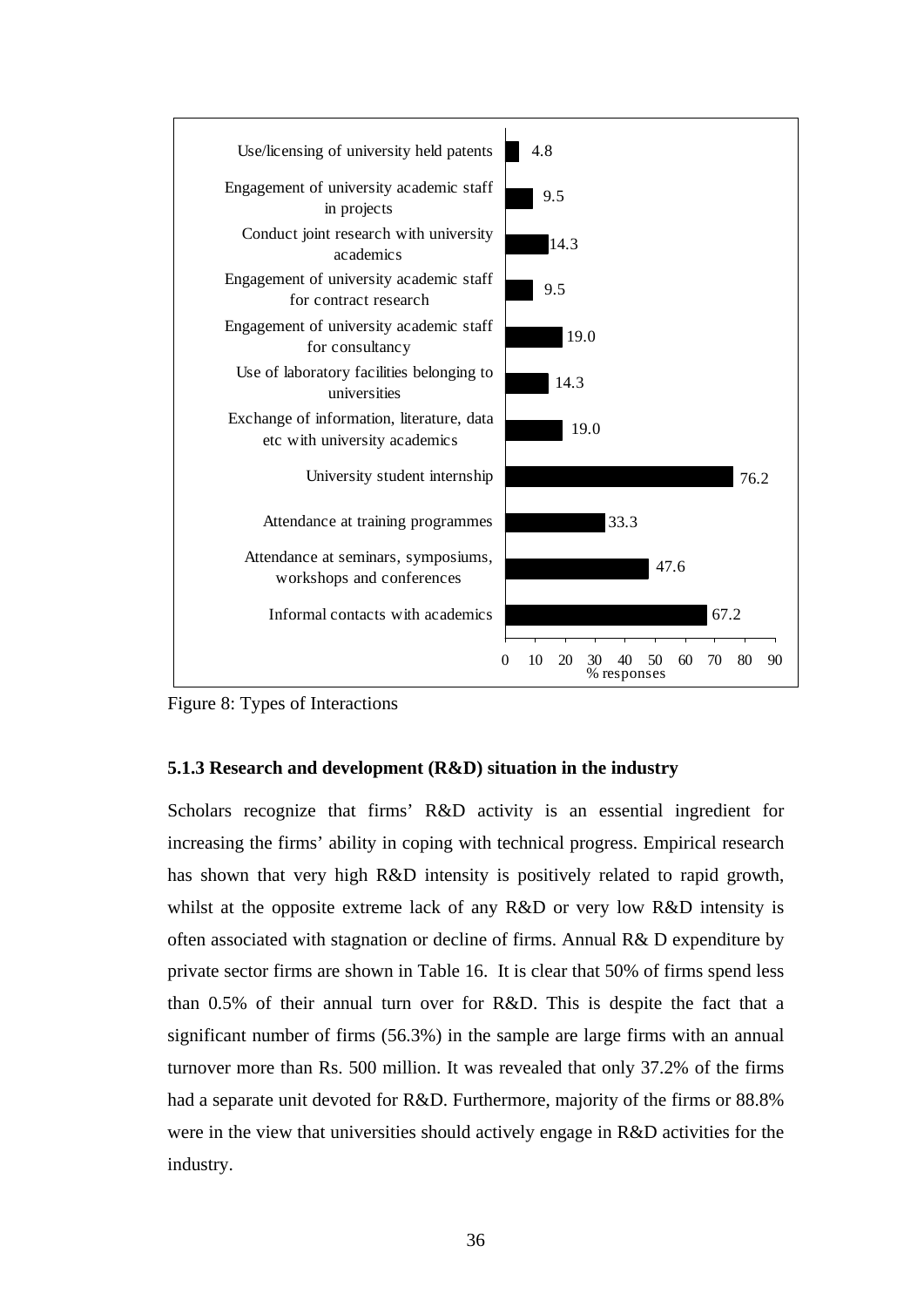| As a % of annual turnover |     |
|---------------------------|-----|
| Less than $0.5\%$         | 50% |
| Less than $1\%$           | 22% |
| Less than $5%$            | 13% |
| More than 5%              | 16% |

Table 16: Annual R&D Expenditure

### **5.1.4 Importance of interactions with universities**

To asses the importance of interactions with universities a set of Likert scale questions were used. Scores of usefulness of interactions are presented in Table 17. Results reveal that recruitment of high quality graduates rank in the first position followed by obtaining access to new ideas an know-how and useful for continuing education for staff. Reduction in house R&D cost was the least important benefit of interactions. Ranking for importance reveal that the industry is interested in conventional benefits rather than looking at interactions from the view point of product development and innovation. This could be due to the lack of more advance type of interactions with universities at present as discussed in the previous section. This also indicates that the industry has lower expectations from the universities to contribute to innovation and technological development.

| Taone 17. Seores of Osciumiess of Interactions with Omversities |             |      |
|-----------------------------------------------------------------|-------------|------|
| Item                                                            | Mean        | Rank |
|                                                                 | score       |      |
| Obtain access to new ideas and know-how                         | $2.0(n=33)$ | 2    |
| Useful for new product development                              | $2.3(n=33)$ | 4    |
| Useful for product improvement                                  | $2.3(n=33)$ | 4    |
| Useful for quality improvement                                  | $2.3(n=33)$ | 4    |
| Useful for solving technical problems                           | $2.3(n=33)$ | 4    |
| Recruit high quality graduates                                  | $1.8(n=33)$ |      |
| Reduce in-house R&D(research and                                | $2.5(n=32)$ | 5    |
| development) cost                                               |             |      |
| Useful for continuing education of our staff                    | $2.2(n=32)$ | 3    |
| $\mathbf{v}$ and $\mathbf{v}$ and $\mathbf{v}$ and $\mathbf{v}$ |             |      |

Table 17: Scores of Usefulness of Interactions with Universities

Note:  $1 =$  highly useful,  $4 =$  not useful, n-sample size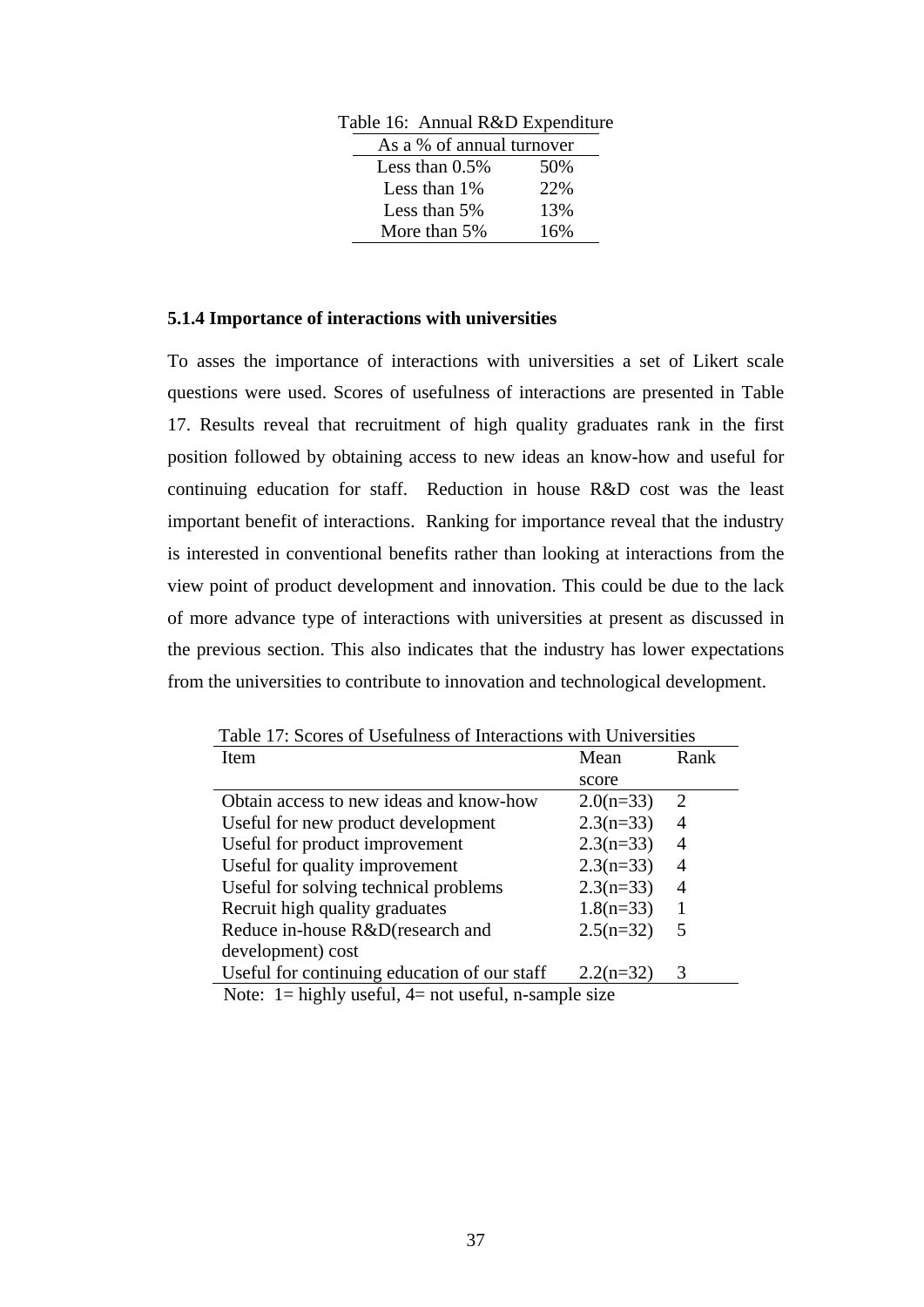### **5.1.5 Perception of industry on barriers to university-industry interaction**

In order to evaluate the constraints faced by industry in their interactions with industry. They were asked to evaluate 16 different constraints on a five point Likert scale ranging from very great extent to not at all. The results are presented in Table 18.

|                                                                                              |                | Mean scores          |                             |
|----------------------------------------------------------------------------------------------|----------------|----------------------|-----------------------------|
| Item                                                                                         | Total<br>group | Interacting<br>group | Non<br>interacting<br>group |
| There is no proper mechanism to collaborate<br>with universities                             | 1.9            | $2.3*$               | $1.2*$                      |
| Low commercialization potential of university<br>research                                    | 2.0            | $2.3*$               | $1.3*$                      |
| Universities are not interested to collaborate<br>with us                                    | 2.3            | $2.7*$               | $1.5*$                      |
| Lack of funds to initiate collaborative work<br>with universities                            | 2.4            | 2.6                  | 2.1                         |
| Lack of motivation and entrepreneurial spirit<br>among academics                             | 2.5            | 2.7                  | 2.1                         |
| we are not aware of expertise/facilities<br>available at universities                        | 2.5            | 2.6                  | 2.2                         |
| University research is not sufficiently applied                                              | 2.7            | 3                    | 2.1                         |
| Most universities lack adequate research<br>facilities                                       | 3.1            | 3.1                  | 3.2                         |
| Academics are not competent enough to<br>undertake consultancy/industry oriented<br>research | 3.3            | 3.3                  | 3.1                         |
| Poor communication between the universities<br>and us                                        | 3.6            | 2.9                  | 3.2                         |
| Our business is not big enough to seek<br>assistance from universities                       | 3.9            | 3.9                  | 3.9                         |
| Geographical location of our facilities results<br>in less access to universities            | 3.9            | 4.0                  | 3.7                         |
| We don't know whom to contact at universities<br>to initiate collaborative activities        | 4.1            | 3.8                  | 4.4                         |

Table 18: Constraints to University-Industry Interactions

Note: Likert scale 1-Very great extent, 2- Great Extent , 3- Somewhat , 4- Very Little, 5- Not at all, \*- significant at 5%

The dominant barrier is the lack of a proper mechanism to collaborate with universities. This is a common barrier identified by both the universities and industry. Another important barrier identified was the low commercialization potential of university research this could be due the dearth of industry oriented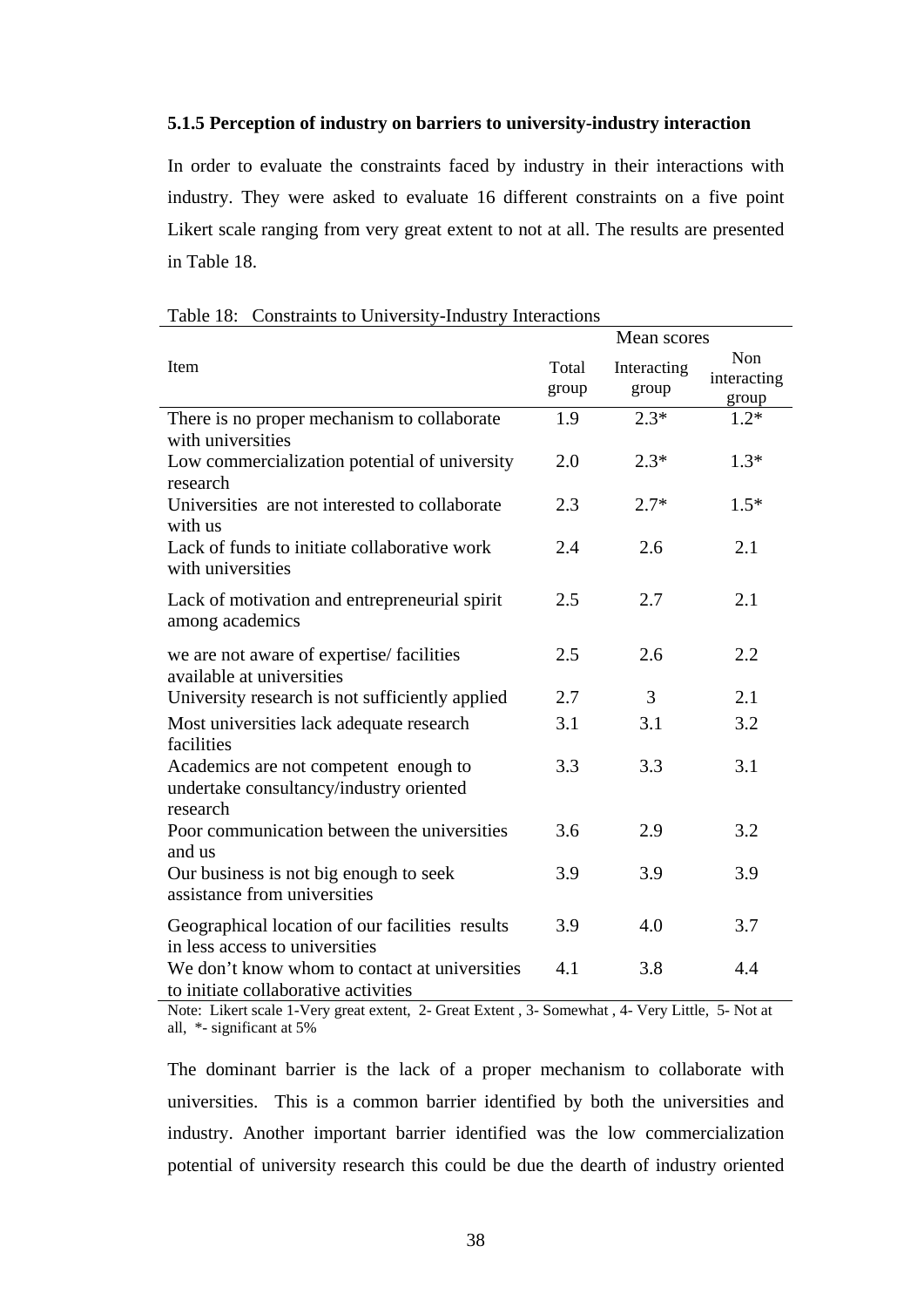research in Sri Lankan universities as well as the poor awareness of the industry about the research carried out in universities. Lack of interest among academics to collaborate with industry was also seen as an important barrier. A Study by Woolgar (2007) reveals that lack of interest on the part of academic faculty to be an important impediment to U-I interactions in Japan and this was attributed to issues relating to adequate incentives and recognition. Furthermore, lack of funds to initiate collaborative work with universities was seen as an impediment. In the early stage of technology development, financial barriers to innovation may be strong given the imperfections of the financial markets for these early stage ventures. This is often a motive for why governments provide additional funding for university-industry collaboration (Veugelers and Cassiman, 2005).

It was interesting to note that the non interacting firms found the dominant barrier to be more severe. The least important factor inhibiting interactions was the lack of awareness about whom to contact in the universities to initiate collaborative activities. The constraints were as before subjected to factor analysis and result confirms the above findings.

| Item |                                                                                                 | VARIMAX  | <b>OBLIMIN</b> |
|------|-------------------------------------------------------------------------------------------------|----------|----------------|
|      |                                                                                                 | loadings | loadings       |
|      | 1. There is no proper mechanism to<br>collaborate with universities                             | 0.831    | 0.832          |
|      | 2. Low commercialization potential of<br>university research                                    | 0.804    | 0.801          |
|      | 3. Lack of motivation and entrepreneurial<br>spirit among academics                             | 0.783    | 0.781          |
| 4.   | University research is not sufficiently<br>applied                                              | 0.728    | 0.727          |
|      | 5. Lack of funds to initiate collaborative<br>work with universities                            | 0.670    | 0.672          |
|      | 6. Universities are not interested to<br>collaborate with us                                    | 0.664    | 0.668          |
|      | 7. Academics are not competent enough to<br>undertake consultancy/industry oriented<br>research | 0.661    | 0.657          |
| 8.   | Most universities lack adequate research<br>facilities                                          | 0.585    | 0.583          |
| 9.   | we are not aware of expertise/facilities<br>available at universities                           | 0.575    | 0.578          |

Table 19: Results of Factor Analysis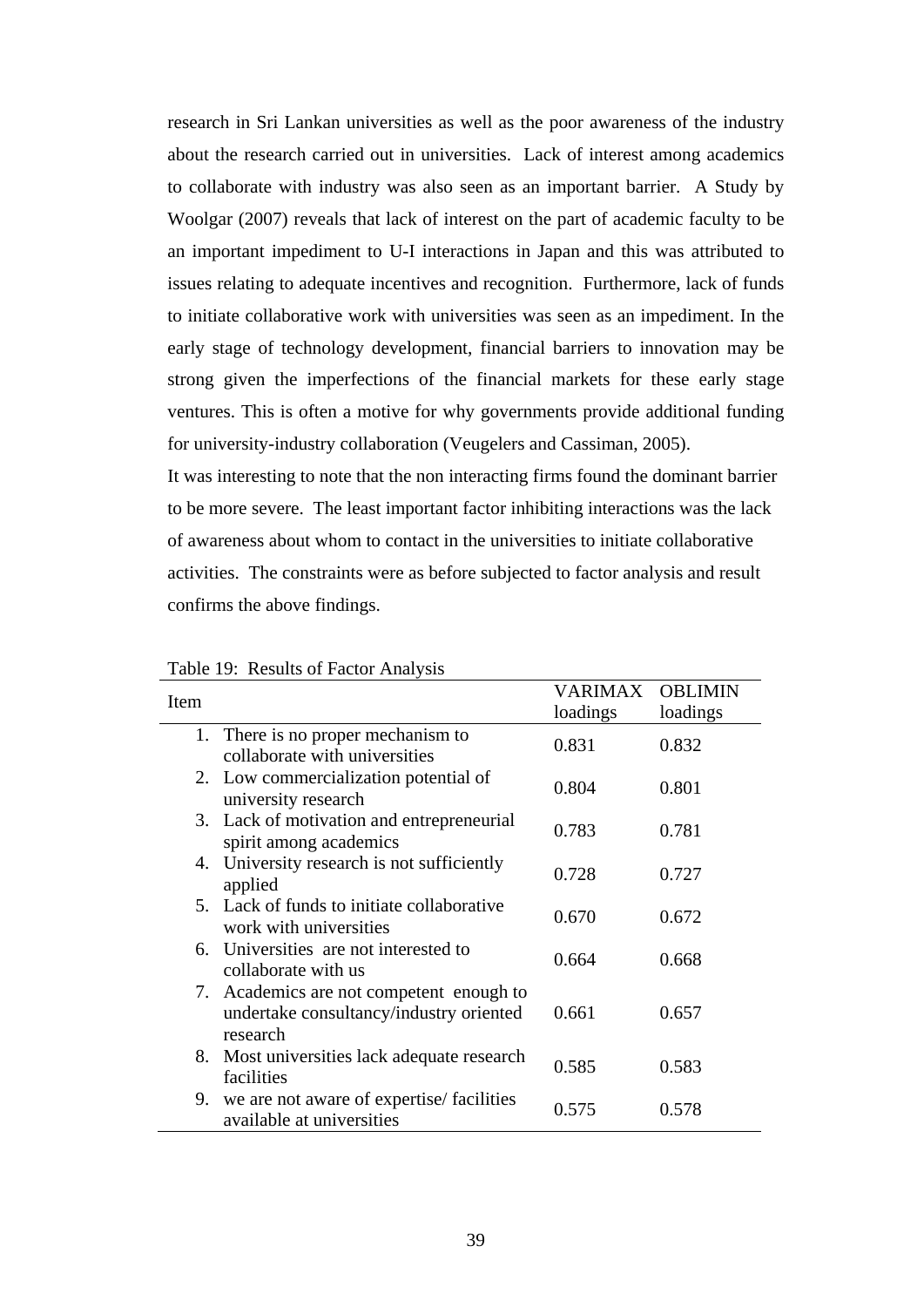## **5.1.6 Perception of industry on promotional measures of University-Industry interaction**

In order to understand the effectiveness of measures to improve interactions, the respondents were asked to evaluate 12 different suggestions for improvement on a four point Likert scale ranging from not at all effective to very effective. The results are presented in Table 20.

|                                                               | Mean scores    |                      |                             |
|---------------------------------------------------------------|----------------|----------------------|-----------------------------|
| Item                                                          | Total<br>group | Interacting<br>group | Non<br>interacting<br>group |
| Encourage industrial visits by students                       | 3.3            | 3.2                  | 3.4                         |
| Involve staff from industry in teaching                       | 3.2            | 3.1                  | 3.3                         |
| programmes                                                    |                |                      |                             |
| Setup a mechanism to link universities with                   | 3.2            | 3.2                  | 3.3                         |
| industries which can act as an intermediary                   |                |                      |                             |
| between universities and interested                           |                |                      |                             |
| industrialists.                                               |                |                      |                             |
| Encourage regular industrial visits by                        | 3.1            | 3.0                  | 3.3                         |
| academics                                                     |                |                      |                             |
| Jointly (university and industry) organize                    | 3.1            | 3.2                  | 2.8                         |
| informal meetings, talks, communications                      |                |                      |                             |
| Encourage industry representation in university<br>committees | 3.1            | 3.1                  | 3.2                         |
| Publicize university activities relevant to                   | 3.0            | 3.0                  | 3.1                         |
| industry                                                      |                |                      |                             |
| Encourage academic representation in                          | 3.0            | 3.0                  | 2.9                         |
| industrial committees/chambers/boards                         |                |                      |                             |
| Improve laboratory facilities and other                       | 2.9            | 2.9                  | 3.0                         |
| infrastructure                                                |                |                      |                             |
| Government tax concessions for companies                      | 2.9            | 3.0                  | 2.8                         |
| collaborating with universities                               |                |                      |                             |
| Setup industrial parks closer to universities                 | 2.6            | 2.7                  | 2.4                         |

|  |  |  | Table 20: Perception of industry on Promotional Measures |  |
|--|--|--|----------------------------------------------------------|--|
|--|--|--|----------------------------------------------------------|--|

Note: 1-not at all effective 2-slightly effective 3- effective 4- very effective

Among the promotional measures encouragement of students to visit industry is the most effective measure from the view point of the industry followed by setting up of mechanisms to promote interactions. Involvement of staff from industry in academic programmes and regular visits by academics, informal meetings and industry representation in university committees are some of the other major promotional measures.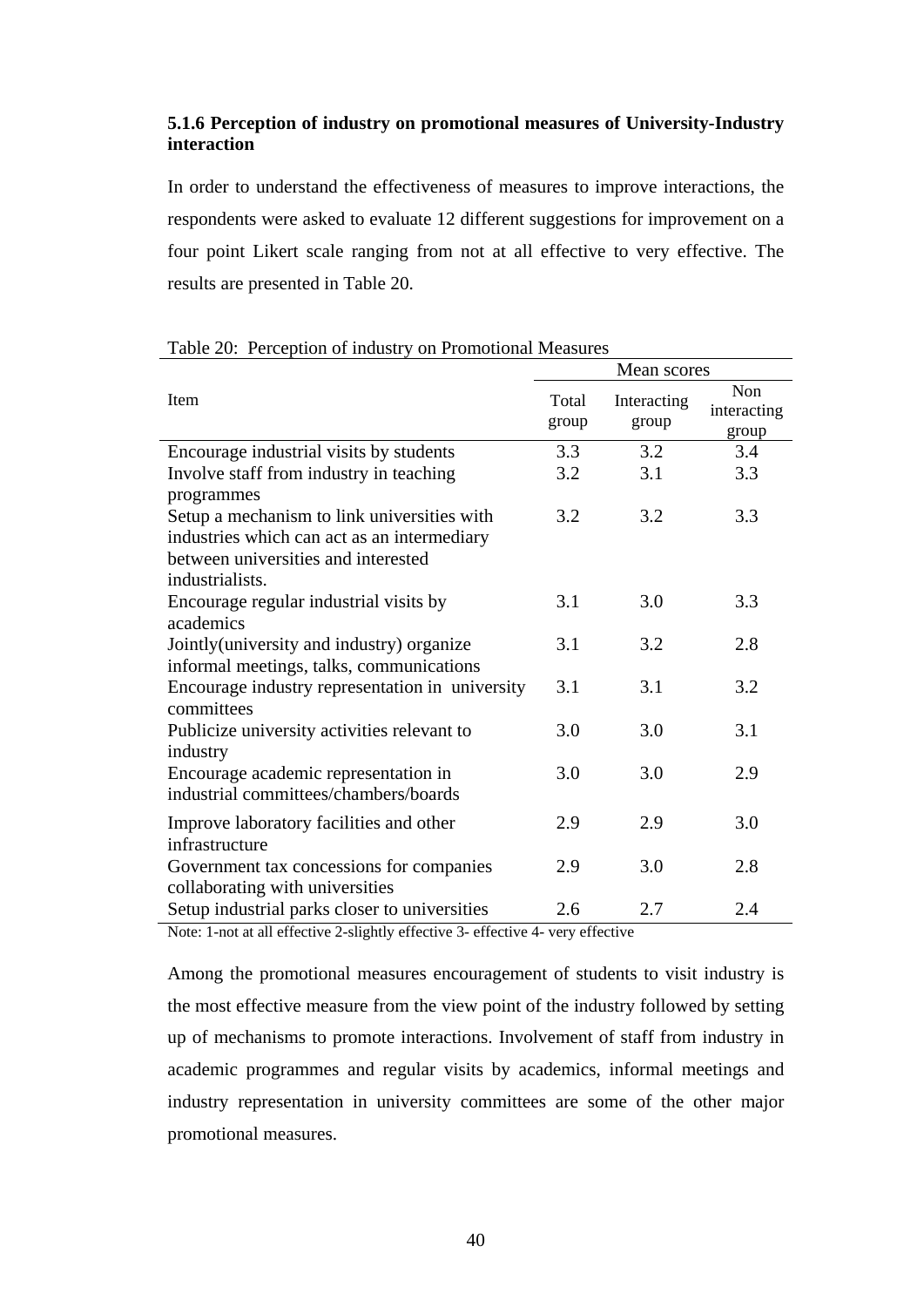## **6. Conclusions and Recommendations**

The analyses in this study has attempted to address the issues pertaining to university-industry interactions from the perspective of the two important stakeholders the university and industry. On the basis of the study, following conclusions can be drawn.

### **6.1 Conclusions**

### **6.1.1 University perspective**

- 1. Most of the established universities have qualified (with PhDs) senior academic staff with the potential to initiate U-I interactions. However, newly established universities lack senior academic staff to initiate such interactions.
- 2. As far as funding for university departments are concerned a significant number reports that they have received some sort of funding from external sources other than the government.
- 3. About 50% of the academics complain that the facilities particularly laboratory facilities at their disposal are insufficient to conduct research and development work.
- 4. The predominant types of university interactions with industry consist of consultancies and training programmes. However, the frequency of such interactions are on average is less than two per year. Engineering related departments are having more interactions compared to other discipline based departments. The least interactions are found among Humanities based departments.
- 5. Coordination and management of interactions at universities are mostly done by the individual researchers or the dean of the faculty or the head of the department. The newly established interaction cells are yet to play a significant role in managing interactions.
- 6. From the view point of the academics prominent barriers to U-I interactions are lack of time due to heavy workload, lack of proper procedures/mechanisms and conducive structure for collaboration.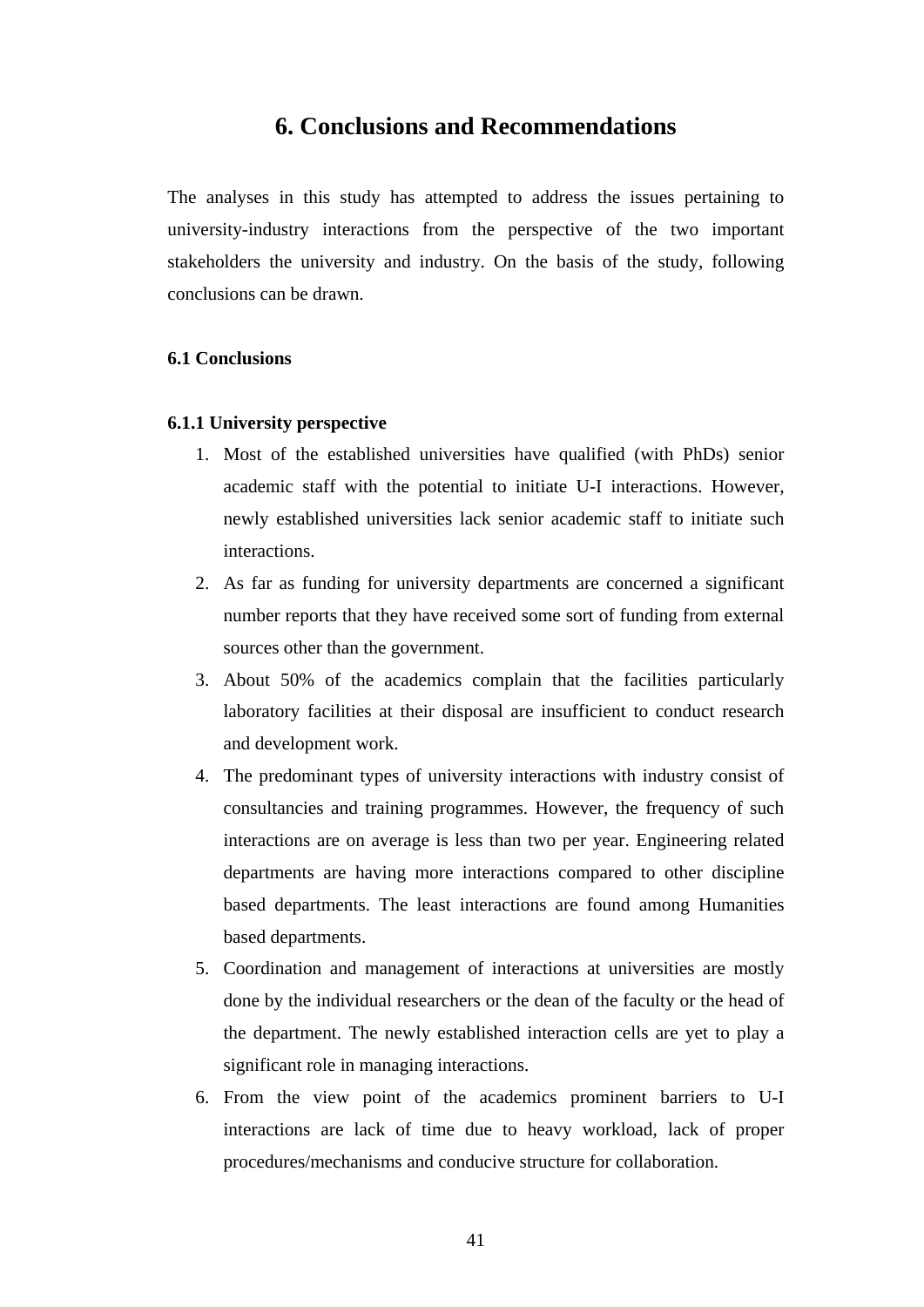7. According to the academics upgrading of laboratory facilities, encouragement of staff and student visits to the industry and promotion of university activities relevant to industry are important for promotion of U-I interactions

### **6.1.2 Industry perspective**

- 1. The study revealed that a considerable number of firms did not have any kind of interactions with the universities.
- 2. The predominant types of interactions with the universities were university student internships, informal contact with academics and attendance at seminars, symposiums, workshops and conferences.
- 3. The research and development (R&D) within industry was not satisfactory as majority of firms invested less than 0.5% of annual turnover on R&D. Further, more than 60% of the firms did not have separate facilities or personnel to undertake R&D.
- 4. According to the industry the most important benefits of U-I interaction are recruitment of high quality graduates followed by obtaining access to new ideas and know-how and useful for continuing education for staff. Research and development related benefits were given low priority.
- 5. The prominent barriers to U-I interaction cited by industry are lack of proper procedures and mechanism, low commercialization potential of university research and lack of interest among academics to collaborate with industry.
- 6. Industry suggestion for improvement of U-I interactions include setting up of mechanism to promote interactions and involvement of staff from industry in academic programmes and regular visits by academics to the industry.

### **6.2 Recommendations**

The study has highlighted the issues and constraints of the two main stakeholders in U-I interactions. Recommendations comprise of steps necessary to overcome the obstacles in establishing sustainable partnerships.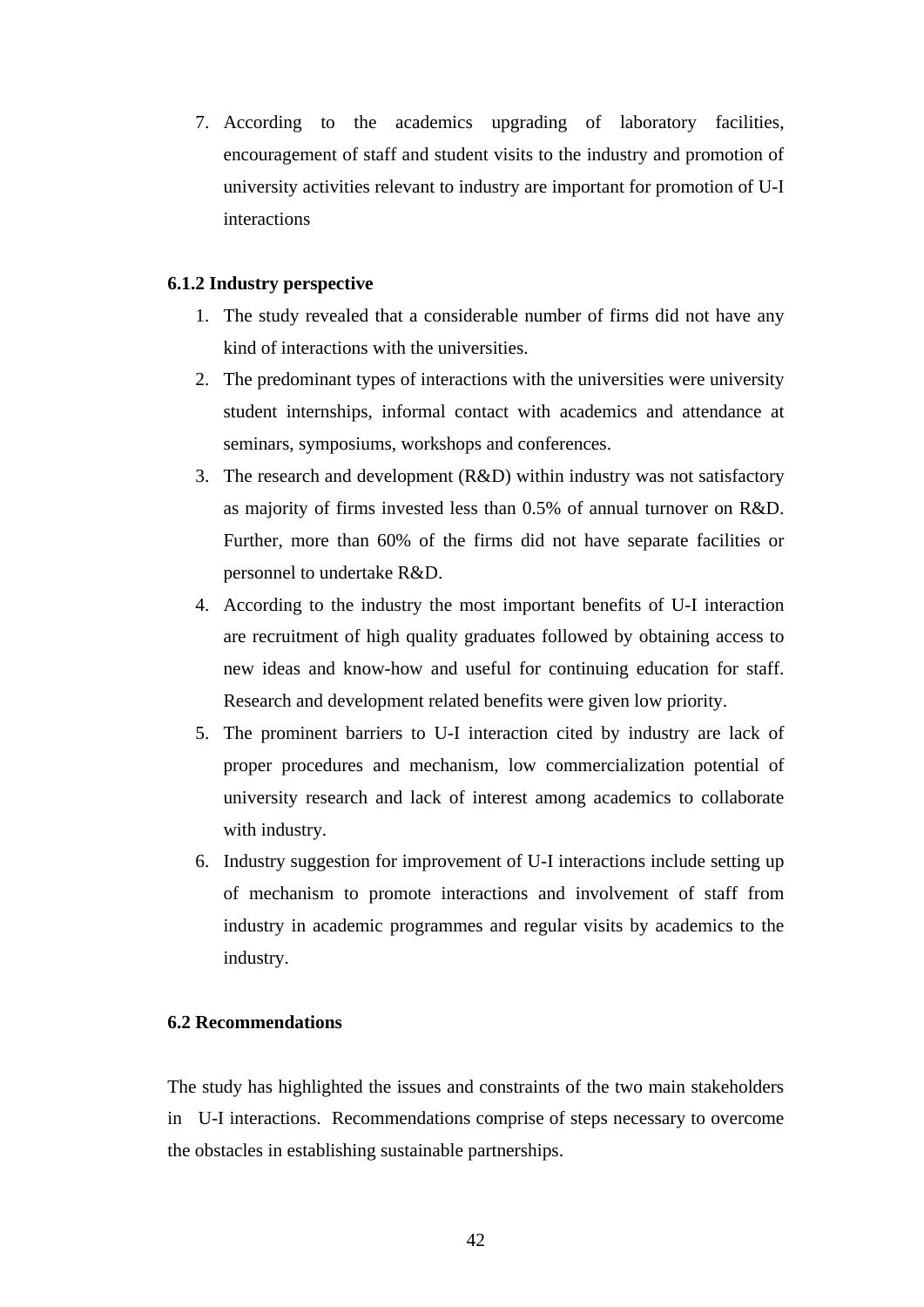As both the academics and industrialist have emphasized the need to setup a strong mechanism to facilitate U-I interactions. There is an urgent need to setup such mechanism with involvement of all the stakeholders to create a conducive environment to enable closer collaboration between the universities and industry. Since the University Grants Commission (UGC) has already taken some positive steps towards this end it would be appropriate to use it as a base to develop this mechanism.

In 2007, university-industry community interaction cells were setup in ten universities by disbursing Rs. One million as seed money. In terms of organizational structure, establishing this specialized cell within a university is instrumental in developing relations with an industry. The dedicated unit should be equipped with experienced personnel with industry experience with effective facilitating and negotiating skills capable of providing support services, partner search, commercial knowledge transfers, and business development. At the same time, unit should maintain close relationships with academics in the different departments and have the proper incentive mechanisms in place to spur the interest of academics to involve in solving industry problems. The cell should formulate a clear set of policies and procedures to overcome bureaucratic barriers in disbursement of research funds and procurement and also ensure academics are adequately reward for their efforts.

Since University-industry interactions in Sri Lanka is a relatively new phenomenon it is unlikely to receive proper leadership direction and monitoring from within the university. Therefore, it would be appropriate to have higher level body to provide direction to interaction cells setup at the University Grants Commission. This apex body could be named as UICIC (University Industry Community Interaction Center) setup under the guidance and supervision of the University Grants Commission. The center should comprise representatives from both the universities and the industry in advisory capacities and should recruit personnel with strong leadership qualities and experience in industry and university affairs to provide the much need guidance to the cells at universities.

As far as industry is concerned given the scale of local industries it is highly unlikely for each firm to come up with a liaison office of its own to interact with universities. Therefore, the more feasible approach would be to setup liaison offices with the involvement of the industry association like the chambers of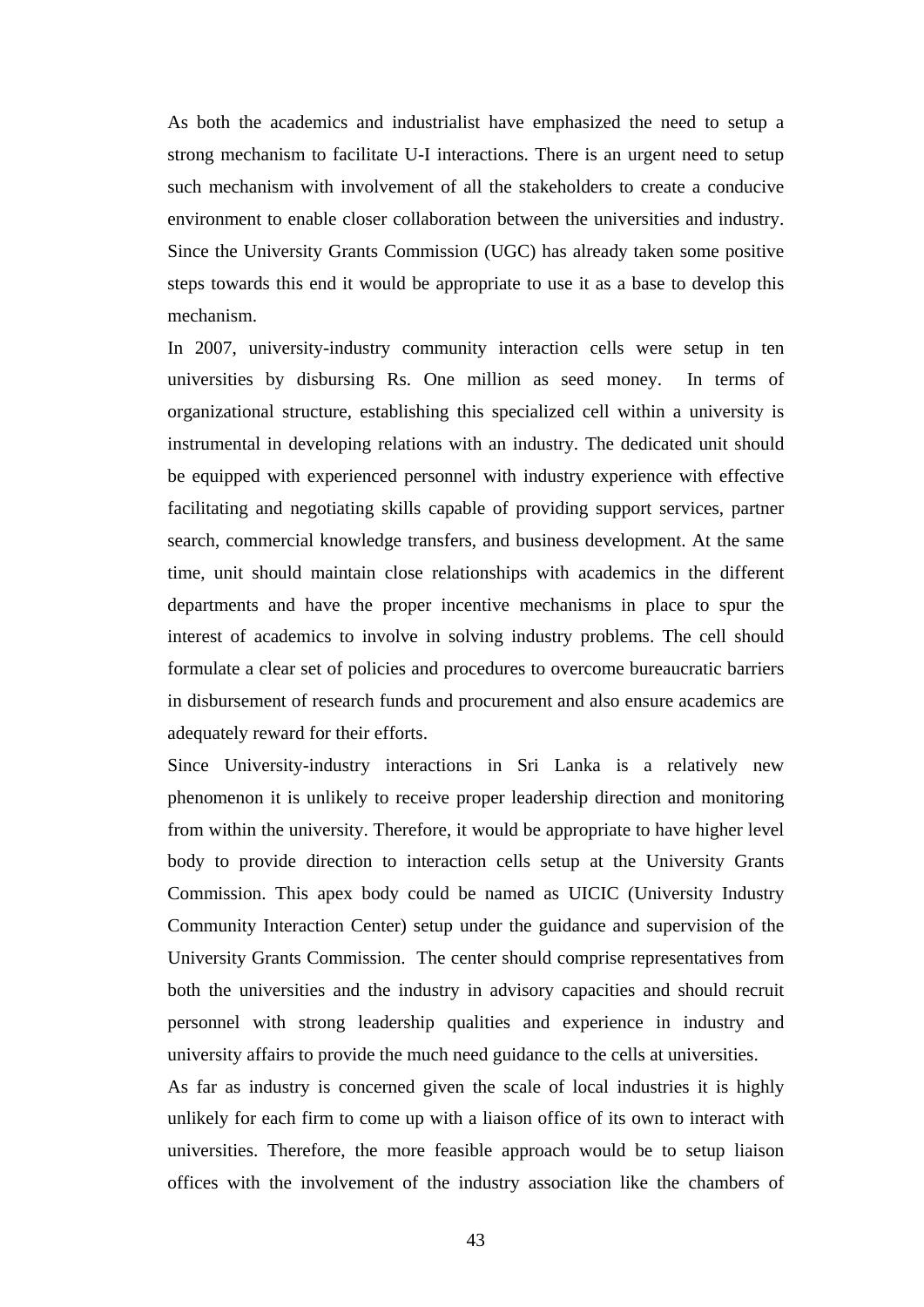commerce and industry. The Federation of Chamber of Commerce and Industry of Sri Lanka has already taken some positive steps in this direction by establishing the industrial relations forum to bring academics and industrialist into one forum. Similar forums could be setup by other industry associations and upgraded to U-I liaison offices by improving industry and university participation, physical and human resource capacity to forge strategic partnerships with UICIC and Cells at universities.

The state can play a supportive role by providing R&D grants for universityindustry collaborative research and tax concessions to industries using local technologies. Moreover, the Government should draft policies to encourage local R&D efforts. The proposed model to improve U-I interaction is presented in Figure 9. This model has the potential to overcome most of the issues raised in this study.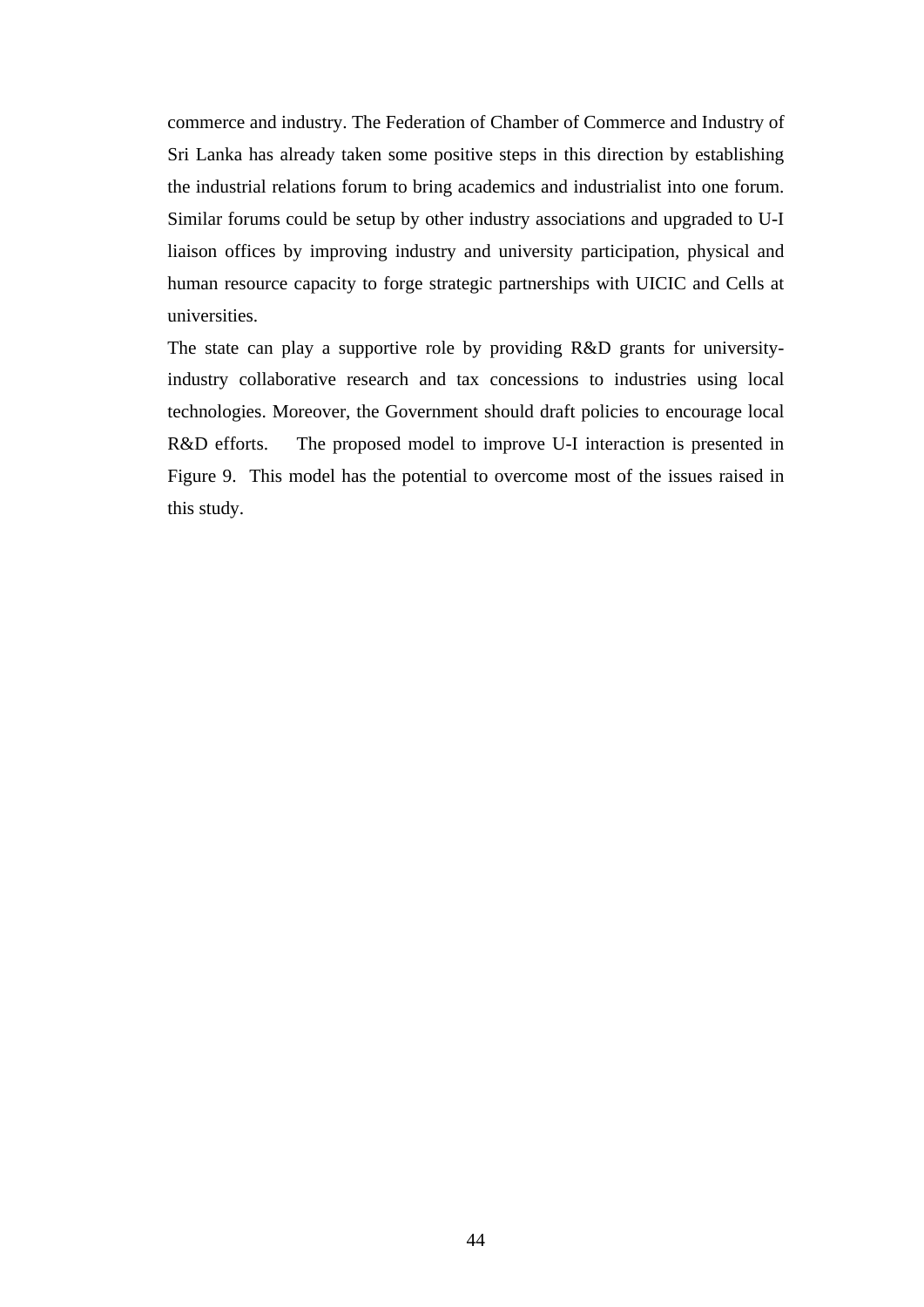

Figure 9: University-Industry Interaction Model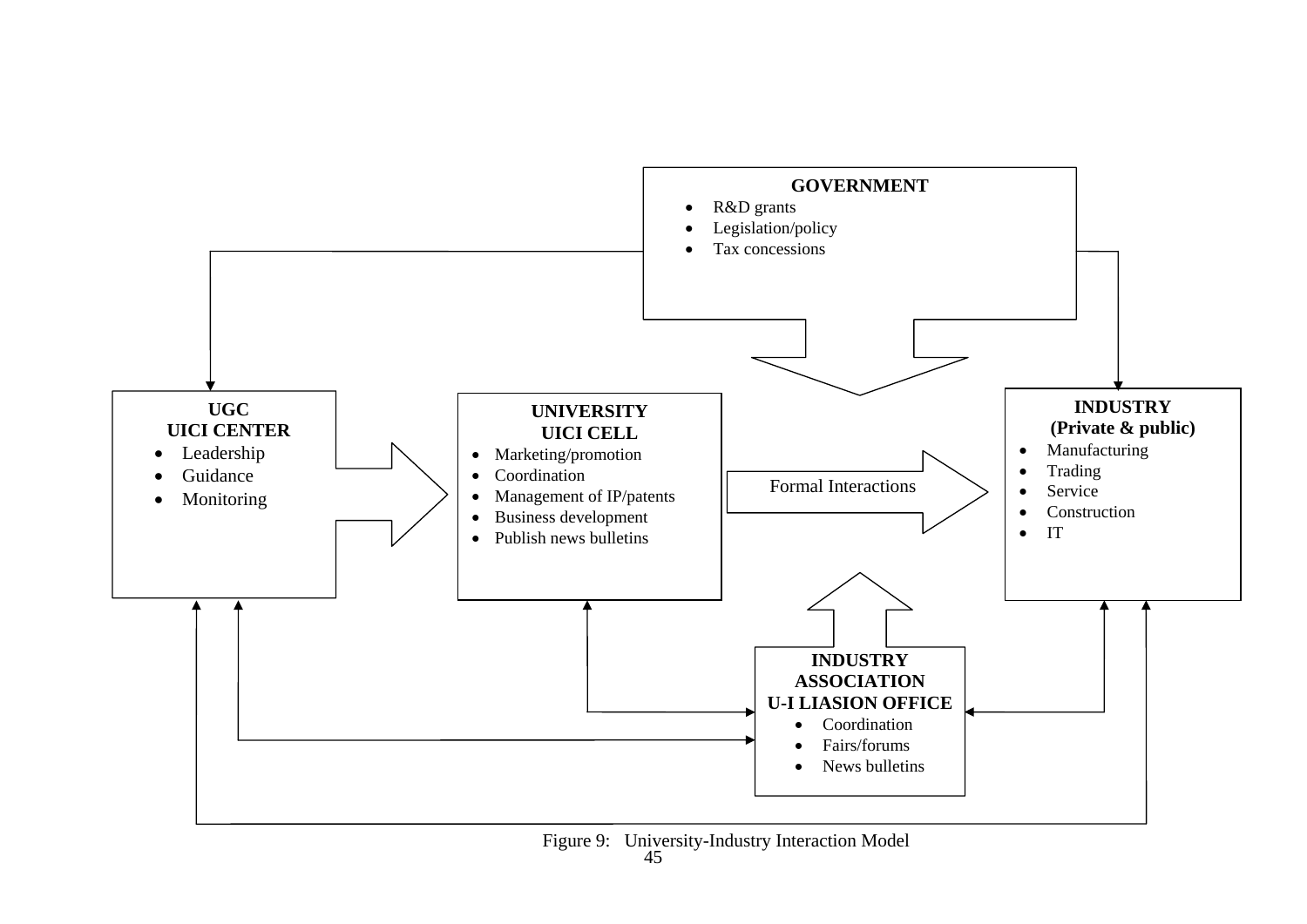### **List of References**

Barnes, T., Pashby, I., and Gibbons, A. (2002) Effective University –Industry Interaction: A Multi-case Evaluation of Collaborative R&D Projects**.** European Management Journal Vol. 20(3), pp. 272–285.

Basant R., and Chandra P. (2007) Role of Educational and R&D Institutions in City Clusters: An Exploratory Study of Bangalore and Pune Regions in India. World Development Vol. 35 (6), pp. 1037–1055.

Cyert, R. M., and Goodman, P. S. (1997) Creating Effective University-Industry Alliances: An Organizational Learning Perspective. Organizational Dynamics, pp. 45- 57.

Debackere, K., and Veugelers, R.(2005) The role of academic technology transfer organizations in improving industry science links. Research Policy 34, pp. 321–342.

Decter, M., and Bennett, M., and Leseure, M. (2007) University to business technology transfer—UK and USA comparisons. Technovation 27, pp.145–155.

Dierdonck, R.V.**,** Debackere, K., and Engelen, B. (1990) University-industry relationships: How does the Belgian academic community feel about it? Research Policy 19, pp. 551-566.

Etzkowitz, H., and Leydesdorff, L.(2000) The dynamics of innovation: from national systems and "Mode 2" to a triple helix of academic–industry–government relations. Research Policy 26, pp. 109–123.

Etzkowitz, H and Leydesdorff, L. (1999) The future location of research and technology transfer. Journal of Technology Transfer 24, pp. 111–123.

Etzkowitz, H. (1998) The norms of entrepreneurial science: cognitive effects of the new university-industry linkages. Research Policy 27, pp. 823–833.

Hall, B., Link, A., and Scott, J (2000) Universities as Research Partners. Cambridge MA, National Bureau of Economic Research, Working paper 7643, April.

Links, A., and Rees, J. (1991) Firm Size, University based Research, and Return to R&D in Innovation and Technological Change: An International Comparison, USA.

Liu, H., and Jiang, Y. (2001) Technology transfer from higher education institutions to industry in China: nature and implications. Technovation, 21 pp. 175–188.

Löfsten, H., and Lindelöf, P. (2002) Science Parks and the growth of new technologybased firms-academic-industry links, innovation and markets. Research Policy 31, pp. 859–876.

Matkin, G.W. (1990) Technology Transfer and the University. Macmillan. New York.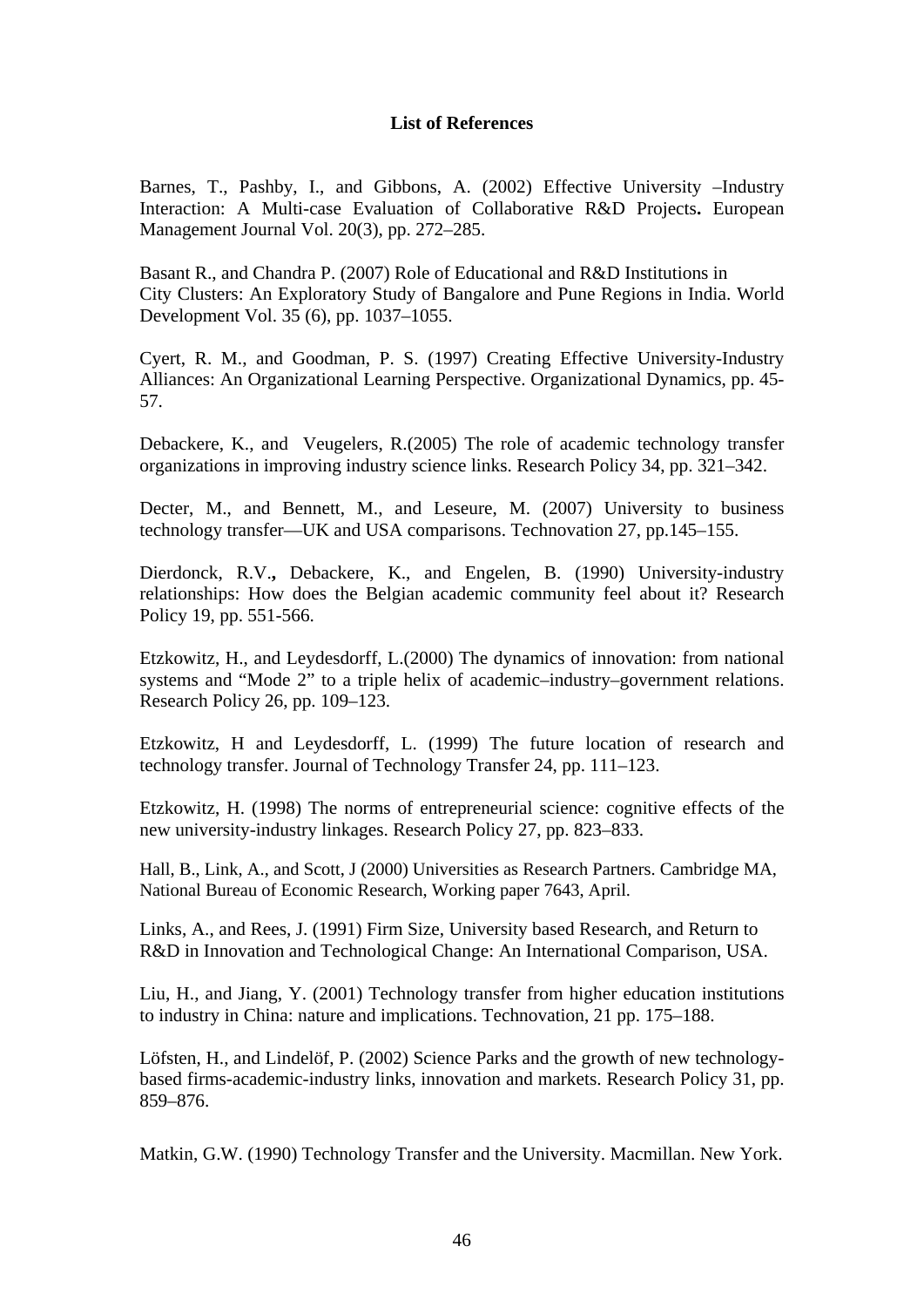Melkers, J., Bulger, D., and Bozeman, L. (1993) Technology transfer and economic development. In Bingham, R., Mier, R., editors. Theories of local economic development. Newbury Park (CA): Sage.

Mian, S. A. (1994) US university-sponsored technology incubators: an overview of management policies and performance. Technovation 14 (8), pp.515–528.

Monck, C.S.P., Porter, R.B., Quintas, P., Storey, D., and Wynarczyk, P. (1988) Science Parks and The Growth of High-Technology Firms. Croom Helm, London.

Moses, M. D. (1985) Research and Development Linkages to Production in Developing Countries. Westview Press, Boulder, Company.

Perez, M. P., and Sanchez, A. M. (2003). The development of university spin-offs: early dynamics of technology transfer and networking Technovation 23, pp. 823–831.

Sanchez, A. M., and Tejedor, A. P. (1995) University-industry relationships in peripheral regions: the case of Aragon in Spain. Technovation, 15(10), pp. 613-625.

Schartinger, D., Rammer, C., Fischer, M. M., and Fröhlich, J. (2002) Knowledge interactions between universities and industry in Austria: Sectoral patterns and determinants. Research Policy 31, pp.303–328.

Scott, S. (2002) University technology transfer to entrepreneurial companies. Journal of Business Venturing 17, pp. 537–552.

Siegel, D. S., D., Waldman, D. A., Atwater, L. E., and Link, A. N. (2003) Commercial knowledge transfers from universities to firms: improving the effectiveness of university–industry collaboration. Journal of High Technology Management Research 14, pp. 111–133.

Stadler, I. M., Castrillo, D. P., and Veugelers, R. (2007) Licensing of university inventions: The role of a technology transfer office. International Journal of Industrial Organization 25, pp. 483-510.

Storey, D.J., and Tether, B. S. (1998) Public policy measures to support new technology-based firms in the European Union. Research Policy 26, pp. 1037–1057.

UNESCO Science Report (2005).

Vedovello, C. (1998) Firms' R&D Activity and Intensity and the University– Enterprise Partnerships. Technological Forecasting and Social Change 58, pp. 215– 226.

Veugelers, R., and Cassiman, B. (2005) R&D cooperation between firms and universities: Some empirical evidence from Belgian manufacturing. International Journal of Industrial Organization 23, pp. 355– 379.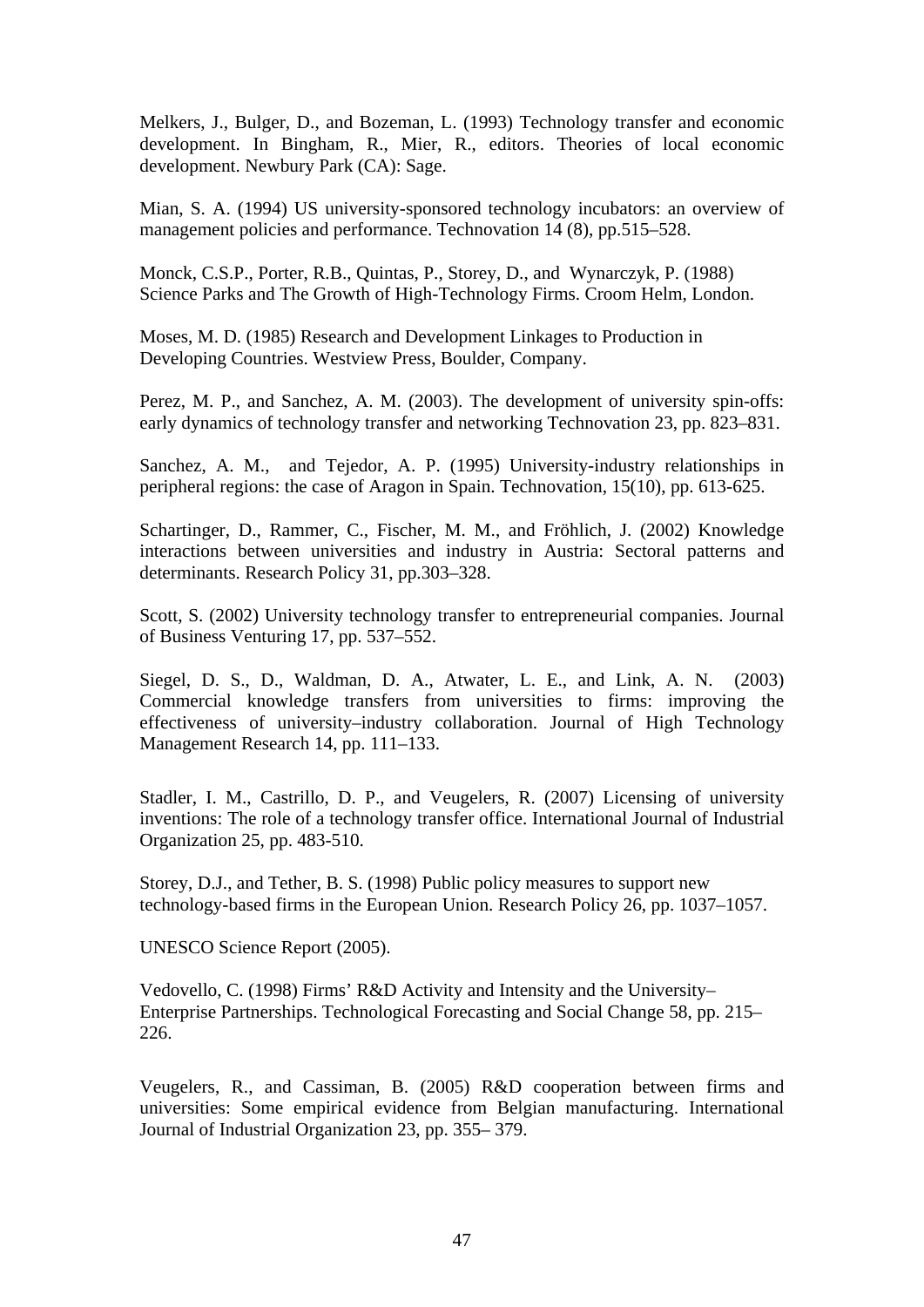Wallmark, J. (1997) Inventions and patents at universities: the case of Chalmers Institute of Technology. Technovation 17 (3), pp. 127–139.

Wong, P. K., Ho, Y. P., and Singh, A. (2007) Towards an ''Entrepreneurial University'' Model to Support Knowledge-Based Economic Development: The Case of the National University of Singapore. World Development 35(6), pp. 941–958.

Woolgar, L. (2007) New institutional policies for university–industry links in Japan. Research Policy 36, pp. 1261–1274.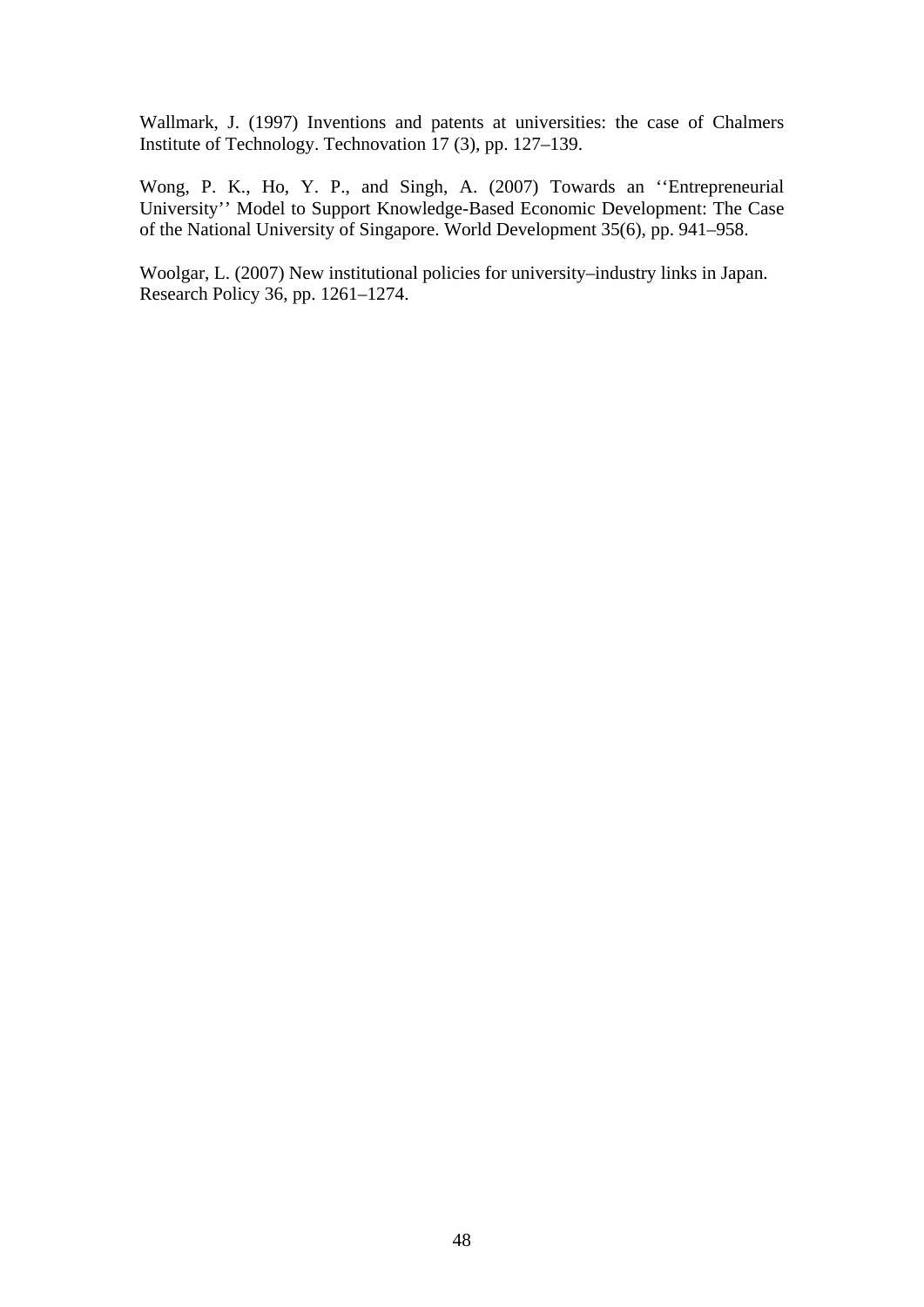# **Appendix-Questionnaires**

# **Questionnaire for University**

# **Study on University Industry (U-I) Interactions in Sri Lanka**

This research is being carried out by a researcher from Sabaragamuwa University of Sri Lanka to study the present status of University-Industry interactions in Sri Lanka. We are interested in finding out the characteristics of existing interactions and constraints and potentials for developing sustainable University- Industry interactions.

All information provided will be kept anonymous and confidential. Only our research team will see your questionnaire.

- 1. Name of University:
- 2. Department:
- 3. Designation of Respondent:

| Dean                   |  |
|------------------------|--|
| Head of the department |  |
| Professor              |  |
| <b>Senior Lecturer</b> |  |
| Lecturer               |  |

4 Did your department receive any funds from the following sources during the past two years

| Industry (private)     |  |
|------------------------|--|
| Industry (public)      |  |
| Private foundations    |  |
| International agencies |  |
| <b>NGOs</b>            |  |
| Others, please specify |  |

5 Total number of academic staff in the department

| Professor            |  |
|----------------------|--|
| Senior lecturer      |  |
| Lecturer             |  |
| Technical staff      |  |
| Administrative staff |  |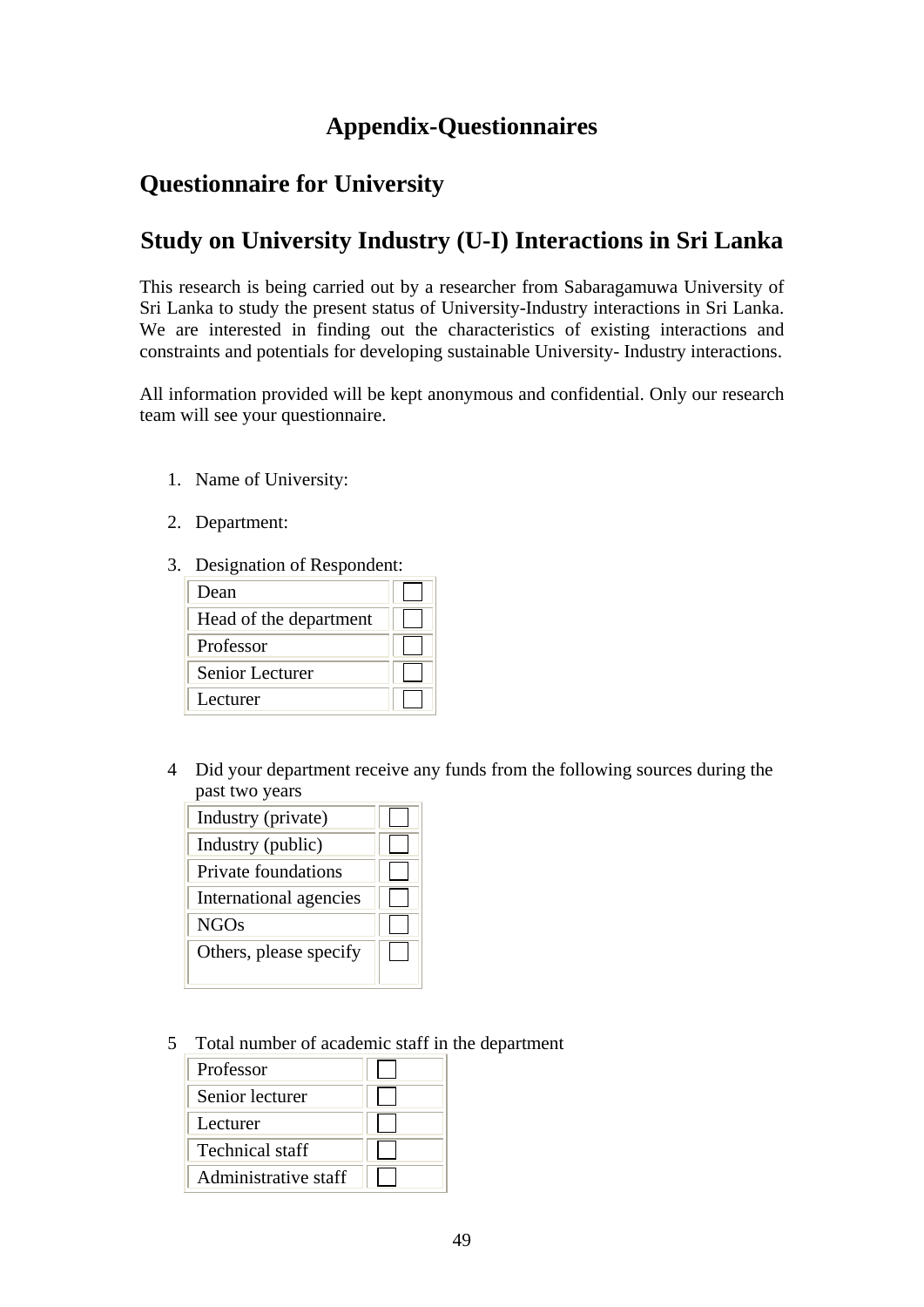6. Please describe your department's laboratory facilities The laboratory facilities are

| Adequate for teaching   |  |
|-------------------------|--|
| Inadequate for teaching |  |
| Adequate for research   |  |
| Inadequate for research |  |

7. Does your department collaborate with industry?

| Yes |  |
|-----|--|
|     |  |

8. If yes what services does your department offer to industry

| Consultancy                  |  |
|------------------------------|--|
| Contract research            |  |
| Training programmes          |  |
| Workshops                    |  |
| Seminars                     |  |
| Use of laboratory facilities |  |
| University patents           |  |
| Prototypes developed by you  |  |
| Others, please specify       |  |
|                              |  |

9. Does your university/department have an Industry Liaison Office/University-Industry interaction unit?

| Yes            |  |
|----------------|--|
| $^{\dagger}$ O |  |

10. Has your department undertaken any collaborative research and development/consultancy projects during the past two years with

| Industry (private)     |  |
|------------------------|--|
| Industry (public)      |  |
| Private foundations    |  |
| International agencies |  |
| <b>NGOs</b>            |  |
| Others, please specify |  |
|                        |  |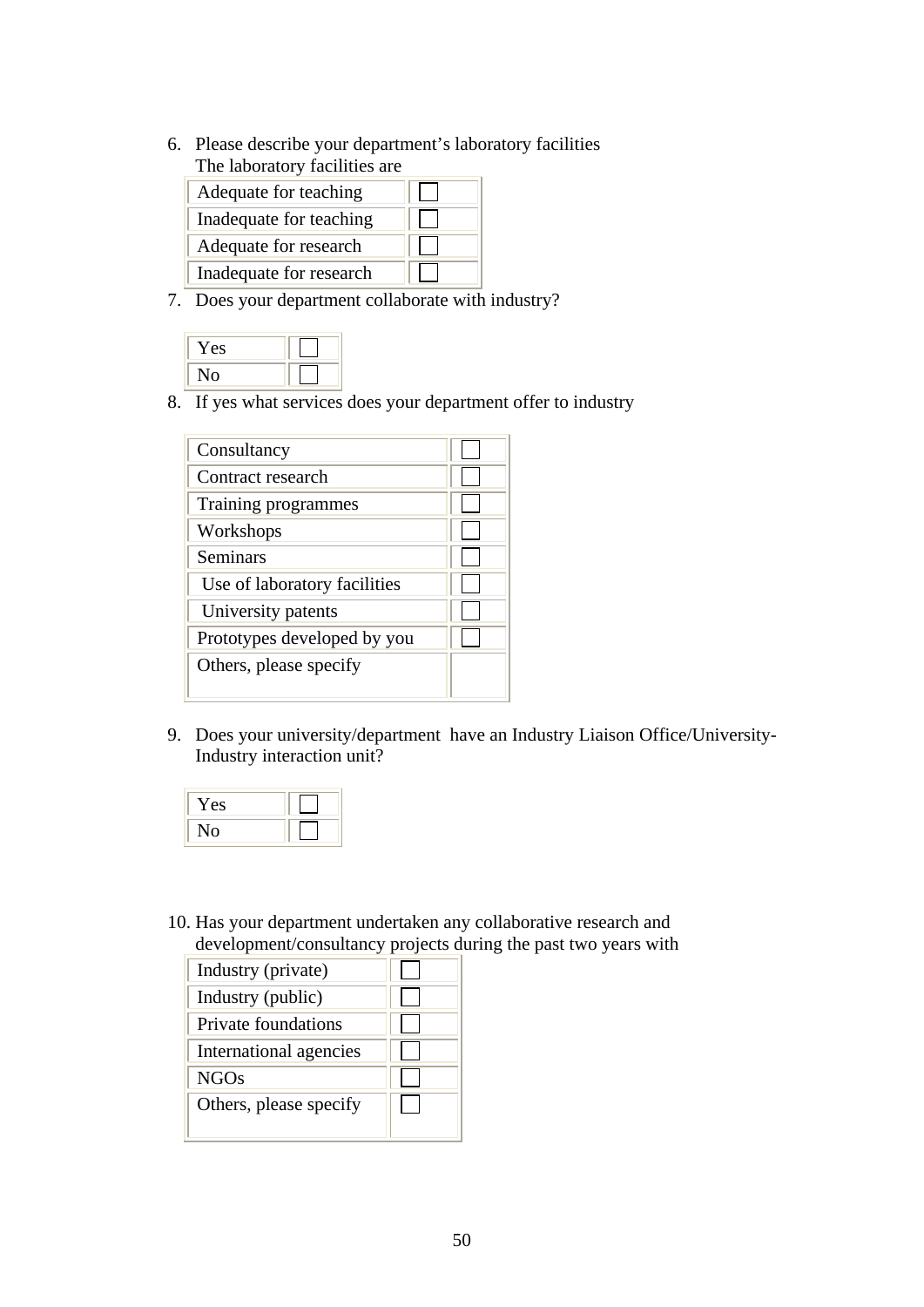11. How many research proposals/consultancy reports were submitted by your department during the past two years?

| Industry (private)     |  |
|------------------------|--|
| Industry (public)      |  |
| Private foundations    |  |
| International agencies |  |
| <b>NGOs</b>            |  |
| Others, please specify |  |

12. Your interactions with the industry was coordinated by

| Individually                    |  |
|---------------------------------|--|
| Through U-I interaction<br>unit |  |
| Research team                   |  |
| Dean/department head            |  |
| <b>NGO</b>                      |  |
| Others, please specify          |  |

13. If your department had successful collaboration with industry, what were the success factors?

14. Constraints to University-Industry interaction

Please indicate to what extent the following factors prevent your department from interacting with the industry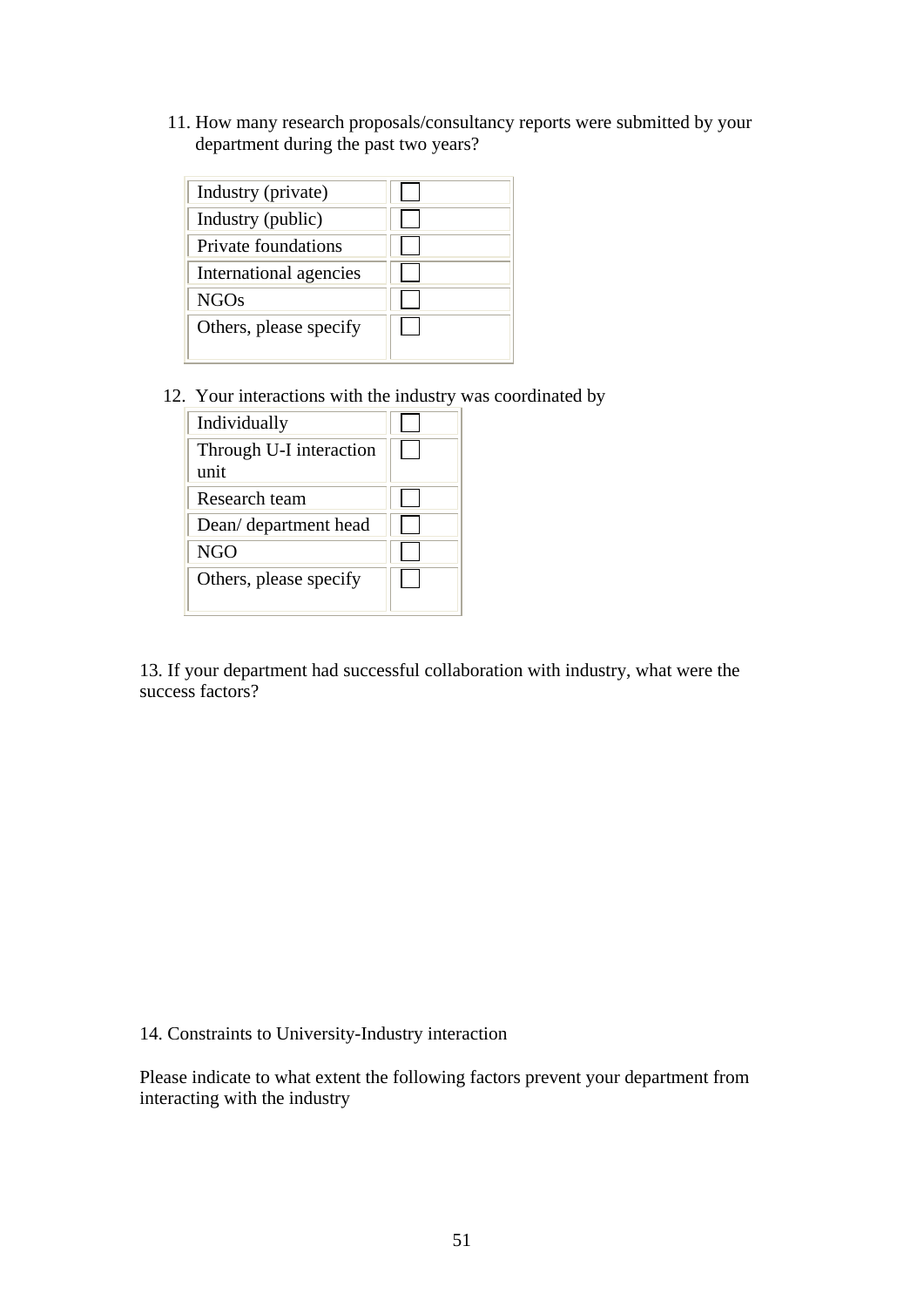|     |                                                                                                                   | $\overline{2}$ | $\overline{3}$ | $\overline{4}$ | 5 |
|-----|-------------------------------------------------------------------------------------------------------------------|----------------|----------------|----------------|---|
| 1.  | Our research capabilities are not relevant to the<br>industry                                                     |                |                |                |   |
| 2.  | Academics don't feel confident enough to undertake<br>industry oriented research                                  |                |                |                |   |
| 3.  | Lack of motivation and entrepreneurial spirit among<br>faculty                                                    |                |                |                |   |
| 4.  | Time constraint due to heavy teaching and<br>administrative work                                                  |                |                |                |   |
| 5.  | It is not the mission of the academic researcher to<br>collaborate with industry                                  |                |                |                |   |
| 6.  | Academics are not aware of the possible channels for<br>getting sponsored research and consultancy<br>assignments |                |                |                |   |
| 7.  | Collaboration with industry has a negative influence<br>on the pedagogic mission of a university                  |                |                |                |   |
| 8.  | Industry is not interested to collaborate with<br>universities                                                    |                |                |                |   |
| 9.  | Collaboration with industry limits the free choice of<br>research topics                                          |                |                |                |   |
| 10. | Inadequate infrastructure(communication, transport,<br>journals, books)                                           |                |                |                |   |
| 11. | Inadequate laboratory facilities                                                                                  |                |                |                |   |
| 12. | Lack of autonomy to work with industry                                                                            |                |                |                |   |
| 13. | The university structure is not adapted to the needs of<br>industrial collaborations                              |                |                |                |   |
| 14. | University norms and procedures hamper<br>collaboration with industry                                             |                |                |                |   |
| 15. | The university has no policy towards collaborations<br>with industry                                              |                |                |                |   |
| 16. | Geographical location of the university results in less<br>access to the industry                                 |                |                |                |   |
|     | Others, please specify                                                                                            |                |                |                |   |
|     | Others, please specify                                                                                            |                |                |                |   |
|     | Others, please specify                                                                                            |                |                |                |   |

# 1-Very great extent 2- Great Extent 3- Somewhat 4- Very Little 5- Not at All

1-Very great extent 2- Great Extent 3- Somewhat 4- Very Little 5- Not at All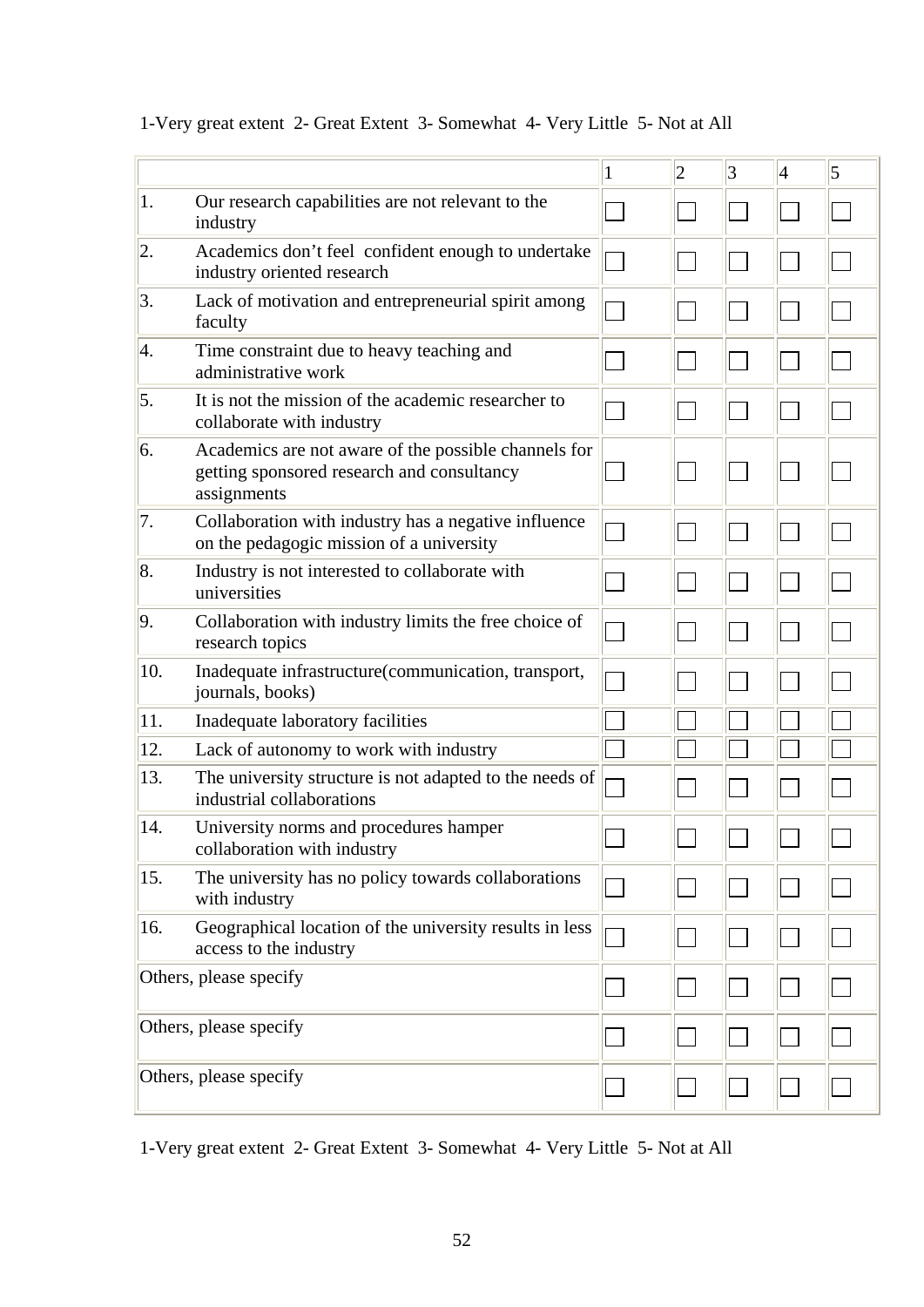### 15. Suggestions for improving university industry interactions

Please indicate the effectiveness of following measures for improving interaction between university and industry

|                                                                                             | 1 | $\overline{2}$ | $\vert 3 \vert$ | $\vert 4$ |
|---------------------------------------------------------------------------------------------|---|----------------|-----------------|-----------|
| Include industrial internship in the curricula<br>1.                                        |   |                |                 |           |
| Encourage industrial visits by students<br>2.                                               |   |                |                 |           |
| Encourage regular industrial visits by staff<br>3.                                          |   |                |                 |           |
| Improve laboratory facilities<br>4.                                                         |   |                |                 |           |
| Involve staff from industry in teaching programmes<br>5.                                    |   |                |                 |           |
| SetupU-I interaction cells in universities<br>6.                                            |   |                |                 |           |
| Publicize university activities relevant to industry<br>7.                                  |   |                |                 |           |
| Conduct seminars, workshops for staff from industry<br>8.                                   |   |                |                 |           |
| Tax concessions for companies collaborating with<br>9.<br>universities                      |   |                |                 |           |
| 10. Make it obligatory for academics to undertake a certain<br>amount of work with industry |   |                |                 |           |
| 11. Provide consultancy/collaboration linked increments and<br>promotions                   |   |                |                 |           |
| 12. Give more autonomy for academics to work with<br>industry                               |   |                |                 |           |
| Others, please specify                                                                      |   |                |                 |           |
| Others, please specify                                                                      |   |                |                 |           |
| Others, please specify                                                                      |   |                |                 |           |
| Others, please specify                                                                      |   |                |                 |           |
|                                                                                             |   |                |                 |           |
|                                                                                             |   |                |                 |           |
|                                                                                             |   |                |                 |           |

1-not at all effective 2-slightly effective 3- effective 4- very effective

1-not at all effective 2-slightly effective 3- effective 4- very effective

16. Do you have any other suggestions for improving university industry interaction?

## **Thank you very much for taking part in this survey.**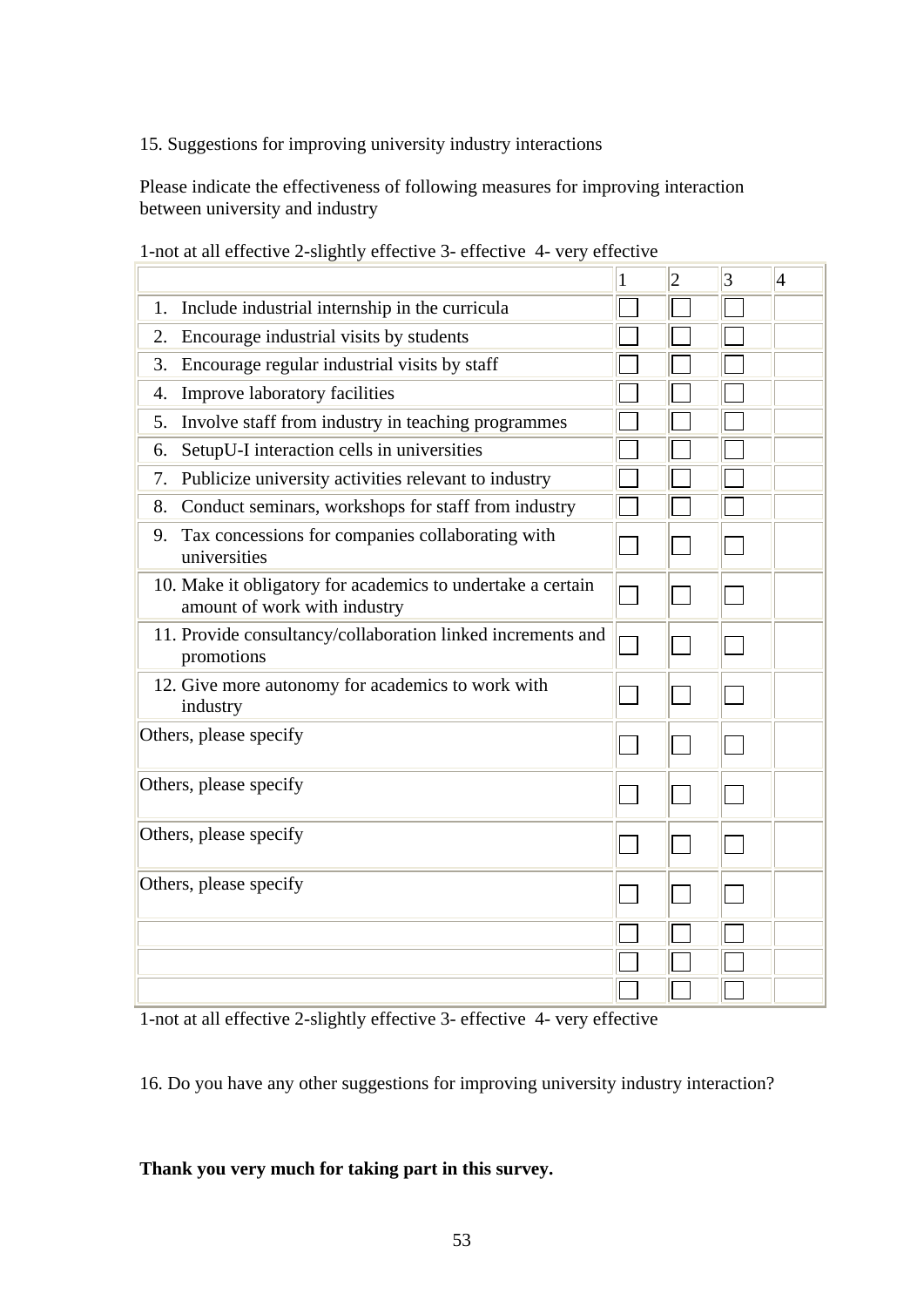# **Questionnaire for Industry**

# **Study on University Industry (U-I) Interactions in Sri Lanka**

This research is being carried out by a researcher from Sabaragamuwa University of Sri Lanka to study the present status of University-Industry interactions in Sri Lanka. I am interested in finding out the nature of existing interactions, perception and constraints for developing sustainable University- Industry interactions.

All information provided will be kept anonymous and confidential. Only the researcher will see your questionnaire.

- 3. Name of your company:
- 4. Address and company website:
- 5. Your designation:

| CEO                 |  |
|---------------------|--|
| GM                  |  |
| Head of             |  |
| Department/Division |  |
| Senior Manager      |  |
| Junior Manager      |  |

6. The **main** sector in which you do business?

| Manufacturing          |  |
|------------------------|--|
| Trading                |  |
| Service                |  |
| Construction           |  |
| Information technology |  |
| Others, please specify |  |
|                        |  |

7. Legal status of your company?

| Public listed             |  |
|---------------------------|--|
| Private limited liability |  |
| Partnership               |  |
| Sole proprietorship       |  |
| State corporation         |  |
| Others, please specify    |  |
|                           |  |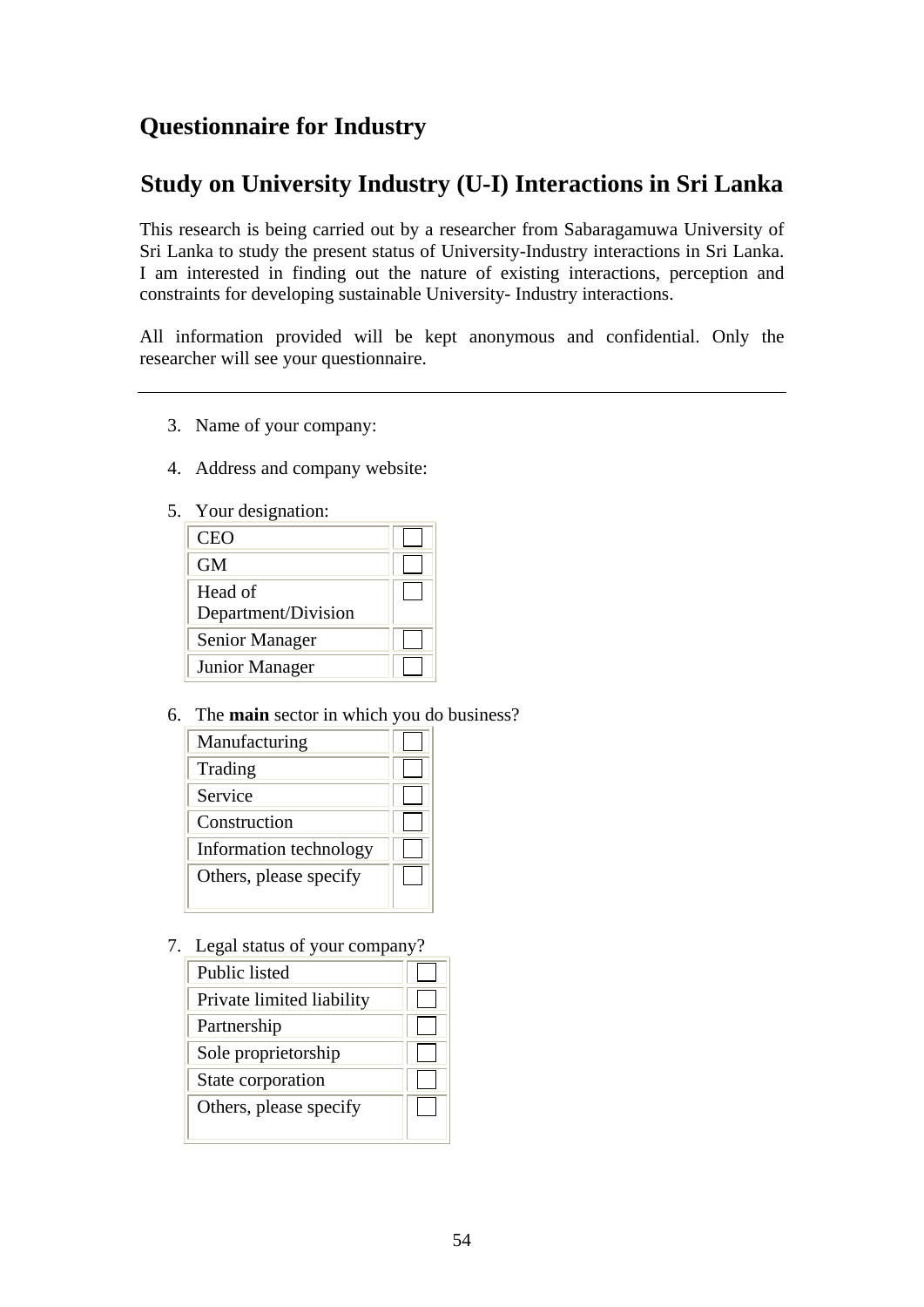8. Total number of employees in your company (as at  $31<sup>st</sup>$  August 2007)

| Number of employees |  |
|---------------------|--|
|                     |  |

9. Annual turn over of your company

| Less than one million |  |
|-----------------------|--|
| Less than 10 million  |  |
| Less than 20 million  |  |
| Less than 50 million  |  |
| Less than 100 million |  |
| Less than 500 million |  |
| More than 500 million |  |

10. Of the followings what type of links your company has with universities?

| Personal contacts with university<br>academics                             |  |
|----------------------------------------------------------------------------|--|
| Attendance at seminars, symposiums,<br>workshops and conferences           |  |
| Attendance at training programmes                                          |  |
| University student internship                                              |  |
| Exchange of information, literature, data<br>etc with university academics |  |
| Use of laboratory facilities belonging to<br>universities                  |  |
| Engagement of university academic staff<br>for consultancy                 |  |
| Engagement of university academic staff<br>for contract research           |  |
| Conduct joint research with university<br>academics                        |  |
| Engagement of university academic staff<br>in projects                     |  |
| Use/licensing of university held patents                                   |  |
| Others, please specify                                                     |  |

11. Do you think universities should engage into R&D (research and development) activities for industry?

| Yes            |  |
|----------------|--|
| Indifferent    |  |
| N <sub>0</sub> |  |
| Don't know     |  |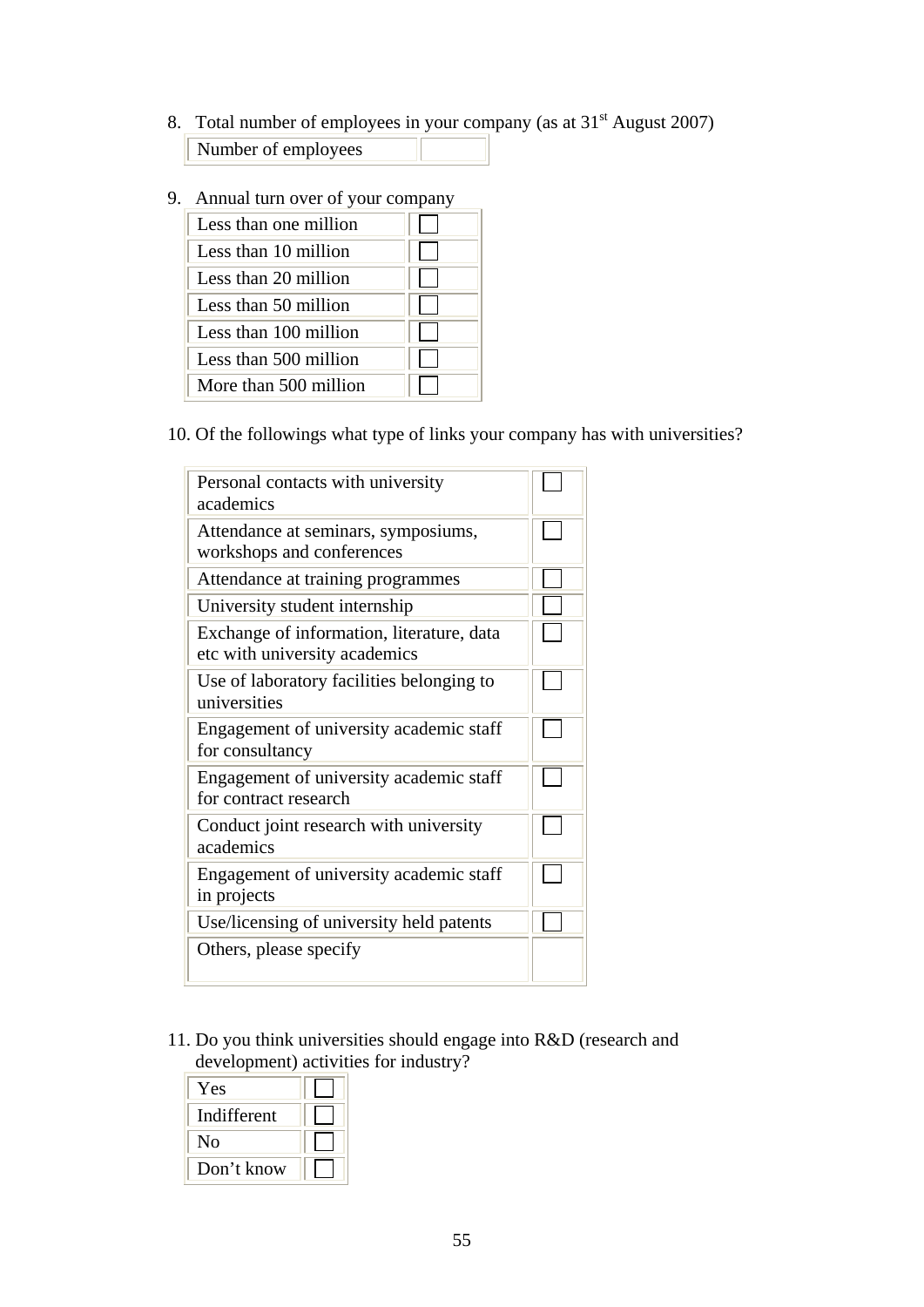| 2- useful<br>1-highly useful<br>3-moderately useful       |   | 4-not useful    |   |
|-----------------------------------------------------------|---|-----------------|---|
|                                                           | 2 | $\vert 3 \vert$ | 4 |
| 13. Obtain access to new ideas and know-how               |   |                 |   |
| 14. Useful for new product development                    |   |                 |   |
| 15. Useful for product improvement                        |   |                 |   |
| 16. Useful for quality improvement                        |   |                 |   |
| 17. Useful for solving technical problems                 |   |                 |   |
| 18. Recruit high quality graduates                        |   |                 |   |
| 19. Reduce in-house R&D(research and development)<br>cost |   |                 |   |
| 20. Useful for continuing education of our staff          |   |                 |   |
| Others, please specify                                    |   |                 |   |
| Others, please specify                                    |   |                 |   |
| Others, please specify                                    |   |                 |   |

12. How useful would be interactions with universities to your company?

13. Does your company have a section/unit/division/department devoted to research and development (R&D)?

| Yes |  |
|-----|--|
| N٥  |  |

14. What percentage of your annual turnover is utilized for R&D (research and development)?

| Less than $0.5\%$ |  |
|-------------------|--|
| Less than 1\%     |  |
| Less than 5%      |  |
| More than 5%      |  |

15. If your department has successful collaboration with industry, what are the success factors?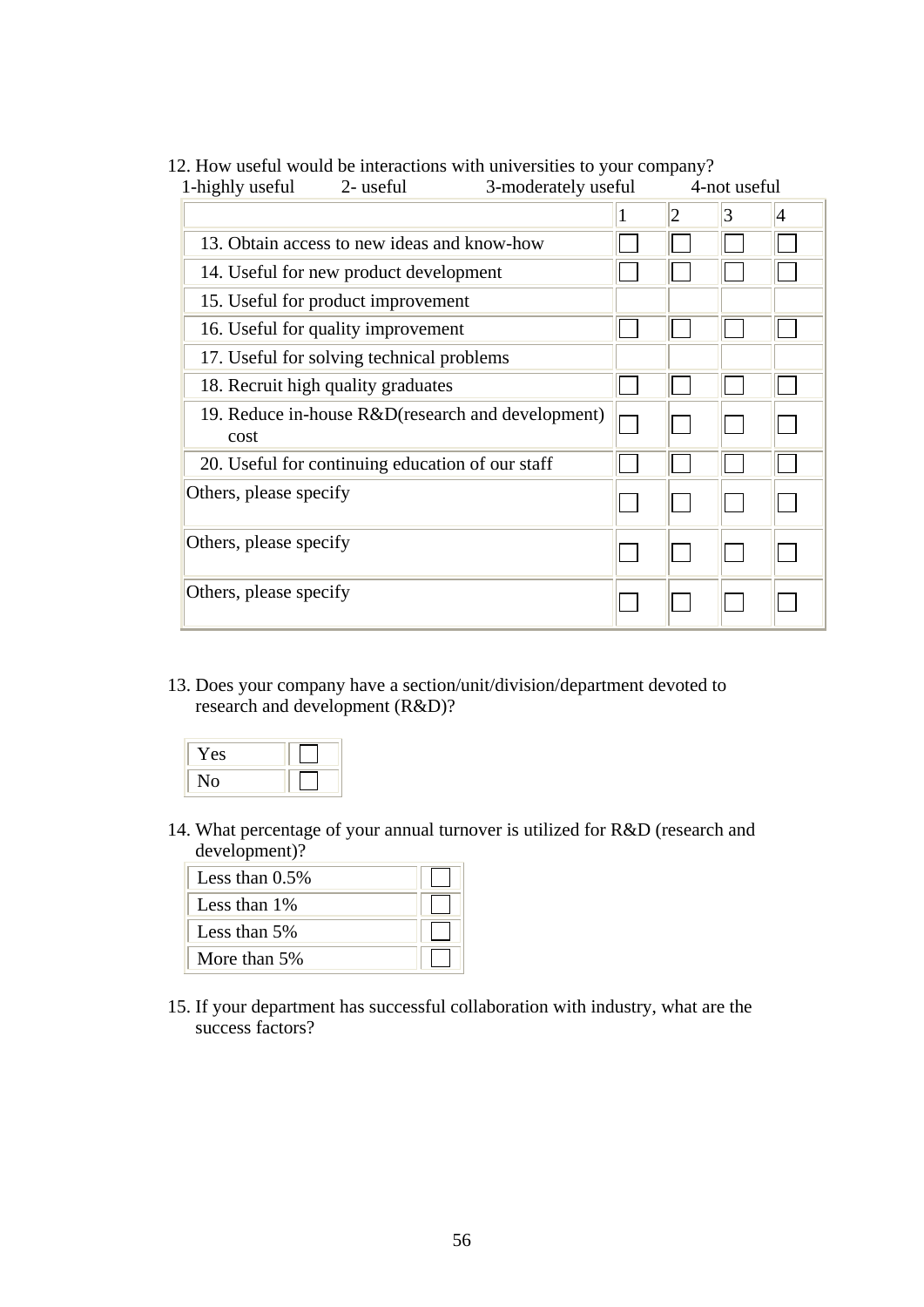## 16. Constraints to University-Industry interactions

Please indicate to what extent the following factors prevent your company from interacting with universities

1-Very great extent 2- Great Extent 3- Somewhat 4- Very Little 5- Not at All

|                                                                                                                                      | $\mathbf{1}$ | $ 2\rangle$ | 3 | $\vert 4$ | 5 |
|--------------------------------------------------------------------------------------------------------------------------------------|--------------|-------------|---|-----------|---|
| 1. Differences between the universities and my company<br>in values, mission, or priorities (e.g., academia vs.<br>corporate values) |              |             |   |           |   |
| 2. Academics are not competent enough to undertake<br>consultancy/industry oriented research                                         |              |             |   |           |   |
| Lack of motivation and entrepreneurial spirit among<br>3.<br>academics                                                               |              |             |   |           |   |
| 4. Low commercialization potential of university<br>research                                                                         |              |             |   |           |   |
| 5. There is no proper mechanism to collaborate with<br>universities                                                                  |              |             |   |           |   |
| 6. Poor communication between the universities and us                                                                                |              |             |   |           |   |
| Most universities lack adequate research facilities<br>7.                                                                            |              |             |   |           |   |
| 8. Universities are not interested to collaborate with us                                                                            |              |             |   |           |   |
| We are not aware of expertise/facilities available at<br>9.<br>universities                                                          |              |             |   |           |   |
| 10. We don't know whom to contact at universities to<br>initiate collaborative activities                                            |              |             |   |           |   |
| 11. Our business is not big enough to seek assistance from<br>universities                                                           |              |             |   |           |   |
| 12. Lack of funds to initiate collaborative work with<br>universities                                                                |              |             |   |           |   |
| 13. The university structure is not adapted to the needs of<br>industrial collaborations                                             |              |             |   |           |   |
| 14. Geographical location of our facilities results in less<br>access to universities                                                |              |             |   |           |   |
| Others, please specify                                                                                                               |              |             |   |           |   |
| Others, please specify                                                                                                               |              |             |   |           |   |